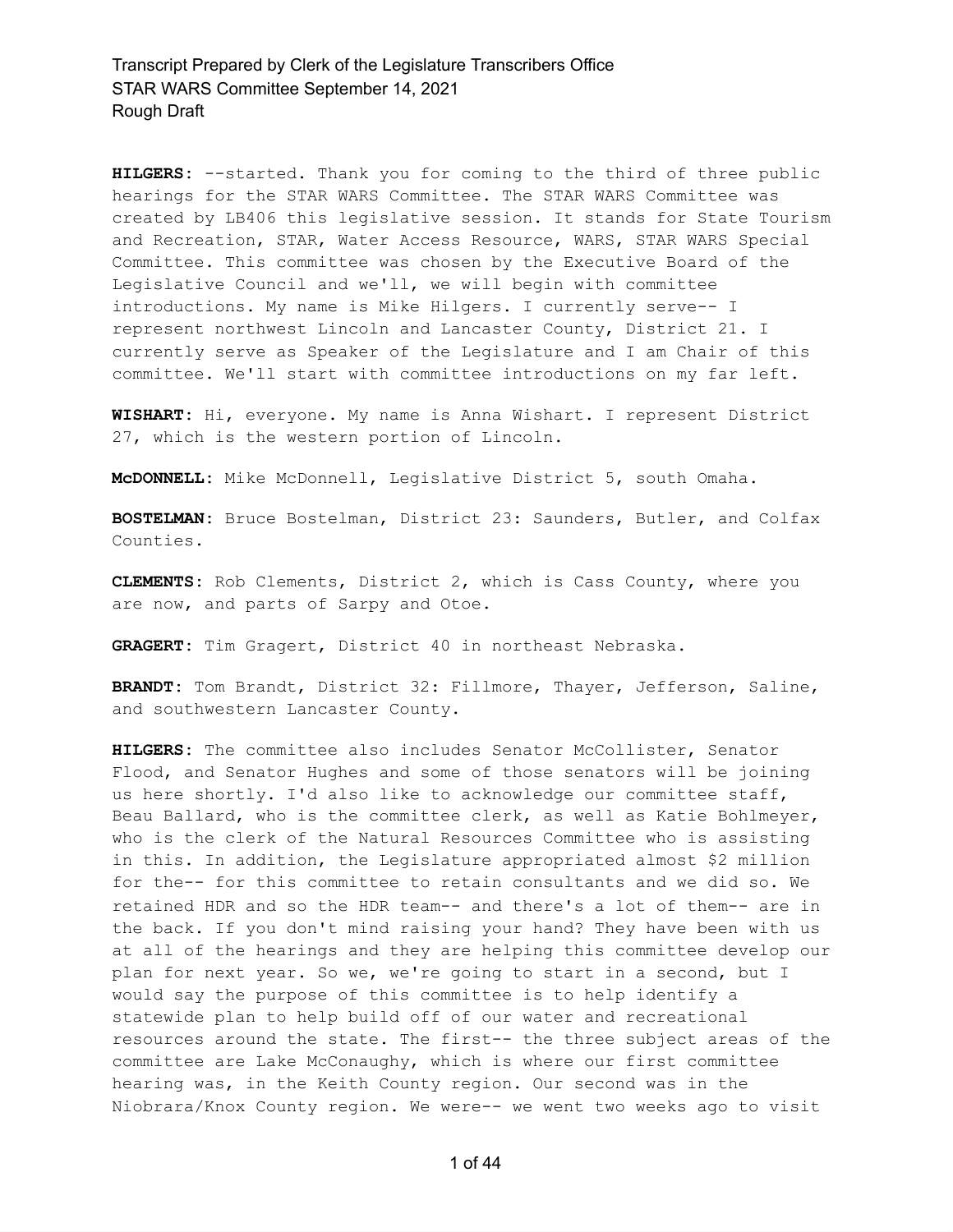that area. And then the third is the Lower Platte region, which is where we are here today. Before we start also, I would like to acknowledge and thank Game and Parks for hosting us in this facility. They've actually hosted us at our last meeting as well and this is, as I understand it, just opened September 1, so this is, as I also understand, is that-- the first public event that's been held at this facility and I will say this is a-- it's a gorgeous view and a gorgeous facility. We're very grateful for you to host us. This is going to operate pretty similar to a legislative hearing that you may have seen at the Capitol with a couple exceptions. We will take informational testimony. Here, there is no opponents. There's no proponent testimony or neutral testifier. It is our goal to hear from the community and stakeholders in this area. We are going to try to keep people roughly to five minutes, but we don't, we don't have a light system. Again, we're, we're here to hear from people and so we're not trying to cut people off. However, we do want to make sure everyone has the opportunity to be heard and so I'd, I'd ask people to try to keep-- be concise and not duplicative of testifiers who come before you and try to keep it in about five minutes. If you go much beyond that, I will, I will politely ask you to wrap up. And in that regard, can you-- if you intend to testify, at least right now, could you raise your hand just so I have a sense of testifiers? OK. We should have more than enough time to get through everyone. So with that, we will start our hearing, our LB406 hearing in the Lower Platte South region. We'll take our first testifier.

**\_\_\_\_\_\_\_\_\_\_\_\_\_\_\_\_:** Oh, yes.

**HILGERS:** If you are testifying, please have a-- a little administrative issue. Thank you, Senator Bostelman. We have green sheets in the back. If you're testifying and you don't have one, please go get one in the back. Fill it out and give it to the clerk when you come up. And also, I would ask when you please-- when you come up, please state your first and last name and then spell it for the record. That's probably the only other time I'll interrupt you is if you don't spell your name when we start. So with that, our first testifier. Welcome.

**JOHN WINKLER:** Thank you, appreciate it. Good afternoon, Speaker Hilgers, members of the STAR WARS Committee. My name is John Winkler, J-o-h-n W-i-n-k-l-e-r. I'm the general manager of the Papio Missouri River Natural Resources District in Omaha and today I'm testifying on behalf of the Nebraska Association of Resource Districts. First of all, I'd like to thank you for giving me the opportunity to provide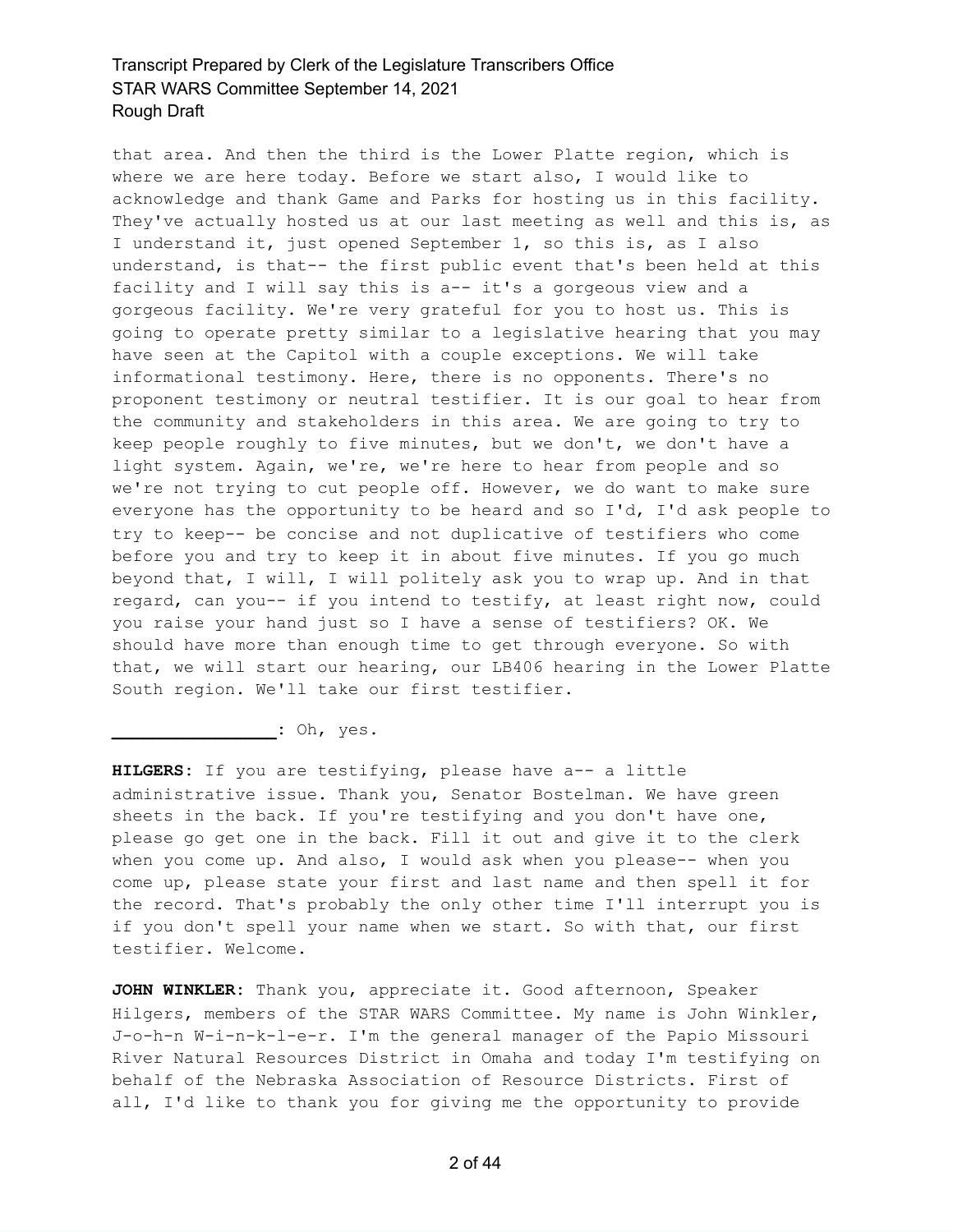testimony on this once in a generation effort. From 2010 to 2020, Nebraska has experienced 23 extreme weather events, from the 2012 flash flood or flash drought to the historic flood of 2019, costing the state over \$20 billion in damages. As a society in general, we are constantly in a reactive mode of recovery, especially when it comes to natural disasters like floods and drought. How do we as a state proactively mitigate these extremes and their devastating impact on our citizens, on our economy, and our quality of life? A step further, how do we mitigate these extremes while simultaneously creating resilience and sustainability in a way that improves our citizens' safety, strengthens our economy, enhances our environment, and makes our quality of life better? The intent of this effort is to formulate proactive options to mitigate the devastating impacts of flooding and drought, create recreational opportunities, foster economic and community development, create jobs and investment, as well as improve the natural environment. The historic flood of 2019 was all about the uncontrolled tributaries of the state like the Platte, Elkhorn, and Loup Rivers. Preliminary analysis illustrates that if a significant reservoir or several reservoirs were in place in the Lower Platte Basin during the March 2019 flood event, the federally certified levee system south of the mouth of the Platte and Missouri rivers in Iowa, Nebraska, Kansas, and Missouri would have been within their design capacities and potentially wouldn't have been overtopped or failed. At a minimum, over \$2.5 billion in damages to critical public and private infrastructure and property could have been prevented. This figure does not include damages to agricultural land, homes, businesses, lost income, entire communities destroyed, and future productivity of thousands of acres of farm ground compromised all from one single event. In stark contrast to the impacts of flooding, it is estimated that the duration and intensity of droughts will increase. Flash droughts like the one in 2012 may become more frequent. Throughout the state's history, there's always been stresses on our drinkable and irrigated water supplies that test the resiliency and sustainability. Several significant reservoirs that can provide enough surface water augmentation on demand and enhance aquifer recharge all year round would be a tremendous boost to the resiliency of the Lower Platte corridor water supply, where nearly 70 percent of the state's population resides. In fact, the most recent statewide groundwater report published by the University of Nebraska-Lincoln School of Natural Resources highlighted that groundwater, wells, [INAUDIBLE] reservoirs, and canals continue to show increases as they benefit from seepage or groundwater recharge. Groundwater levels have risen as much as 60 feet near Lake McConaughy due to recharge from the lake. In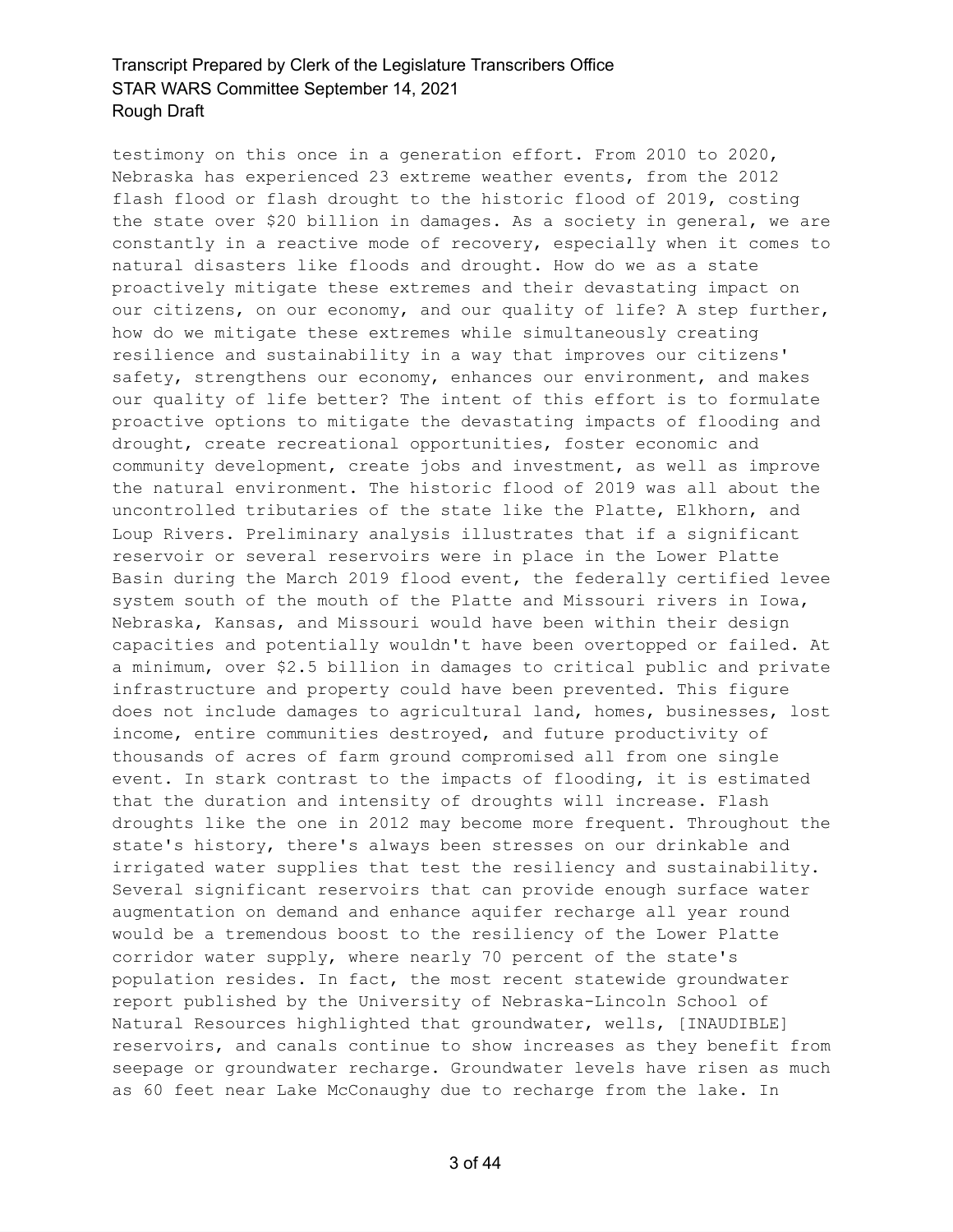south-central and western Nebraska, groundwater has risen by more than 100 feet over limited areas due to the influence of canals and reservoirs. This type of sustainable water supply would be especially beneficial to the city of Lincoln, who rely solely on the Platte River Basin for its water needs. Vulnerability to drought and iffy water supply can hamstring community and economic development opportunities immensely. Finally, reservoirs would add a tremendous amount of recreational benefits, both land and water based, to the Omaha/Lincoln metro area. It is consistently reported that the urban areas of our state and country lack sufficient outdoor recreation opportunities. With 4,000 to 8,000 acres of flat water recreation, it is reasonable to conservatively expect 500,000 to 1 million visitors per year and several hundred million dollars in annual economic impact to the state's economy. In closing, we can simply continue to react to one natural disaster after another or we can muster the will to proactively mitigate a great percentage of them and prevent damages from occurring at all. I'd be happy to answer the questions the committee may have and thank you once again for the opportunity to testify.

**HILGERS:** Thank you for your testimony, Mr. Winkler. Are there questions? Senator Brandt.

**BRANDT:** Thank you, Mr. Winkler, for testifying. Four thousand to 8,000 flat surface acres is how many dams?

**JOHN WINKLER:** It could be one. It could be four. It could be eight. It could be two. So it just depends what size of a reservoir the, the watershed would sustain.

**HILGERS:** And let me, let me just break in just briefly to make very clear that as part of LB406, we are not studying any damming in this area.

**JOHN WINKLER:** Right. This would be tributaries to the Platte.

**BRANDT:** Right, yeah. Yeah, so--

**JOHN WINKLER:** So it-- I mean, it-- so it, it would depend, Senator, on, on, again, the subbasin, how, how it would support-- what size of a reservoir? So it could be a number of them. It could be, it could be one.

**BRANDT:** All right, thank you.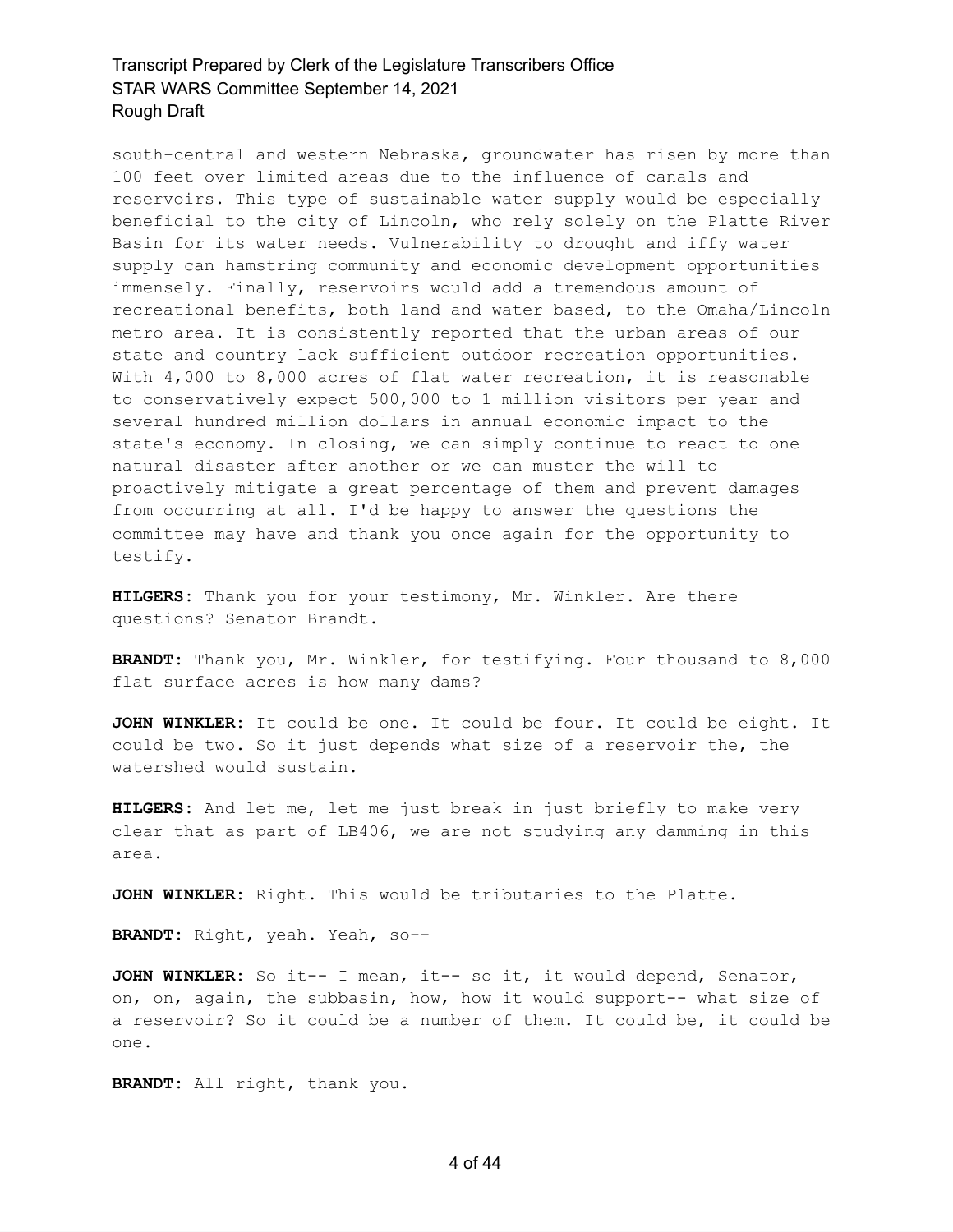**HILGERS:** Thank you, Senator Brandt. Senator Bostelman.

**BOSTELMAN:** Thank you. Could you tell me what, as you talked about, 2019 and the damage of that-- how much-- two questions-- one-- or one really-- Corps of Engineers' lack of lowering the dams upstream on the Missouri to eliminate the problems we had down here so it's-- it's, it's-- the upstream-- it's not only these two, but we're talking up on the Missouri up--

**JOHN WINKLER:** Right.

**BOSTELMAN:** --in South Dakota, up through there, that, that their lack of preparation for such an event really added to this as well.

**JOHN WINKLER:** Yes, so it-- I mean, it's a system, right? And so Missouri obviously contributed, you know, to that, everything south of the confluence. What was amazing during this flood event that I have never seen and, and many of my engineers that have been with us for 40 or 50 years is that the, the Platte River was running at the same volume or higher than the Missouri River. And so, and so basically, when those two rivers collided, there was really nowhere for the water to go but up and out and it-- obviously, Plattsmouth and all the communities south were just-- those, those levees were never designed to hold that type of capacity. And so, you know, obviously, the more you could control the Missouri and would have lessened that volume, would have helped. But the, the majority of that really did come from the interior of Nebraska, the Elkhorn, the Loup, and I think you'll hear some testifiers behind me that some of the, the volumes they experienced in their district, that was, that was never-- it, its historic. And so obviously, Senator, yeah, if they would have kept more water, hold more water, it would have helped further south of the, of the confluence, so for sure.

**HILGERS:** Thank you, Senator Bostelman. One question, Mr. Winkler. In your testimony, you talked about groundwater recharge and you referenced Lake McConaughy. What, what, what size of a reservoir or what would be needed here to have comparable recharge?

**JOHN WINKLER:** I think any reservoir obviously contributes to, to recharge. Obviously, the bigger the, the surface area, then the more recharge you're going to get from that, so-- you know, McConaughy is a huge reservoir. So if you had several or, or one larger one, obviously that's going to continue to contribute to the groundwater here. Also, it's a water quality issue. The more groundwater recharge you have, it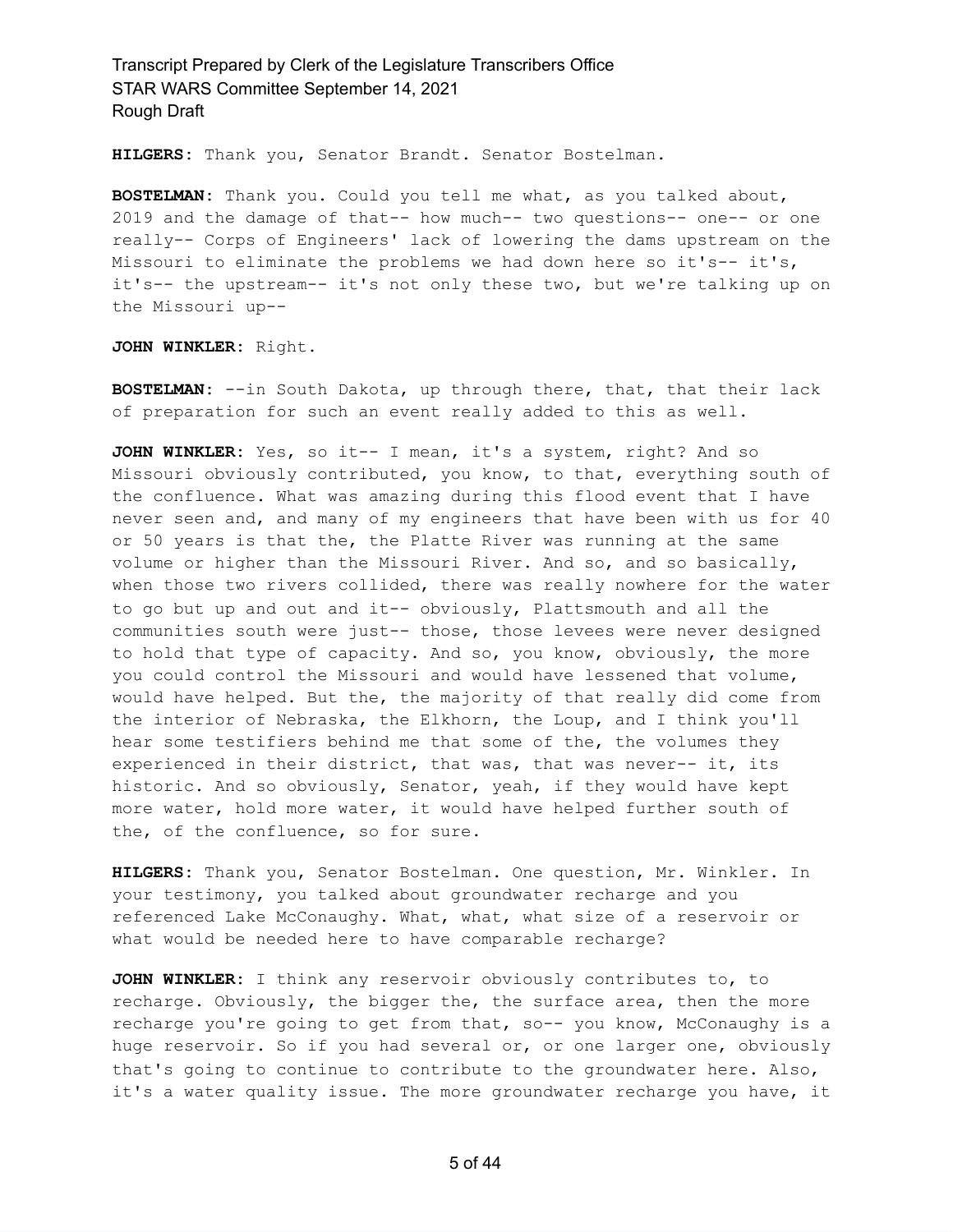tends to dilute nitrates and other pollutants and so not only do you have a water supply issue, it helps with your water quality issues as well. So it, it, it's-- again, it's a whole system approach. I would think-- you know, sometimes it's-- Platte River is so dry you can walk across without getting your feet wet. And so if you have that- those-- that recharge there, then you can obviously put a river-- or put water back into the river or, for example, Lincoln, they're pulling it out of the aquifer of the Lower Platte Basin. So any time you can contribute to that, make that more sustainable, especially during drought periods, the, the better for everyone.

**HILGERS:** So in that 4,000 to 8,000 range, would that have a material impact?

**JOHN WINKLER:** It, it would have, it would have a material impact. And again, I'm-- I'd, I'd have to, to defer to the engineers as far as what that would be, but, but it, it's a long-term process.

**HILGERS:** Thank you. Oh, Senator Gragert.

**GRAGERT:** Thank you. Real quickly, do you, do you know how far up the Platte River this  $40,000- 4,000$  to  $8,000--$  how far are we talking upriver?

**JOHN WINKLER:** So I think that's part of the study is, is where would the-- where are the locations to, to build something like that? So you have to deal with geography, right? And so-- which were good reservoir sites probably 80 years ago are still good reservoir sites, though, just because of the geography of the land. So that's part of the analysis that HDR will have to do and find out what are the locations for not only the reservoir, but also what will the subbasin, what will it, it support? If you build a huge reservoir and you don't have enough water coming in, you obviously can't support something that's, you know-- if it's 8,000 and your basin only supports 4,000, you're going to have 4,000 foot of water and so-- or 4,000 acres of water. That's just-- there's not enough flows to do that.

**GRAGERT:** So they're looking, I, I mean, from, from here all the way to the McConaughy-- the area.

**JOHN WINKLER:** Well, or, or you could, you could look at the-- you could look at Salt Creek, you could look at the Elkhorn, you could look at the Loups. You don't, you don't have to put it right here--

**GRAGERT:** Right.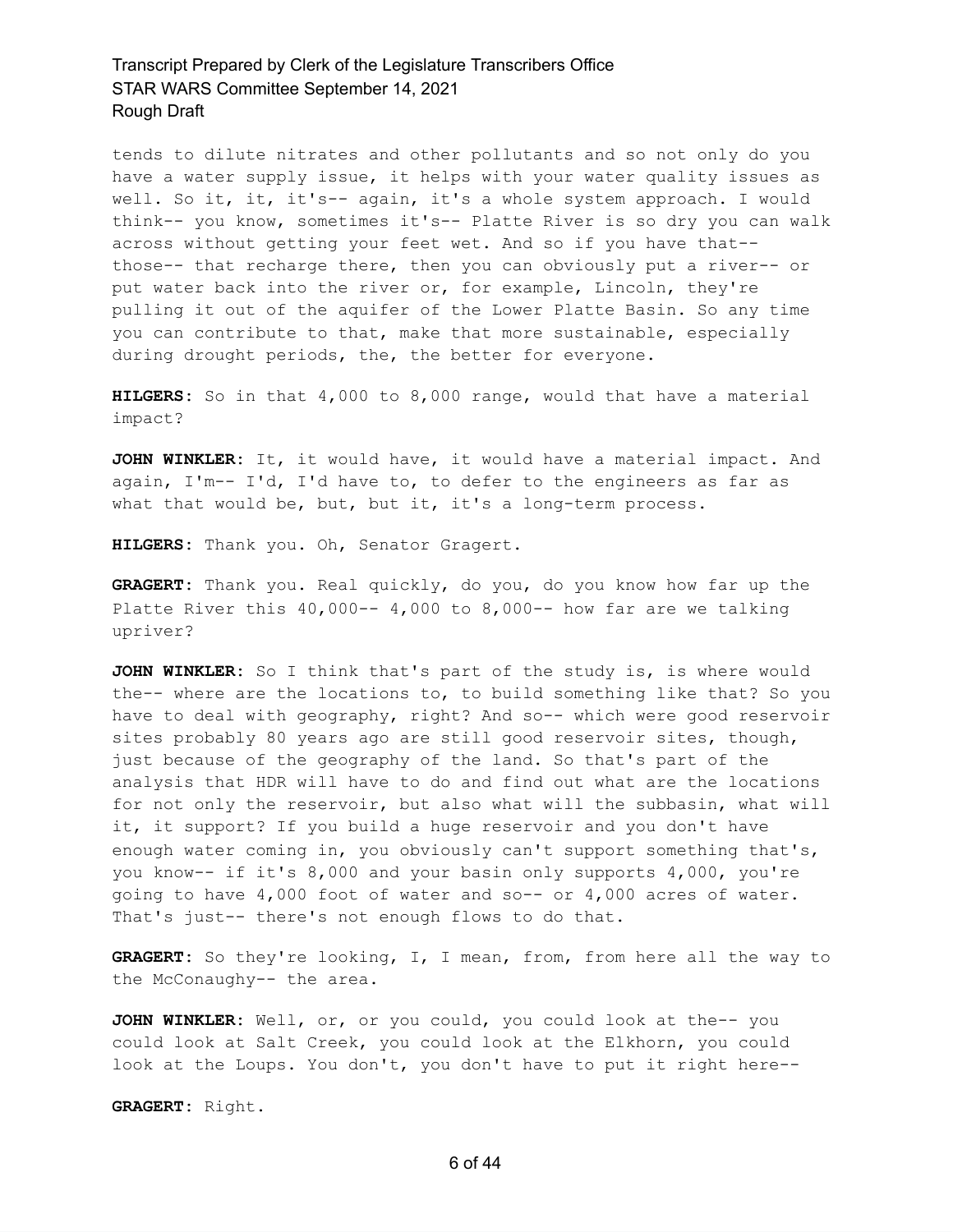**JOHN WINKLER:** --to have a controlling factor. So, so there is, there is probably a number of locations. And I think, again, you'll hear from testifiers after me there's a number of locations that have significant reservoirs or planned-- have been planned for a long time that if they were built, they would have contributed immensely to the 2019 event of keeping that water in, in that, that local subbasin instead of throwing it all into the Platte.

**GRAGERT:** Thank you.

**HILGERS:** Thank you, Senator Gragert. Senator Wishart.

**WISHART:** Thank you for being here, John.

**JOHN WINKLER:** Thank you.

**WISHART:** So if we were to build an 8,000-acre flat water recreation site, big, big lake, really big lake--

**JOHN WINKLER:** Right.

**WISHART:** --what is the cost to do that?

**JOHN WINKLER:** I couldn't give you a, an accurate estimate. For example-- I can just say, for example, what we've experienced building other reservoirs, significantly smaller. You know, you could build a 1,000-acre reservoir for \$50 million, but that doesn't necessarily mean that it was going to-- that you take every 1,000 acres and multiply it by \$50 million, so-- again, it, it has a lot to do with the location, you know, soils, all of those types of things that go into an analysis to, to-- cost and all of those types of things, so I couldn't even give you an accurate-- unless we knew exactly where it was and what we were dealing with. So it would be hugely speculative to try to come up with a number.

**WISHART:** OK and just to give me an idea of what an 8,000-acre lake would be, what is the-- what's, what's another reservoir that is the- similar in size?

**JOHN WINKLER:** So are you familiar with Lake Okoboji in Iowa?

**WISHART:** Yes.

**JOHN WINKLER:** Triple that.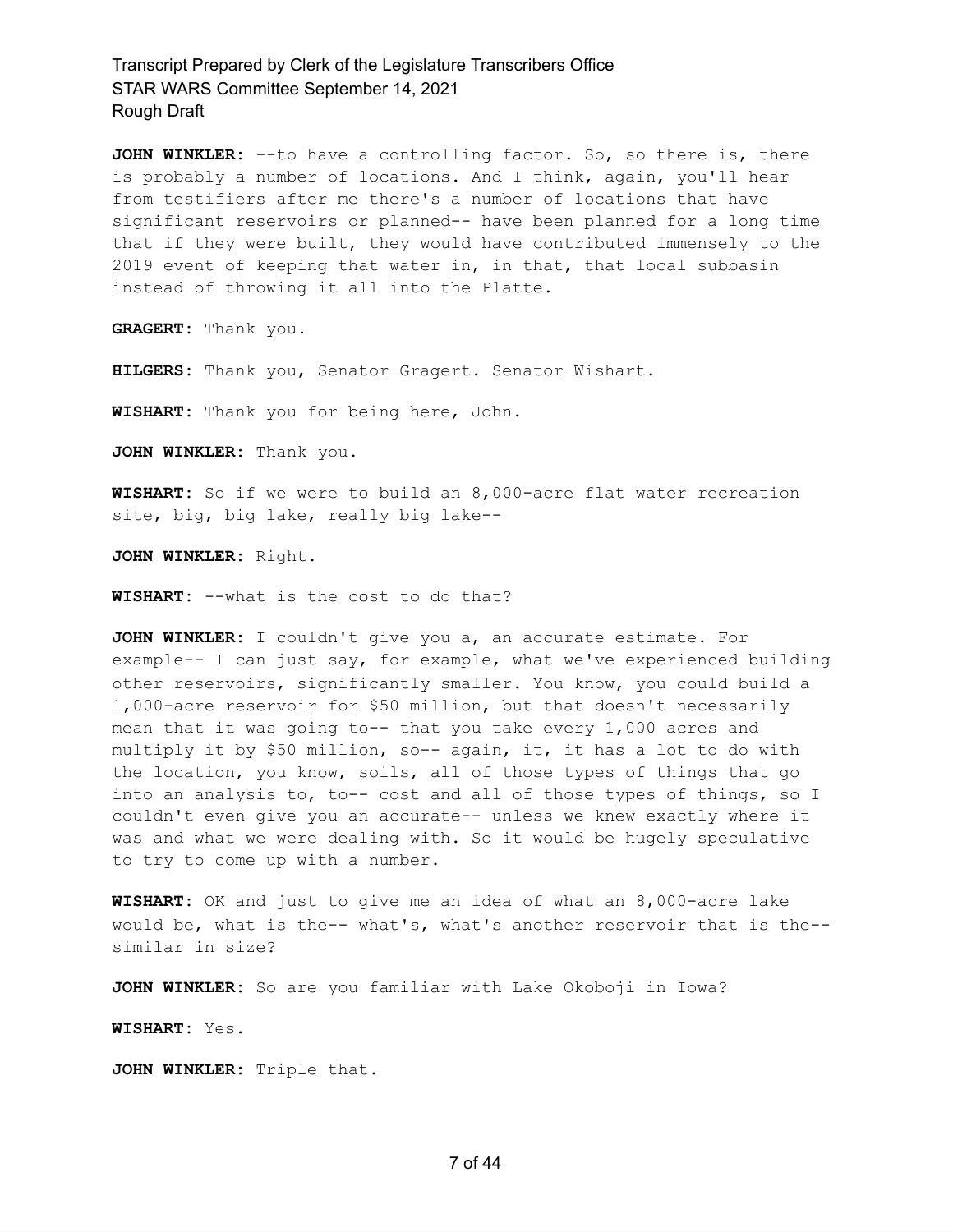**WISHART:** Triple that, OK.

**JOHN WINKLER:** Roughly.

**WISHART:** And then what is the timeline? What-- how long would it take, from your experience in, in developing reservoirs, for us to go from shovel-- site location to floating, floating on the lake?

**JOHN WINKLER:** Again, depends on where you build it and how it's constructed. Federal permitting is always a challenge. It will take you longer to get the federal permit than actually to build the reservoir.

**WISHART:** OK.

**JOHN WINKLER:** And so those, those things are all, all challenges that we'll have to overcome. I mean, we, we build-- you know, a-- smaller reservoirs, from actual planning to funding to permitting, we build them in our, our district ten years or less. Not to say that this would not be a little-- this would be bigger, but we, we can get it done-- at least I'd say it's smaller areas in the Omaha metro area in ten years or less from, from the initial plan all the way up to construction.

**WISHART:** If we had five years to spend the dollars, could we get it done?

**JOHN WINKLER:** You better hurry.

**WISHART:** OK.

**JOHN WINKLER:** But not to say it can't be. I mean, anything can be done, right? But again, I think the biggest issue is, is permitting and that's always, especially at the federal level-- not necessarily the state-- federal level, it's always, it's always the trickiest part.

**WISHART:** OK.

**HILGERS:** Thank you, Senator Wishart. Senator Bostelman.

**BOSTELMAN:** Kind of follow up to Senator Wishart's question, I've talked-- we've talked to the Regional Corps of Engineers in Kansas City and they've told us that there's been no major dams built on any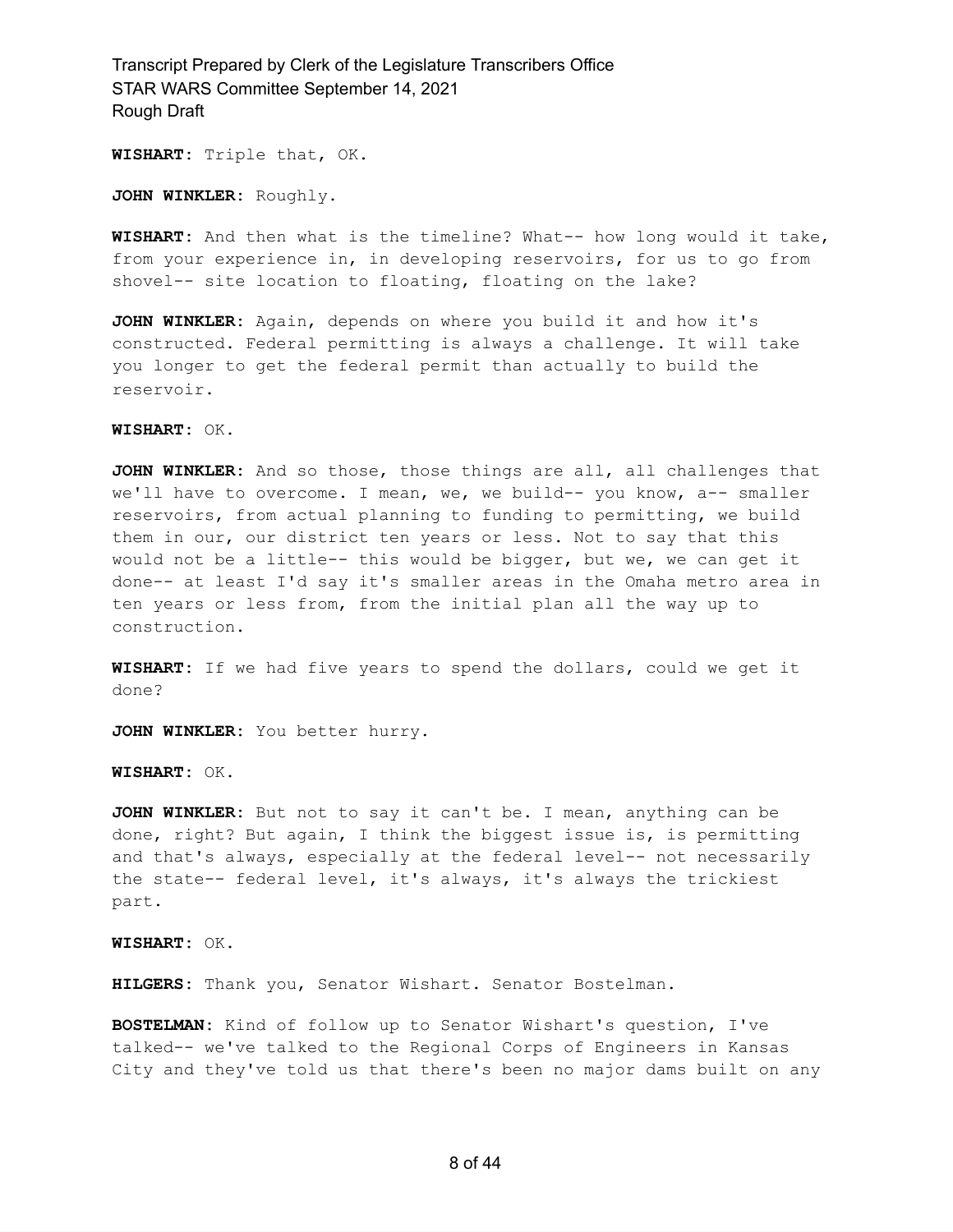river in any current history. What's your comments to that because now-- what you're talking about is building a dam on a major river.

**JOHN WINKLER:** Right.

**BOSTELMAN:** And they say that hasn't been done for-- so back to the permitting question--

**JOHN WINKLER:** Right.

**BOSTELMAN:** --I think-- what's your thought on that?

**JOHN WINKLER:** Well, so the, the corps is-- at least-- and this is my opinion. I'm only speaking my opinion. The-- I-- the corps has abdicated the responsibility a little bit for, for flood control. And, and the reason is, is-- and even looking at the climate debate is, you know, if, if we stopped producing carbon today and-- it's going to be hundreds of thousands of years before that kind of balance comes back to, to the, to the system. And so when, when you talk about mitigating floods and mitigating droughts, shutting off the spigot of quote unquote, climate change really does nothing for hundreds of years, so you, so you still have this risk of floods. And, you know, dams were, were a, a big thing, you know, back in the day, I guess, and now they're kind of falling out of favor. Heck, levees have fallen out of favor with FEMA and the corps, but the simple truth is they work and we've got data and we've got perfect examples. And just what we do in the small microcosm of the Omaha metro area, dams and levees, they simply work. And so there, there's-- now-- and all of a sudden, now FEMA is starting to come back to saying-- with their BRIC program, building resiliency in communities, that, you know, well, maybe we ought to spend a little more money mitigating these disasters instead of responding to them. It's whack-a-mole. Flood here, flood here, drought here, drought here. Wouldn't it be-- wouldn't it be nice to say you-- we can't stop them all, but can we control 75 percent of them, 90 percent of them? And so the, the federal government has become-- it's just-- it's so tied up that there's, there's no help coming from the federal government. The last BRIC round of FEMA, Region VII, which I sit on the advisory committee, did not receive one grant funded. It was all East Coast, West Coast, and so no one's coming to help us. This is going to have to be done locally. That has been my experience with, with the federal agencies.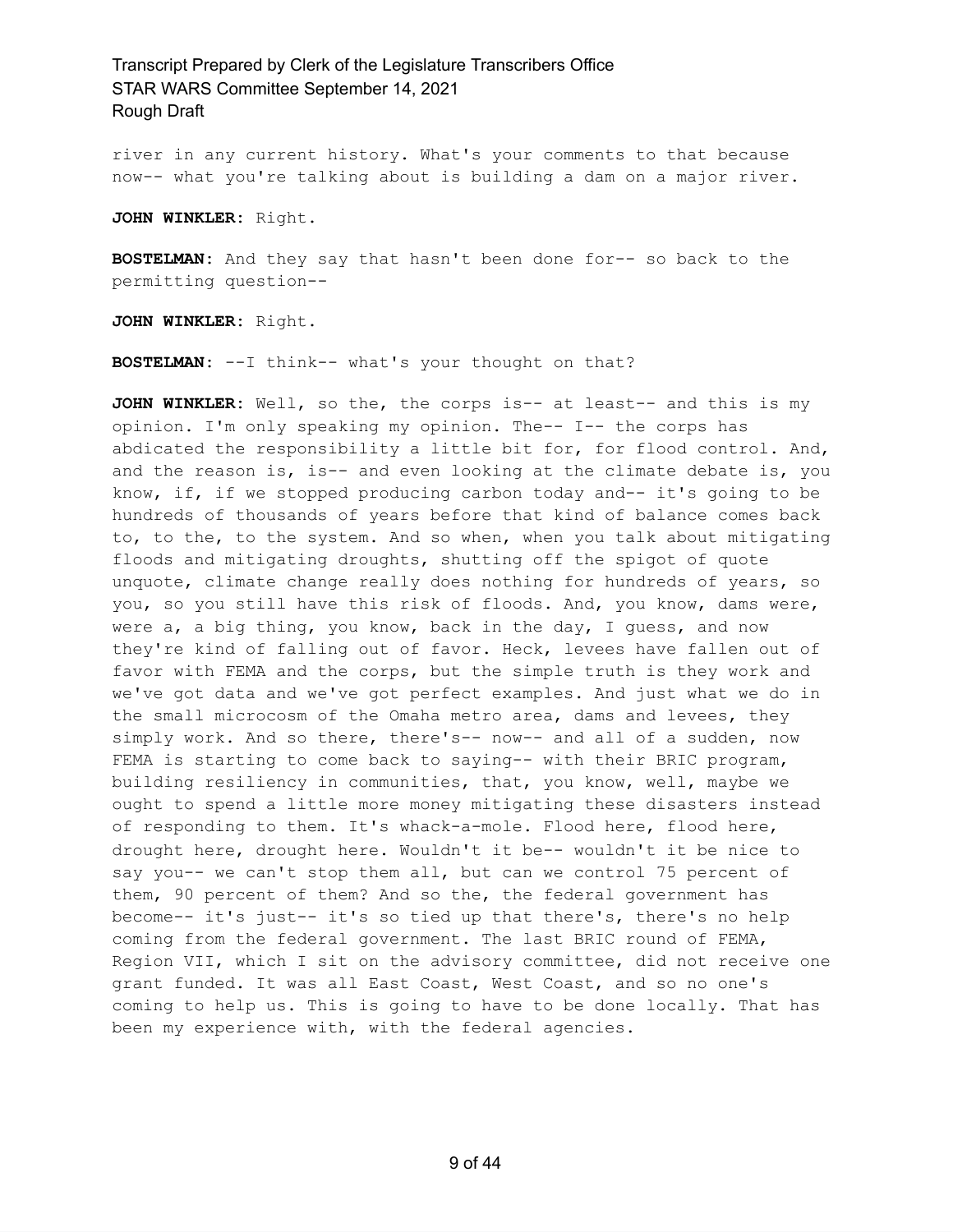**BOSTELMAN:** Well, part of that is, is because we don't have a statewide flood mitigation plan that's current. So we have-- we don't score well when we apply for those grants.

**JOHN WINKLER:** Right.

**BOSTELMAN:** So if we get our statewide flood mitigation plan updated in the current and that's in there, that should help us score better on those, I would hope.

**JOHN WINKLER:** Well, I hope so. And, and all the other states in the, in the-- in Region VII, they received zip, too. And so I brought that up at the meeting. I said what-- so why-- we had, we had great applications. We had tribals. We had, you know, disadvantaged populations. That was supposedly the big push and not-- I go, how does not one application from the Midwest, where we just experienced the flood in '19, how does that not get funded? And obviously there's no answer, but it, it literally was-- I have the numbers-- all East Coast, all West Coast. The mountain states did worse than we did and they've got some of the worst water problems on the planet. And so it's just, it-- we're, we're here on our own a little bit. And, and it'd be great to get the federal government to ride in on a horse and-- but sometimes that's not necessarily the best thing either, so--

**HILGERS:** Thank you, Senator Bostelman. Seeing no other questions, thank you for your testimony.

**JOHN WINKLER:** All right, thank you.

**HILGERS:** While the next testifier is coming down, for the record, we did have two, two members of the committee come in. Maybe we do a quick introduction, Senator Flood? Senator Flood.

**FLOOD:** Mike Flood. I'm from Norfolk, District 19.

**HILGERS:** Senator McCollister.

**McCOLLISTER:** John McCollister, District 20, central Omaha.

**HILGERS:** Thank you both. Next testifier. Welcome.

**PAUL ZILLIG:** Good afternoon. I'm Paul Zillig, Z-i-l-l-i-g, general manager at the Lower Platte South NRD in-- out of Lincoln. Welcome to the Lower Platte South NRD. Lower Platte South NRD includes 26 miles along the south bank of the Platte River, primarily in Cass County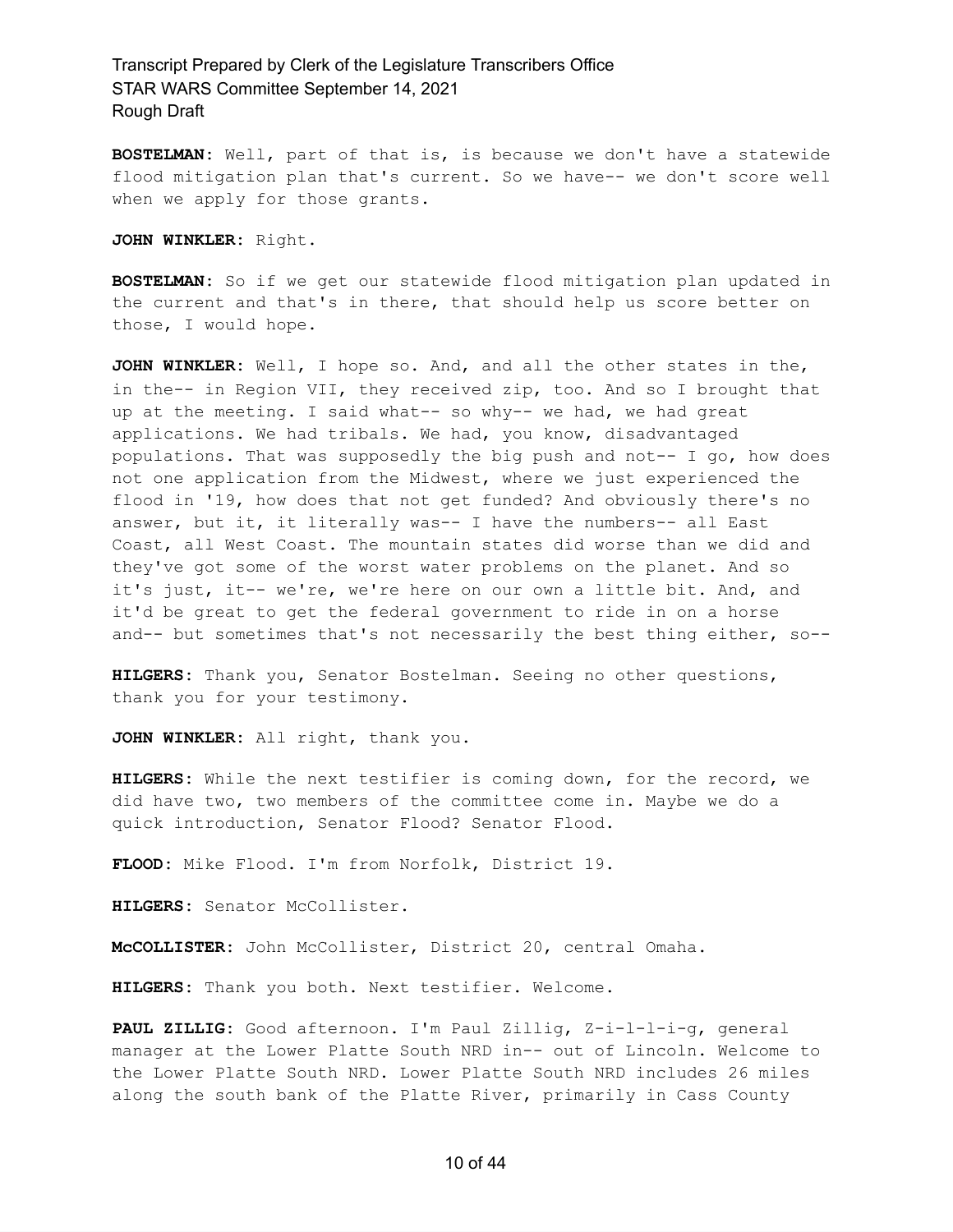from Ashland to Plattsmouth. This reach includes communities of Ashland, South Bend, Louisville, Cedar Creek, and Plattsmouth, Lincoln's Platte River well field, state highway bridges for Highway 6, 50, 34/75 and I-80, the Mopac trails, Lied, Platte River Bridge, Mahoney, Platte River, and Louisville State Parks, BNSF railroad line and bridges, sand and gravel and mining operations, numerous sandpit lake communities in the southern portion of the western Sarpy Clear Creek Levee and Camp Ashland. The, the area is rich in natural resources, wildlife, scenic beauty, and it is a vital corridor for transportation and utilities. It's a great place to work, visit, recreate, and live. Many of these facilities were extensively damaged by the March 2019 flood and the owners have taken measures to repair these facilities where possible, make improvements to make them more resilient to future flood events. In most cases, state and federal assistance has been available to assist with restoring these facilities. Without this assistance, many of these repairs would not yet be completed. We'd like to think that the 2019 flood was-- is unlikely to occur again. Unfortunately, history is very likely to repeat itself and if future climate projections are correct, flood events will worsen and additional flood mitigation measures will be needed. We appreciate this committee's interest and to look at the entire Lower Platte River Watershed and identify solutions to reduce future flood damages. Locally, this NRD and the city of Lincoln have looked into floodplain resiliency measures for our primary watershed, that being Salt Creek, which is directly behind you at the base of the bluff as it enters the Platte River. The Salt Creek Watershed currently has over 100 flood control dams, including ten U.S. Army Corps of Engineers flood control dams and 13 miles of the levees in the Lincoln area that's maintained by the NRD. We've identified many floodplain best management practices and continue to implement those practices. We have also identified a number of nonstructural flood resiliency measures and a conceptual system of additional structural flood management measures to reduce future flood elevations. We plan to continue to work with the city of Lincoln pursuing further evaluation and study of these additional structural flood management measures for the Salt Creek Watershed. We would appreciate state funding assistance with this study and potential project. We do appreciate the opportunity to testify at this hearing and we look forward to working with you on reducing flooding, protecting natural resources, and providing recreation along the Lower Platte River. Thank you.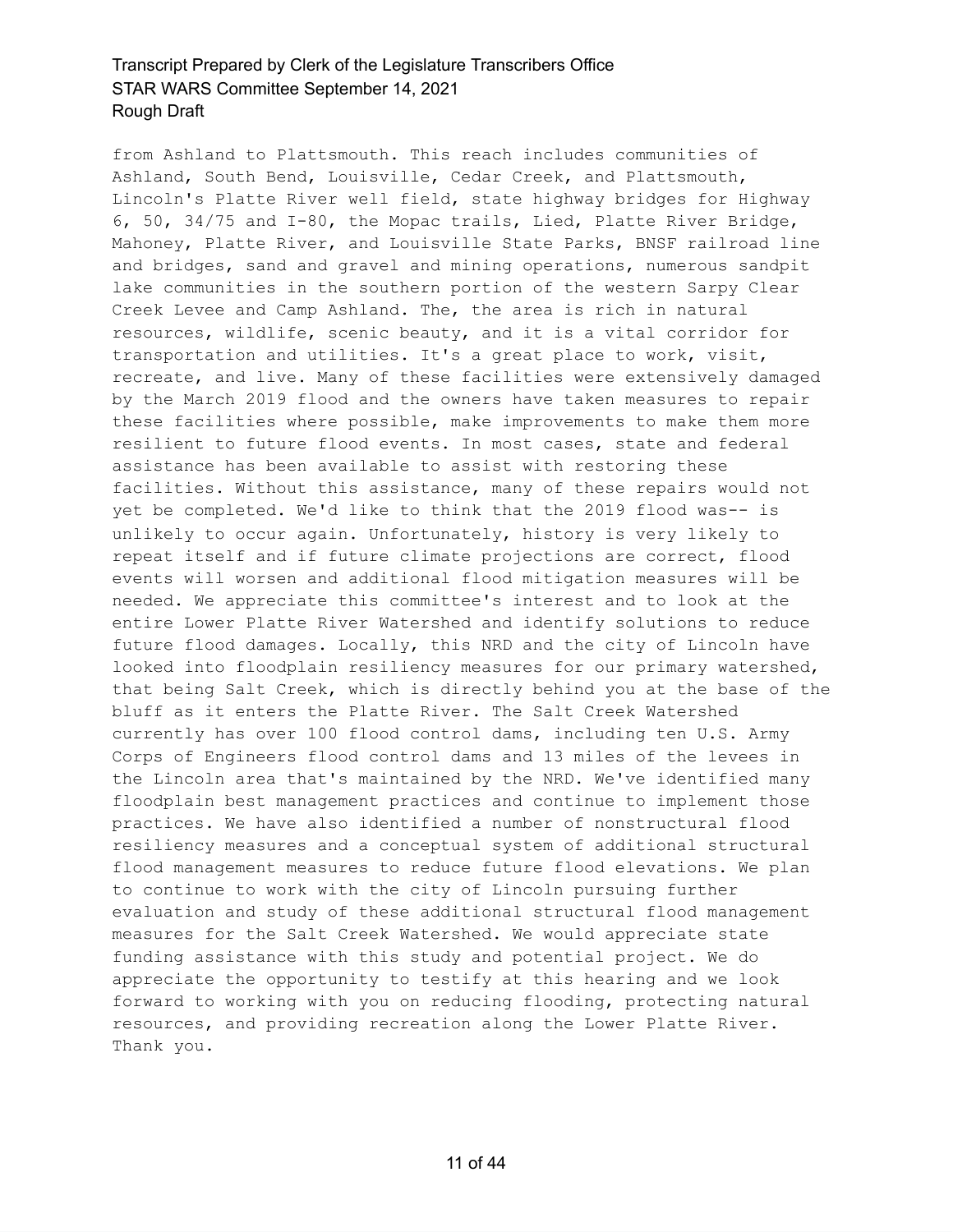**HILGERS:** Thank you for your testimony, Mr. Zillig. Are there questions? Senator Wishart.

**WISHART:** Thank you, Paul, for being here. So in terms of the study, do you-- what, what is the cost of that?

**PAUL ZILLIG:** We, we just have a conceptual look--

**WISHART:** OK.

**PAUL ZILLIG:** --at it right now. It was \$100-- and I think \$134 million as far as the conceptual structural solutions.

**WISHART:** OK, \$134 million for the, for the study?

**PAUL ZILLIG:** Well-- excuse me, that was for the entire project.

**WISHART:** That's for the entire project.

**PAUL ZILLIG:** Yeah, the, the study would not be that much--

**WISHART:** OK.

**PAUL ZILLIG:** --that's for sure.

**WISHART:** But you're looking for assistance with the study and potential project, so how much would the study be, Paul?

**PAUL ZILLIG:** Put down \$1 million.

**WISHART:** OK.

**PAUL ZILLIG:** We have, we have to develop a scope exactly and obviously there's different levels of depths of study as we get into it, but--

**WISHART:** OK.

**PAUL ZILLIG:** --right now, the city and, and NRD each have \$100,000 in our budget for it, so it's-- it-- let's, let's downgrade that to--

**WISHART:** OK.

**PAUL ZILLIG:** --you know, quarter of \$1 million or so.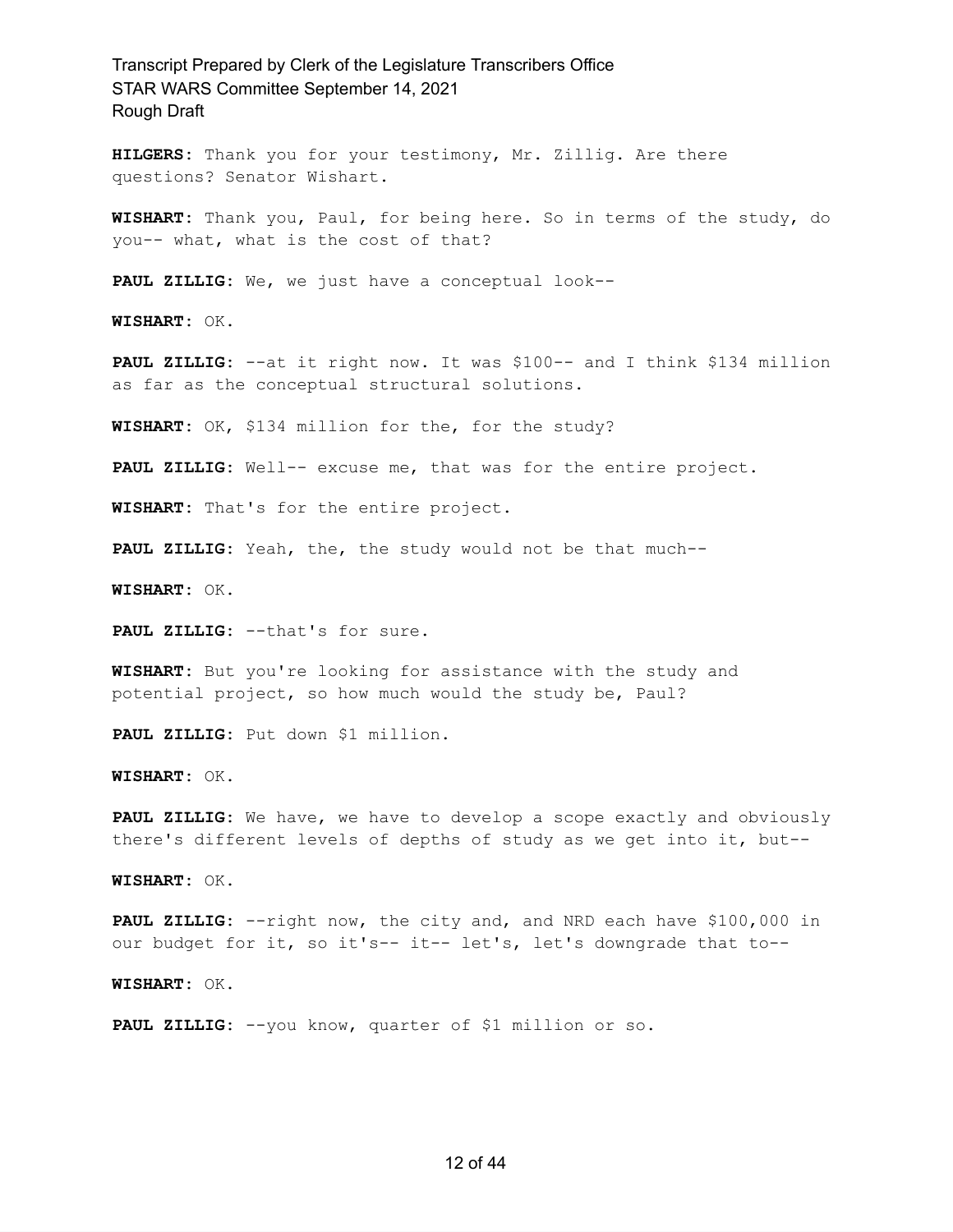**WISHART:** And could that be done within the next-- that study, if it were funded by the state, be completed within the next three to five years?

**PAUL ZILLIG:** Oh, yeah. Yes.

**WISHART:** Yes. OK. Do you-- the one last question I have is, you know, we heard from another NRD, John-- with John. Do you share their sentiment about the potential benefits of a reservoir located near Lincoln?

**PAUL ZILLIG:** Near Lincoln? Well, we don't have anything like that in the plan as far as a, a reservoir. Ashland is in our NRD, so we are very receptive to Ashland's concerns about previous proposed lakes--

**WISHART:** Yes.

**PAUL ZILLIG:** --anyway.

**WISHART:** Yes.

**PAUL ZILLIG:** --but they're-- again, I guess the, the bottom line is, you know, if you, if you want to do something to reduce flooding, you got to reduce the flood flows and you've got to store some water somewhere.

#### **WISHART:** OK.

**PAUL ZILLIG:** And, you know, that's, that's kind of the-- one of the facts of the-- what we got going on.

**WISHART:** OK and I will also emphasize what the Speaker said, that we're not looking at all at doing away with the beautiful community of Ashland. So if we are looking at a reservoir, it would be in a place that would be welcomed by the community.

**PAUL ZILLIG:** OK.

**HILGERS:** Thank you, Senator Wishart. Senator McCollister.

**McCOLLISTER:** Yeah, thank you, Paul. What is-- Lincoln and Omaha own well fields in specific. What extent did the '19 flood impact those facilities?

**PAUL ZILLIG:** I know Liz Elliott from the city of Lincoln is here along with Rick Kubat from MUD, so Liz can probably answer better. The, the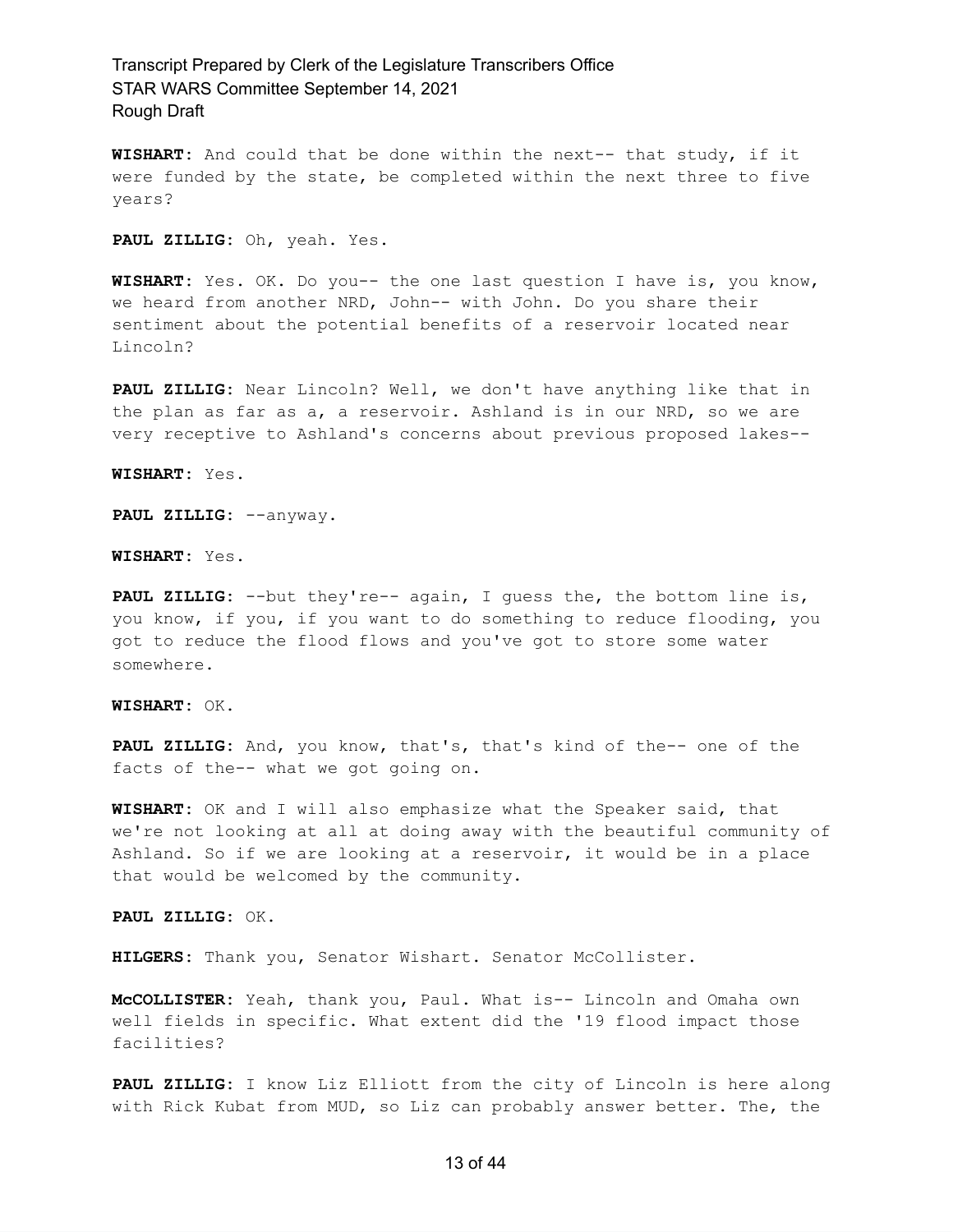Lincoln well field is just right behind you and I-- they had a lot of damage and-- as far as millions of dollars and I'll let Liz go into more detail. But it was, it was damaged severely from the, the flood and they were still able to have water supply, but it was limited.

**HILGERS:** Thank you, Senator McCollister. Senator Clements.

**CLEMENTS:** Thank you, Mr. Chairman. Thank you, Mr. Zillig. I think a big concern for Ashland is the volume of water that-- increasing from Lincoln and those flows. The structural management, are you just-- are you working with levees to keep it from flooding people in Lincoln or are you going to-- are you working-- on some of the structure plans, are you thinking about slowing down some of that flow coming toward Ashland and the Platte?

**PAUL ZILLIG:** Well, twofold; obviously reducing flows through Lincoln, which would also mean reduced flows downstream through Ashland, so that's the, the, the study that we're looking at that would-- it would have been-- it would benefit both.

**CLEMENTS:** What kind of a project can you imagine that would be slowing down the flows? I would be very interested to know what you think could be done.

**PAUL ZILLIG:** Well, the conceptual is they looked at about 15, 16 of detention cell kind of reservoirs, not the typical dam per se, but anyway, dams that would reduce or store water and hold back more water and release it slower.

**CLEMENTS:** Is that on Salt Creek or on tributaries that run into Salt Creek or--

**PAUL ZILLIG:** Tributaries.

**CLEMENTS:** OK, but Salt Creek itself, too much flow there to put a reservoir in it, is that right?

**PAUL ZILLIG:** Oh, you know, I, I-- there again, you've got more issues just with the Salt Creek sewage treatment plant discharge and, you know, lots, lots of other items in there, so no, Salt Creek was not, not looked at.

**CLEMENTS:** All right, thank you.

**HILGERS:** Thank you, Senator Clements. Senator Gragert.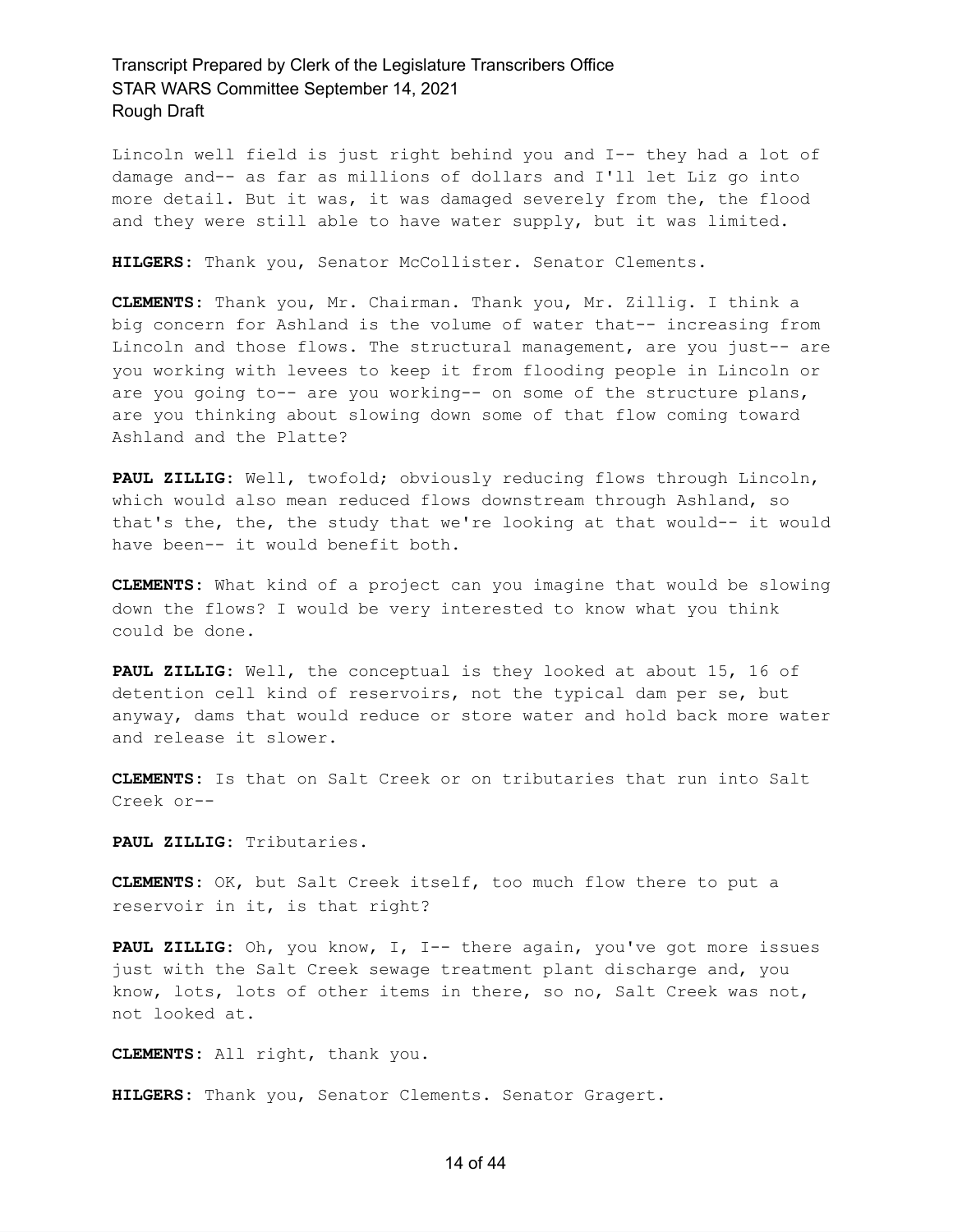**GRAGERT:** Thank you, Chairman. Thank you for your testimony. Real quickly, in reference to your well, your wells, which are located pretty much near or in the Platte River right now for Lincoln by-- and Ashland. Has there been or do you plan to study the relocation or is there a possibility of relocation of, of those wells to get them out of the Platte River?

**PAUL ZILLIG:** My, my-- Liz is here to answer those questions, but basically they've got two wells on the island right behind you and I, I'm not aware of any plans to relocate the wells. It's a great well field. It's just a few days out of the year it gets a little spicy and in 2019, it got really spicy, so--

**GRAGERT:** Thank you.

**HILGERS:** Thank you, Senator Gragert. Senator Bostelman.

**BOSTELMAN:** Thank you, Mr. Chairman. I'm going to follow up a little bit on Senator Clements' question. As you move water out of Lincoln faster-- Dead Man's Run, I think, is the next project perhaps you're going to do-- as that water comes out faster, it comes down here to Ashland that much faster. So when we get a rain event in central-eastern part of Saunders County and a rain event in Lincoln, we flood from, from the guard camp. We go all the way back up into Memphis and that I've been there and seen. So I think to his point is that is if we continue to move water out of Lincoln faster-- this direction, we've got to look at some, some way to slow that water down. We need to look at some way to contain that water. Other-- I just-- I guess I mention that just as a, as, as an aside or an encouragement that if that's not already being done, we really need to do that because where we come down, there's, there's just that short span of-- along the highway here where all that water is going to go through and it's too much for it to handle. So we've got to, we've got to slow it down somehow before it gets here and I just encourage-- I think you really need to take a good look at that, so thank you.

**PAUL ZILLIG:** OK.

**HILGERS:** Thank you, Senator Bostelman. I have one question. You referenced a \$134 million project. Can you describe what that relates to?

**PAUL ZILLIG:** Yeah, that is the Salt Creek Floodplain Resiliency Study that was done looking at conceptual structural measures. That was 15,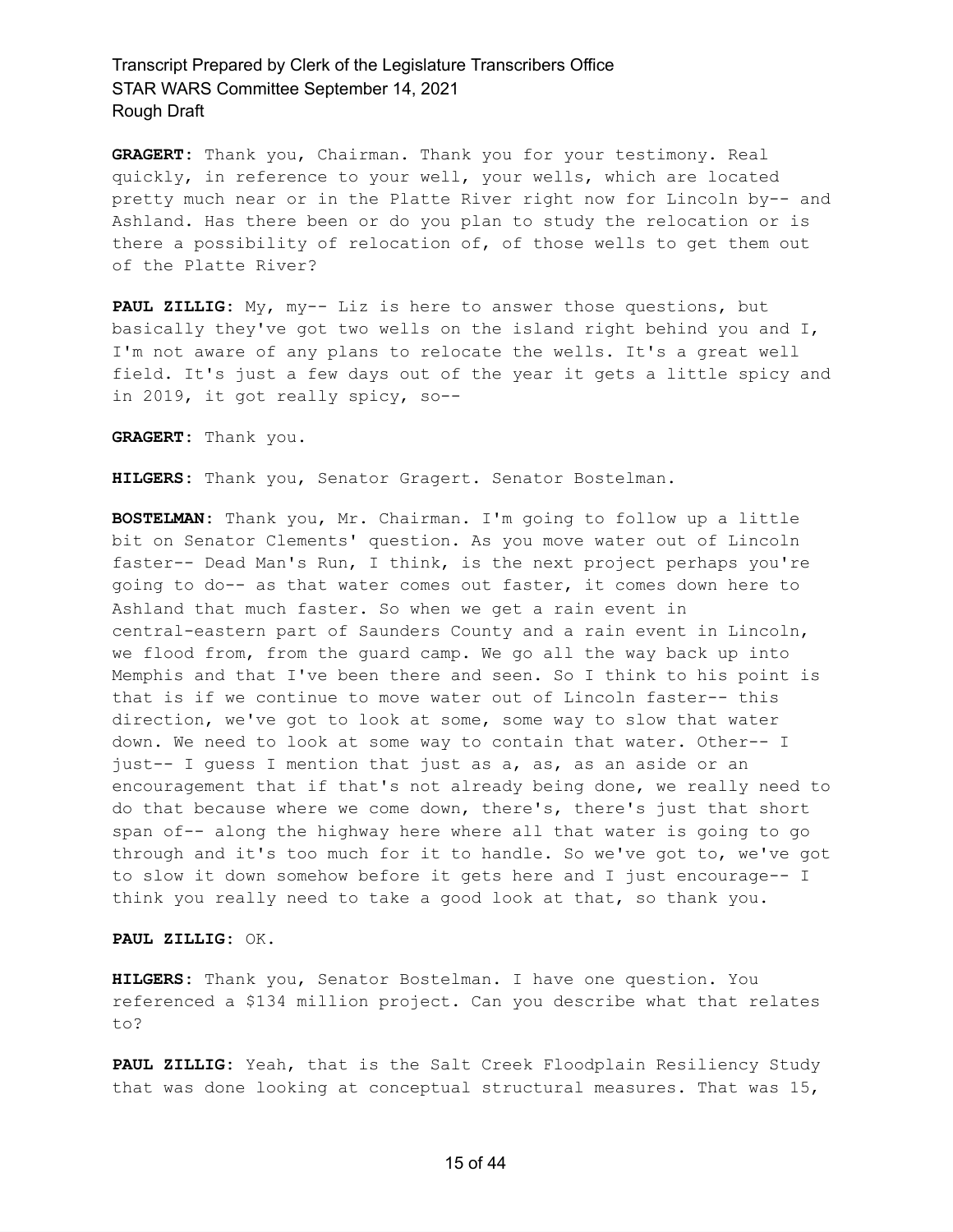15, 16 detention cells, dams basically upstream, upstream of Lincoln and that was the conceptual cost for it that's listed in that study.

**HILGERS:** And when-- that study was completed when?

**PAUL ZILLIG:** Completed a couple of years ago.

**HILGERS:** So the \$134 million was related to the--those-- they would put those dams--

**PAUL ZILLIG:** --into those, yeah.

**HILGERS:** Where would those dams be located?

**PAUL ZILLIG:** That's correct.

**HILGERS:** Where would they be located under the study?

**PAUL ZILLIG:** They were upstream of Lincoln. You know, they just looked all around. Lincoln's drainage area comes from a number of different directions, so they just looked at all the tributaries around there.

**HILGERS:** OK, thank you. Seeing no other questions, thank you for your testimony.

**PAUL ZILLIG:** OK, thank you.

**HILGERS:** Next tesifier. Welcome.

**MIKE SOUSEK:** Good afternoon, Speaker Hilgers and members of the STAR WARS Committee. My name is Mike Sousek, S-o-u-s-e-k, and I'm the general manager of the Lower Elkhorn Natural Resource District. Our district office is located in Norfolk, Nebraska, and our district encompasses all or parts of 15 counties in northeast Nebraska. First, I'd like to thank the STAR WARS Committee for allowing me to testify this afternoon on the Lower Platte Basin component of LB406. While I'm confident this committee understands the effect that climate cycles have caused in the state of Nebraska, I want to highlight a few startling facts from northeast Nebraska. The Elkhorn River Basin provides 32 percent of all the water reaching the Missouri River during the summer season. The Loup River Basin provides 46 percent of the Lower Platte Basin and the Lower Platte Basin provides the final 22 percent of the water reaching the Missouri River. Over the last 12 years, we have had watersheds experience a 100-year storm on average every four years. While some of these storms surpassed 100-year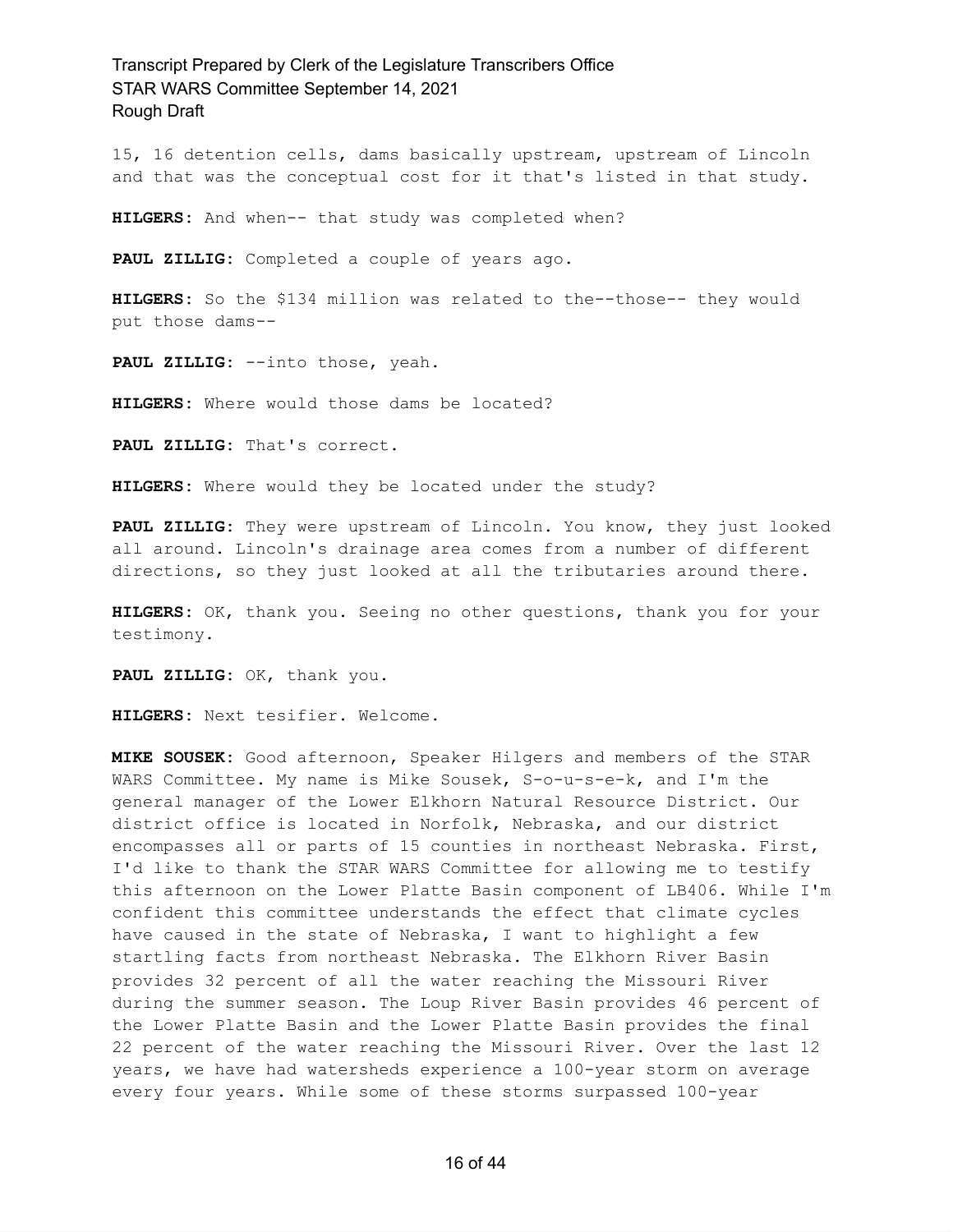threshold and peaked past the 500-year storm, the most recent 500-year storm was in 2019 during the March bomb cyclone. It may come to us- it may come as a surprise to this committee, but during the March flooding, the city of Norfolk had as much water in the bypass channel running through the city that is usually flowing in the Missouri River. This amount of water stressed the diversion channel to its limit and the only reason it survived was due to an NRD dam structure 15 miles upstream, which held back 18,000 acre-feet of water. That's 5.8 million gallons. Think of that. A tributary to the Elkhorn River, two hours west of Omaha, became the size of Missouri River as it was flowing and gaining volume, navigating and destroying the region from Elkhorn River to the Platte River and ultimately ending in the Missouri River. During the same 12-year period, we have experienced the most extreme flash drought in the last seven years, which occurred in 2012. This extreme drought brought to the forefront the vulnerability in our agriculture system that has such a reliance on irrigation. Should the drought have lasted another year, catastrophic environmental and economic ramifications would have been realized. The extremes we are experiencing in weather cycle-- cycles is unprecedented. For example, the flash drought followed two years that were plagued with flooding along the Elkhorn River. The Lower Elkhorn Natural Resource District in recent years has shifted our priorities to better plan for these unprecedented weather extremes. While I can talk to you about the changes we have made in our groundwater management plan reinforces-- reinforced by changes we have made in our rules and regulations, I'm going to focus my testimony today on a potential infrastructure mitigation project to address the extreme weather in the Battle Creek Watershed, a tributary to the Elkhorn River. This singular project could address flood control, drought mitigation, water quality, and recreation opportunities for the immediate area and be part of a larger plan to address these concerns in eastern Nebraska. First, water quality. While this aspect often gets overlooked, a dam structure brings water quality to the forefront and is addressed in designing implementation of a project. Large river-- reservoirs improve water quality immensely because they do it in both above and below the reservoir. The large reservoir and the in-lake structure features such as water quality basins built within it will allow sediment from the watershed above to settle out and keep it from being transferred downstream, but the benefits do not stop there. The creation of the reservoir actually allows us to focus on the contributing watershed in order to improve water quality and aquatic habitat function and fisheries in the reservoir. Through these-- through the reservoir design process, we assess sediment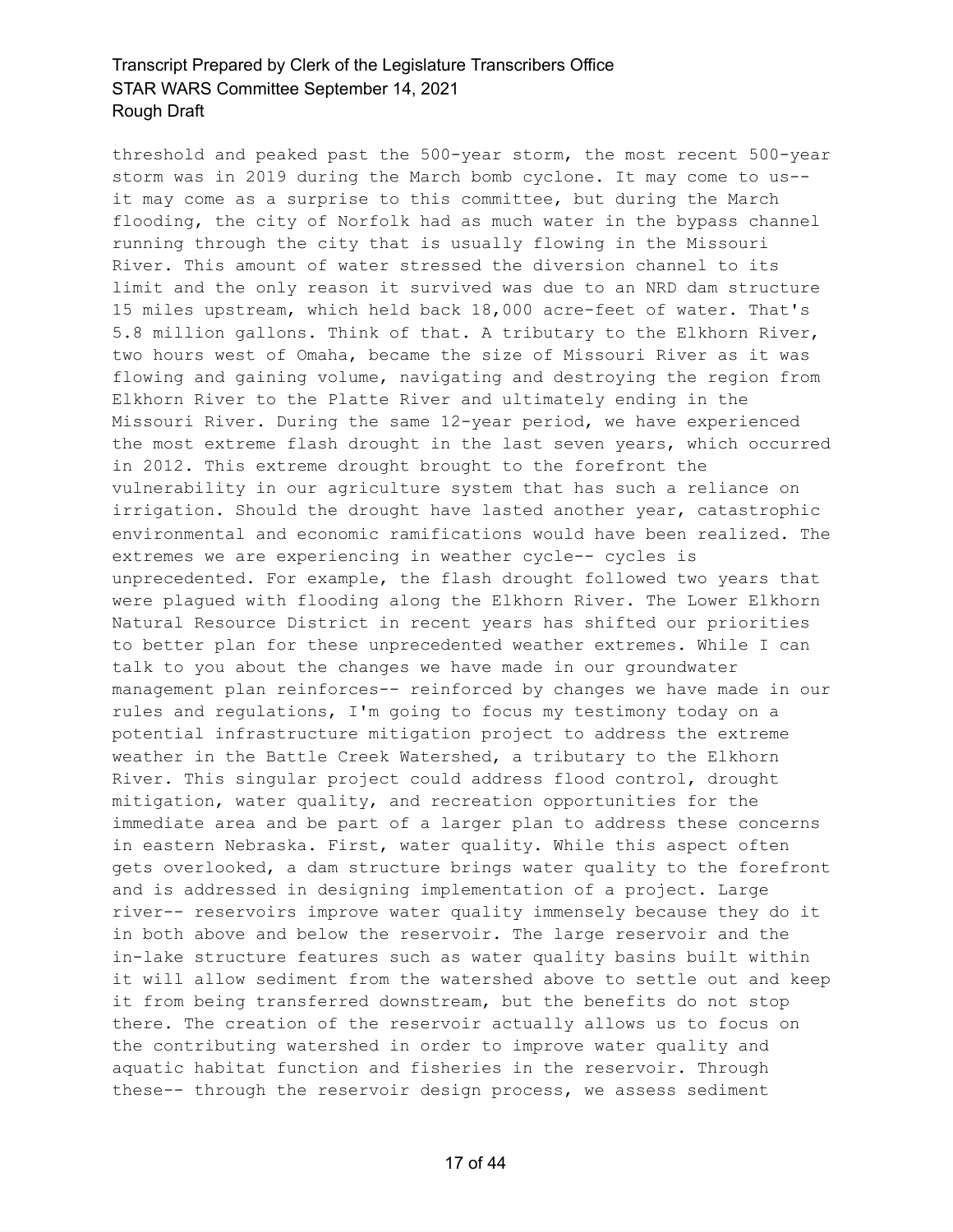loading to the reservoir and by focusing on opportunities to improve water quality in the reservoir, can partner with NRCS, EPA, and other agency stakeholders to use funding such as EPA Section 319 funding and NRCS numerous conservation practices to improve water quality above the reservoir. Often NRCS can identify the watershed as a priority watershed and further reduce landowner project cost share and improving upstream water quality. Flood protection: downstream of the potential Battle Creek reservoir, there are 190 structures, 168 urban and 22 businesses, in the 100-year floodplain, with an estimated value of \$11.2 million. If the dam was constructed, it would remove all of them from the 100-year floodplain. Additionally, there is 1,169 total farm-- formable acres in a two-mile stretch between the reservoir and the Elkhorn River and the floodplain, with estimated annual crop value of \$219,000. The dam would remove 698 acres or \$120,0000 in potential damage to crop value. These values do not account for any savings downstream once the water reaches the Elkhorn River. Infrastructure such as highways, bridges, rail lines, and agriculture ground would continue to see benefit-- benefits downstream, with the water being held back in the flood pool of the reservoir. The potential flood risk reduction project would provide \$500,000 in annual flood damage avoidance in the project area, in addition to a savings of approximately \$450,000 annually in required flood insurance premiums for a total of approximately \$1 million annually. Drought mitigation: this, this project's water supply pool sits at 1,671 feet above sea level. The conceptual Battle Creek dam would provide 12,205 acre-feet or 1,033 surface acres of water. If this structure is to be used for streamflow augmentation, water could be released for 13.8 days using a release rate of 400 cf-- cfs, assuming an initially full reservoir. This in conjunction with potentially other reservoirs could supply MUD and the Lincoln Water System during a flash drought to keep their well fields functional. These types of projects bring resiliency to a system that currently has none. If the water is kept in the reservoir, it also provides resiliency to the agricultural demand on irrigation. This site is ranked as a high potential for aquifer recharge. It will provide water to the Elkhorn River through its connection with groundwater and keep the local aquifer recharge, providing water at a time when it will be needed most. Recreation: a recreation-- a reservoir of this size could provide recreation opportunities in an area of Nebraska that is lacking such quality-of-life benefits. The economic benefits to the local economy and its attractiveness to bring people to northeast Nebraska cannot be understated. One of the recently constructed reservoirs in eastern Nebraska has shown annual average benefits of \$700,000. This proposed site, which would be twice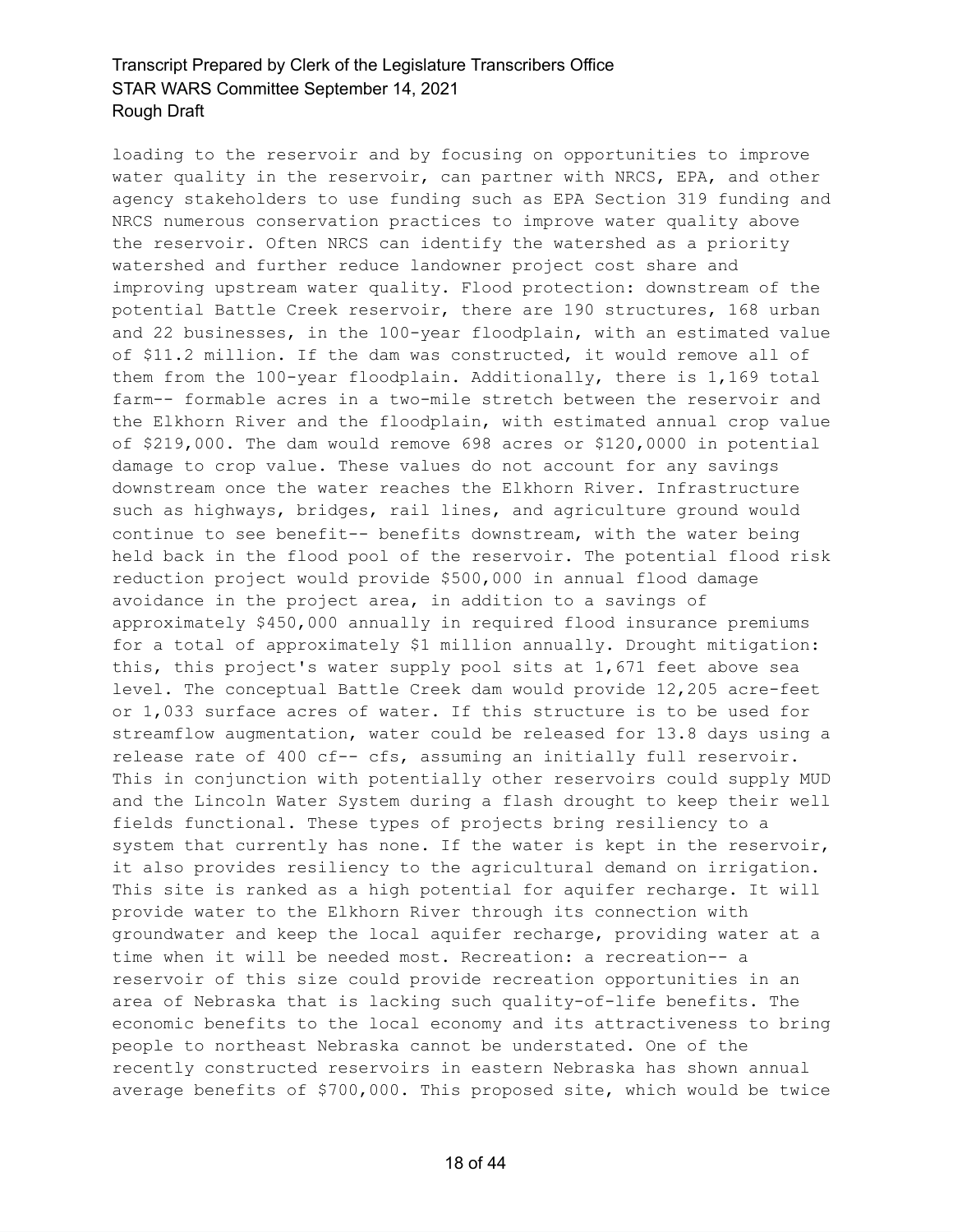the size, I believe it is safe to say could provide a minimum-- a similar amount of benefit. Current estimates as shown in the chart below have identified \$782,437 of recreational benefits from the Battle Creek project. I'd be happy to answer any questions that the committee may have. Thank you once again for this opportunity.

**HILGERS:** Thank you for your testimony. Are there questions? I have a couple of questions.

**CLEMENTS:** Go ahead.

**HILGERS:** Go ahead, Senator Clements.

**CLEMENTS:** OK.

**MIKE SOUSEK:** Thought you were going to let me through.

**CLEMENTS:** Thank you, Mr. Sousek. I am just wondering if you've got an estimate for the cost of the dam reservoir you're talking about?

**MIKE SOUSEK:** Right now, it's currently just about \$50 million. It might be a little more, maybe \$55 million. There were-- actually have consultants working-- fine-tuning that right now.

**CLEMENTS:** And it would be 1,000 surface acres?

**MIKE SOUSEK:** It was somewhere between 1,000 and 1,200 surface acres, yes.

**CLEMENTS:** All right and this is on-- what, what creek or stream is this?

**MIKE SOUSEK:** Battle Creek.

**CLEMENTS:** On Battle Creek, OK--

**MIKE SOUSEK:** Yes.

**CLEMENTS:** --which flows into the Elkhorn?

**MIKE SOUSEK:** Yes, it's about-- 10 miles west of Norfolk is where it jumps into the Elkhorn River.

**CLEMENTS:** Thank you.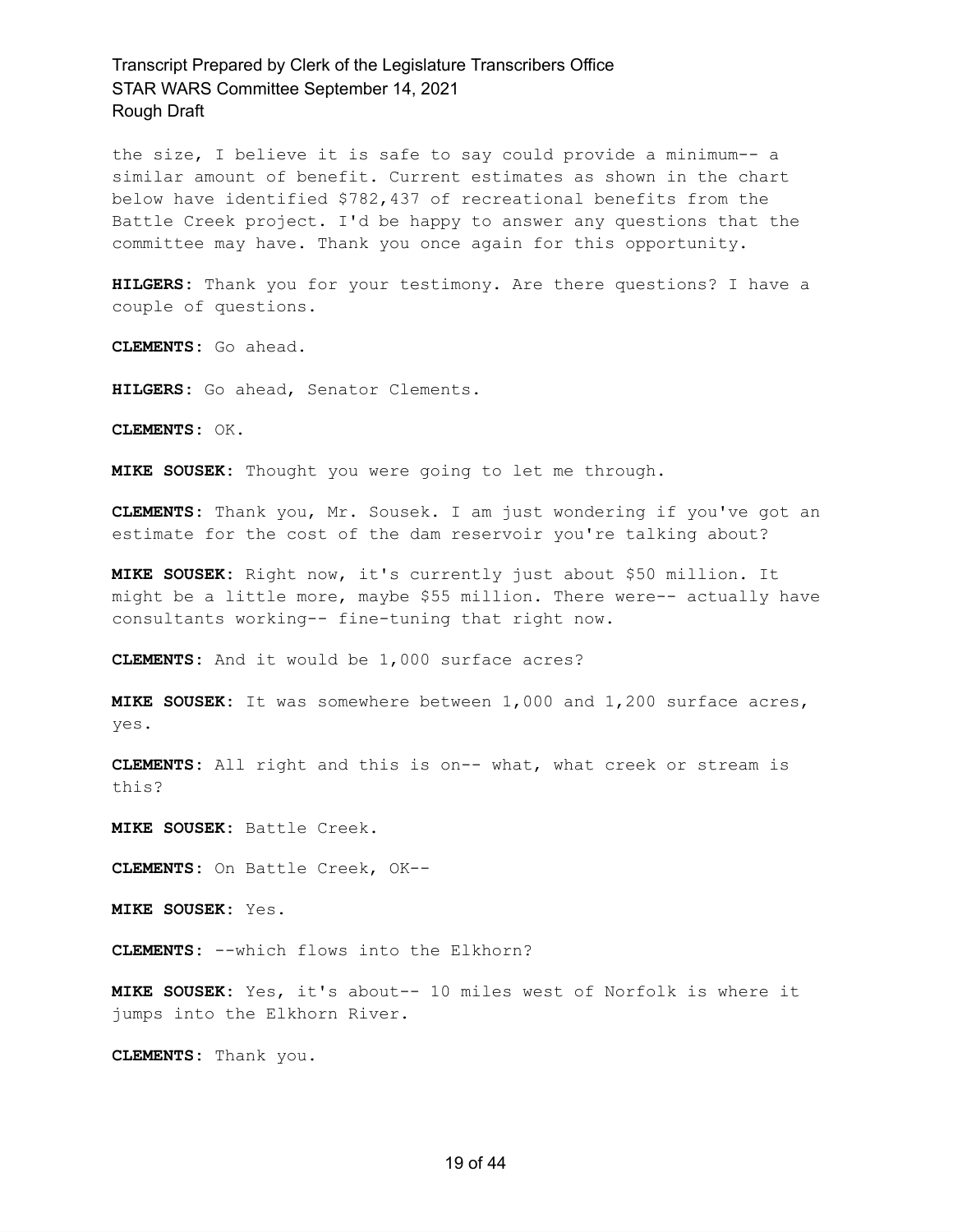**HILGERS:** Thank you, Senator Clements. I have a couple of follow-up questions. This recreation benefit that you've got on your chart, are-- is that-- what is that? Are those tax dollars from rec--

**MIKE SOUSEK:** No, those are dollars that are used as a-- to show benefits of the project. Back when there was the Nebraska Development Resource Fund, that's the formula that was used to do that cost benefit ratio, so the consultants have put that together for us.

**HILGERS:** And so is this net benefit to the community, to businesses--

**MIKE SOUSEK:** To the area, yes.

**HILGERS:** And then what would be the-- obviously, there are some challenges to be-- have this shovel ready, but if you were to-- let's say you had the \$50 million. How long would it take to get this project complete?

**MIKE SOUSEK:** Well, I, I would believe we'd probably be in the same time frame as Mr. John Winkler stated, probably that ten years, mainly due to the federal permitting. There's, there's some issues going through the process, you know, to purchase the ground and, and have the local board make some decisions, but I see the big hang-up is going through the federal permitting process, which is going to take the largest amount of time.

**HILGERS:** And can you say who the consultants are that you're working with on it?

**MIKE SOUSEK:** On this particular one, we have JEO and FYRA Engineering. They're a team. We also have two other studies going on, each about \$750,000, looking at other sites throughout our district.

**HILGERS:** OK, thank you. Other questions? All right, seeing none, thank you for your testimony.

**MIKE SOUSEK:** Thank you.

**HILGERS:** Next testifier. Welcome.

**ERIC GOTTSCHALK:** Hi there. Speaker Hilgers and members of the committee, thank you very much for allowing me to provide testimony today. My name is Eric Gottschalk, G-o-t-t-s-c-h-a-l-k. I'm the general manager of the Lower Platte North Natural Resources District. As you are all aware, Nebraska's NRDs are watershed based. Lower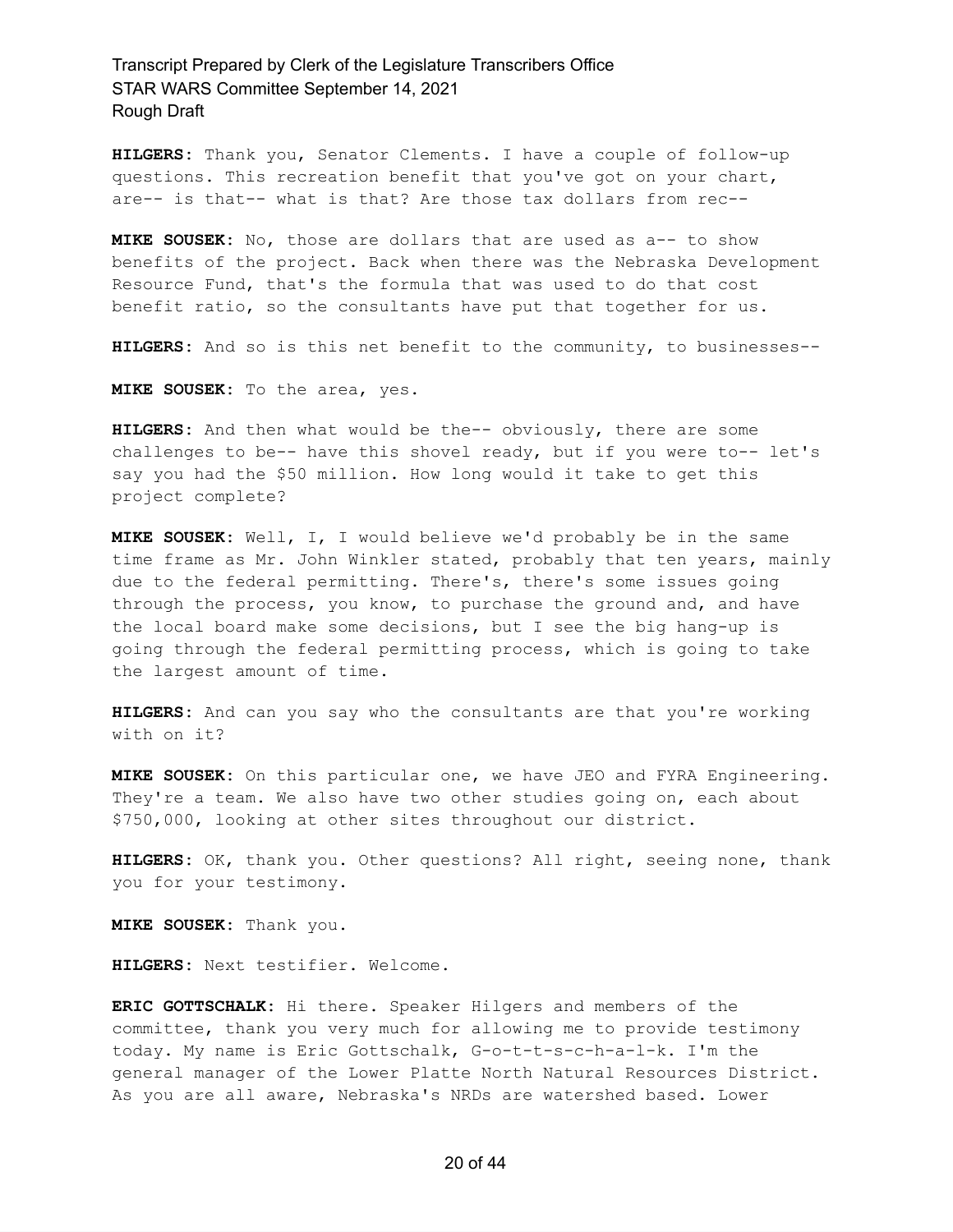Platte North runs from Ashland to northwest of Newman Grove with all our water running to the Lower Platte River from west of Schuyler to Ashland. I'm here today to inform your committee of the Lower Platte North NRD's ongoing plans to reduce flooding in the Wahoo Creek Watershed to be specific. The Wahoo Creek Watershed is approximately 300,000 acres and comprises nearly one-third of our district. It runs from Ashland, north and west, and includes the communities of Wahoo, Prague, Malmo, Weston, Colon, Ithaca, and Memphis, not to mention the multitude of farm subdivisions and lake properties. Flood reduction in the watershed has been an important issue for over 50 years and in the late 1990s, Lower Platte North NRD partnered with NRCS to develop a comprehensive Wahoo Creek Watershed plan. However, due to lack of funding at the time, the plan was shelved. Several years ago, federal RCPP, Regional Conservation Partnership Program, and WFPO, the Watershed Flood Prevention Operations programs, provided us the opportunity to activate our flood reduction efforts in Wahoo Creek. We have updated our watershed plan, identified ten flood reduction locations, and secured federal, state, and local fundings, \$4.1 million to date, for the design of all ten structures and construction of the first three sites in the upper reaches of the watershed. Projected completion of these three initial structures is fall of 2024 and depending on available funds, completion of the remaining flood reduction structure is estimated at \$19 million, have the potential of taking ten to 12 additional years to complete, which brings me to why I am here today. If Lower Platte NRD had availability to the needed funds to complete our entire watershed project, the remaining seven structures, we would have the ability to realize the immediate Wahoo Creek flood reduction benefits of up to 34 percent throughout the Wahoo Creek Watershed to complete the construction in today's dollars rather than future unknown construction costs, combine permitting and land rights efforts for all sites, potentially build all ten structures in the same, in the same construction window or within a year of the first three, and allow our district to move on with other flood reduction projects throughout our NRD. Wahoo Creek Watershed data, some of the data that I've just-- will supply with you today, it's approximately 300,000 acres in the Wahoo Creek Watershed. There are ten structures ranging from 30 to 125 acres of permanent pool. All sites are in the final design phase, \$24.1 million total project cost for all ten structures, up to a 34 percent flood reduction across the watershed, directly treating approximately 65,000 acres, the environmental, economic, recreational, private and public infrastructure benefits and currently has at 1.25 to 1 cost benefit ratio. Thank you all very much for your time and providing me the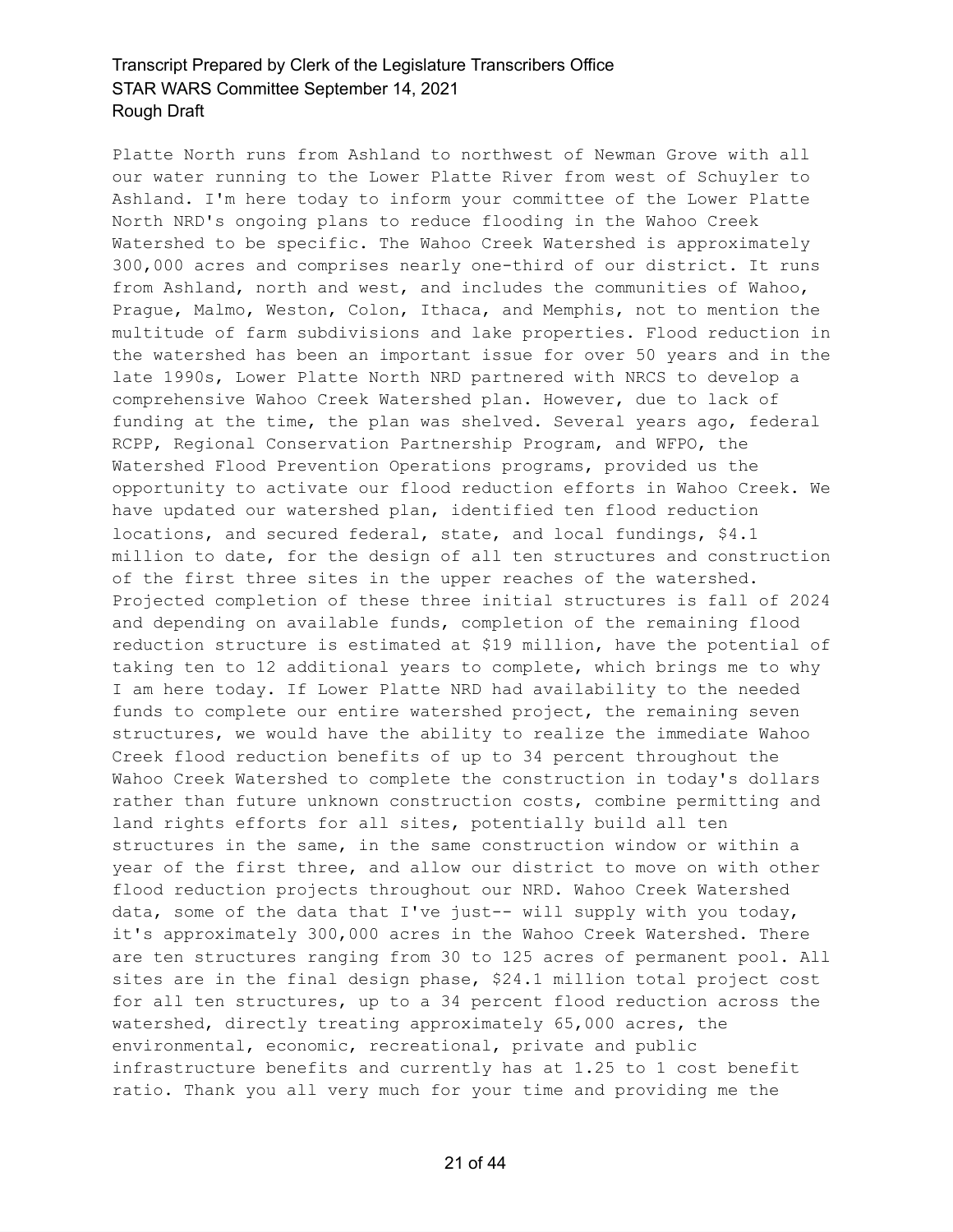opportunity to testify. Please let me know if we have any other-- any further questions and if there's any additional information either I or my staff can provide. Thank you.

**HILGERS:** Thank you very much for your testimony. Are there questions? Senator Bostelman.

**BOSTELMAN:** Thank you, Chairman. Thank you, Mr. Gottschalk, for being here. So on these ten structures, this is in coordination and agreement with the landowners?

**ERIC GOTTSCHALK:** Yes and so--

**BOSTELMAN:** So this is--

**ERIC GOTTSCHALK:** --these-- the sites have been identified. We've had public meetings and landowners have all been notified of our plans, yes, correct. There have been no land rights as of yet, but, yes--

**BOSTELMAN:** But--

**ERIC GOTTSCHALK:** --all the sites have been identified.

**BOSTELMAN:** --but they have been identified and landowners have spoke--

**ERIC GOTTSCHALK:** Have been made aware.

**BOSTELMAN:** --agreed to it, that they know what's-- what your plan is?

**ERIC GOTTSCHALK:** They all understand, yes. They all understand our plans and our, you know, where we--

**BOSTELMAN:** And this--

**ERIC GOTTSCHALK:** --intend to have each site.

**BOSTELMAN:** And this is with one creek, but there are several others within this area that you could do the same thing with. So this is 1,200 acre-feet of water. You can use this on several other creeks if you had funding for it, correct?

**ERIC GOTTSCHALK:** Absolutely, we-- yes, our-- we, we believe in our district that a combination of smaller structures in the hills combined with larger structures is the most cost effective way to handle [INAUDIBLE].

#### 22 of 44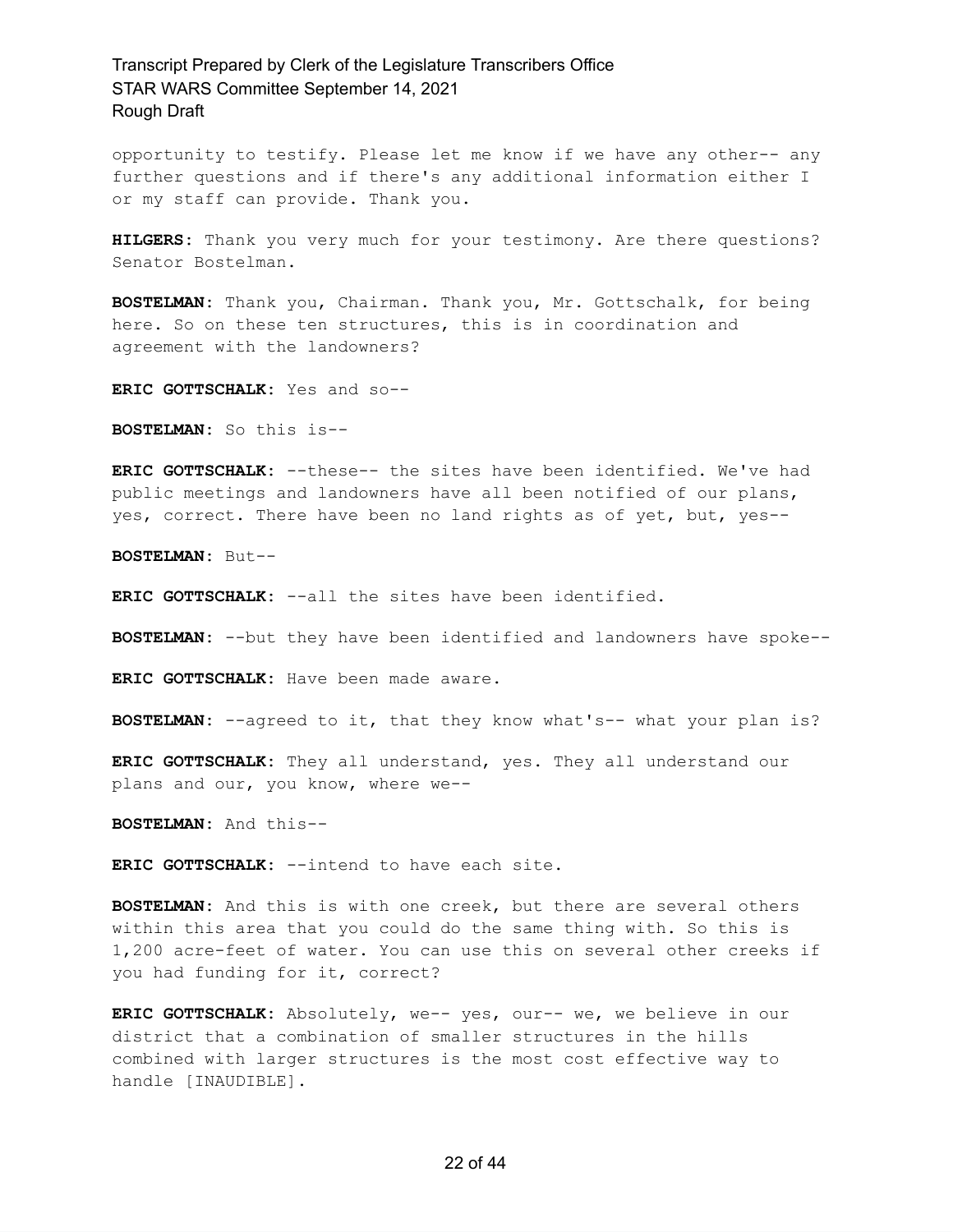**BOSTELMAN:** So we're, so we're having the same effect and I guess the point that I'm, that I'm making here is for the committee, for HDR is what we see here is a cooperation between the NRD and the landowners to put in structures which hold the water back to reduce the flooding in significant ways. When we put a large dam in anywhere, you're going to take land away from people and they're not going to, they're not going to be as supportive. So as we-- as what they're doing is something that I, that I really think works very well, is that as we slow water down getting to the rivers, whether it be the Platte or be it Elkhorn or Loup, this is a very beneficial way, both for the local area, with landowners' cooperation. We're not moving people from the land, from their livelihoods. There are also-- it does significant flooding and at a, at a decent rate [INAUDIBLE].

**ERIC GOTTSCHALK:** Correct and each of these sites would remain in private landowners' custody.

**BOSTELMAN:** And they do-- that stays on the tax roll?

**ERIC GOTTSCHALK:** Yes, um-hum.

**BOSTELMAN:** Thank you.

**HILGERS:** As a follow up, the-- Senator Bostelman's question-- just so I'm-- just so the record is clear, I'm clear, his question was do they agree to it? And you said they understand it and maybe you both are saying the same thing and just used different words.

**ERIC GOTTSCHALK:** Well, whether every landowner agrees or not, they understand the direction we're headed. We have not entered into any land rights, anything like that.

**HILGERS:** OK.

**ERIC GOTTSCHALK:** So, you know, I hate to use the, the term agree, but we are communicating our efforts. We-- all landowners within the associated sites understand what our objective and what our plan is.

**HILGERS:** Thank you and that's, that's what I took away from it and then Senator Bostelman referenced 1,200 acre-feet. Is that the combined because I wasn't--

**ERIC GOTTSCHALK:** Well, roughly-- they're, they're averaging about 40 acres, so it wouldn't, it would not be that much. It would be approximately 400 to 500 acre--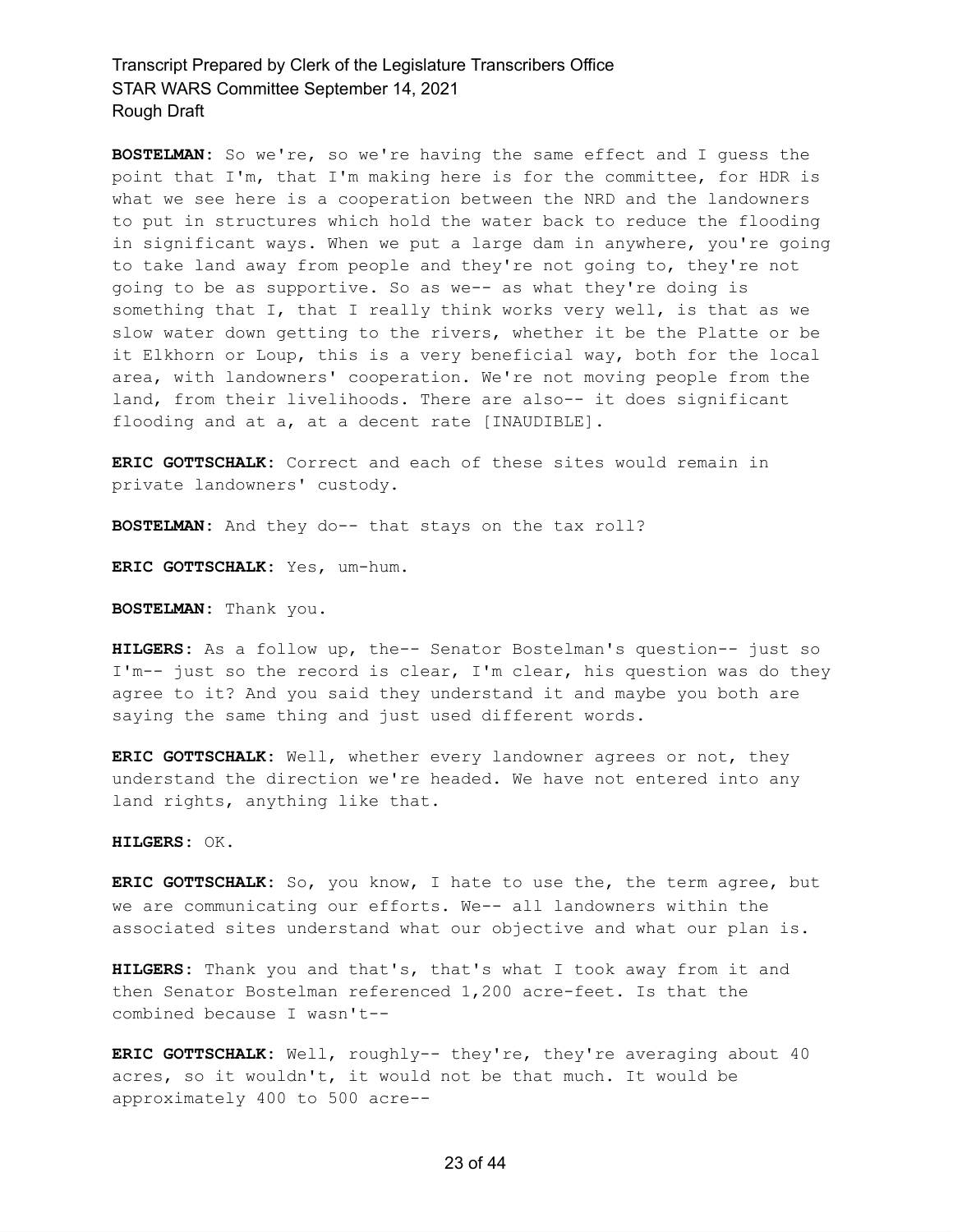**HILGERS:** OK, OK.

**ERIC GOTTSCHALK:** --of, of storage.

**HILGERS:** OK, thank you, Senator Gragert.

**GRAGERT:** Thank you. Could we just look at this map a little bit? This-- the dark line, is that the-- is that the top of this tributary going down to-- what is this creek-- the North Fork Wahoo Creek?

**ERIC GOTTSCHALK:** OK, yes, so the, the shaded area, of course, is the, the, the Wahoo Creek itself, along with its tributaries. The identified green areas are the sites, the located sites that the structures would be in.

**GRAGERT:** So there are smaller tributaries at the top of the watershed going down into the Salt Creek, Wahoo Creek that act-- eventually goes into the Elkhorn River?

**ERIC GOTTSCHALK:** No, actually this all empties into the Platte River just north here, real close to where the Salt Creek and--

**GRAGERT:** But this is at the top of that tribute--

**ERIC GOTTSCHALK:** So this is the top half of the Wahoo Creek Watershed, yes. All the structures are from roughly halfway on the map to the west and north, yes--

**GRAGERT:** That's very--

**ERIC GOTTSCHALK:** --so in the upper reaches.

**GRAGERT:** That's a very good plan and that's exactly how things have to happen from the top down. I appreciate that.

**HILGERS:** Thank you, Senator Gragert. Senator McCollister.

**McCOLLISTER:** Yeah, thank you, Mr. Chairman. Thank you for your testimony, Mr. Gottschalk. When you say structures, does that necessarily mean dam or does structure include [INAUDIBLE]?

**ERIC GOTTSCHALK:** These ten sites would include-- would be flood reduction structures. The final design is not complete. They could be designed as dry structures or wet structures. There's very little differentiation between the two, but as these ten sites pertain to our watershed plan, they are flood reduction structures, yes.

#### 24 of 44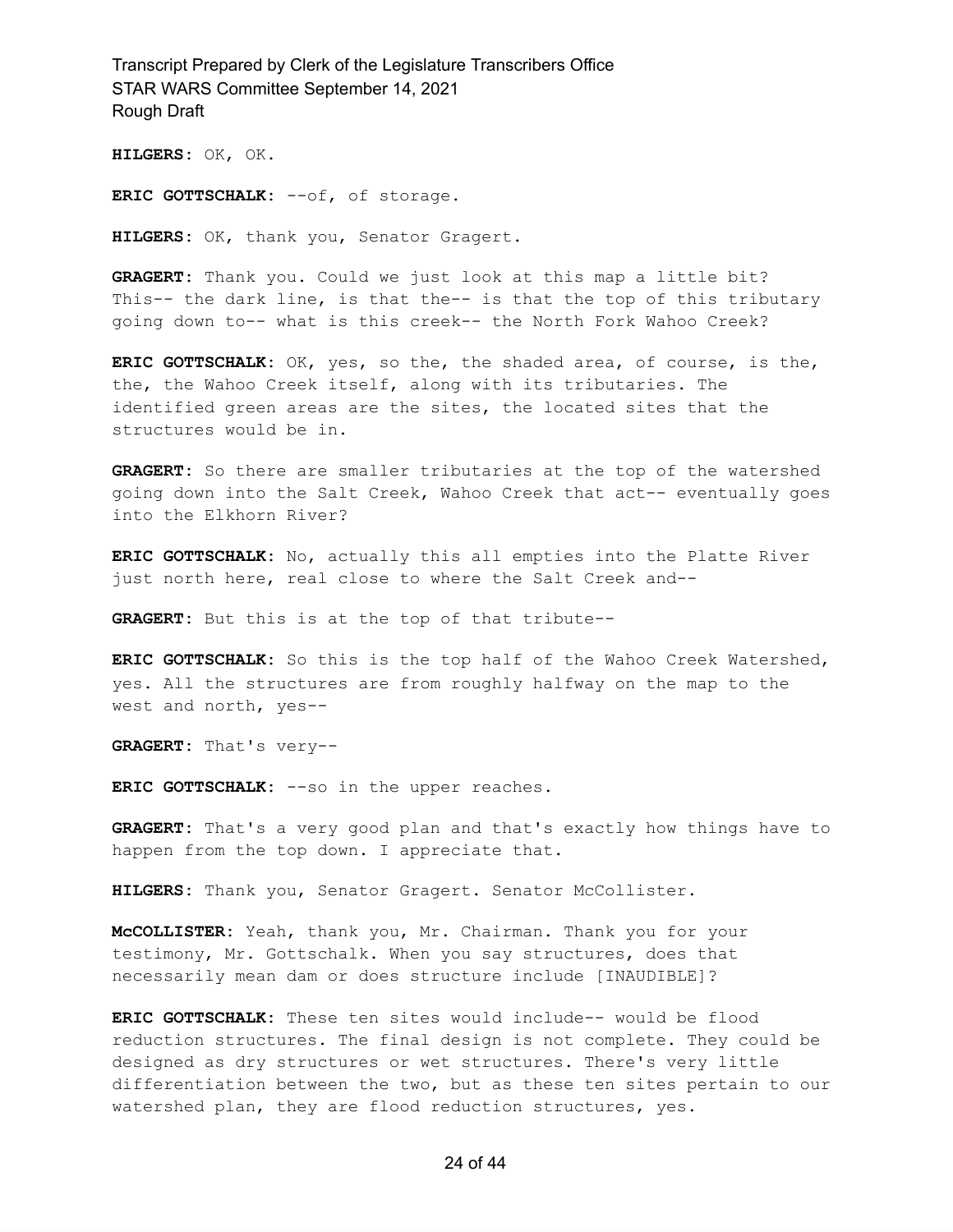**McCOLLISTER:** Do the farmers retain those dry so-called structures?

**ERIC GOTTSCHALK:** The-- in each of these sites, the landowners would maintain ownership. We would work-- our plan is now to work with the landowners in the event that one of them or two or multiple ones would, would request the dry structure. The design would be done that way. Currently, they are all preliminarily designed to be a wet structure, but we are open to, to communicating whatever the efforts and the, the request of the landowner would be.

**HILGERS:** Thank you, Senator McCollister. Seeing no other questions, thank you for your testimony.

**ERIC GOTTSCHALK:** Thank you.

**HILGERS:** Next testifier. Welcome.

**ELIZABETH ELLIOTT:** Good afternoon. Good afternoon, Speaker Hilgers and members of the STAR WARS Committee. My name is Elizabeth Elliott, E-l-i-z-a-b-e-t-h E-l-l-i-o-t-t. I am the director of Lincoln Transportation and Utilities. First, I want to thank you for creating this committee and for your efforts to ensure that Nebraska has access to sustainable water resources. Sustainable water resources have always been important to Lincoln and Nebraska, but the importance was underscored by the floods of 2019. Lincoln draws water from only one source: aquifers supported by the Platte River. The damage caused by the 2019 floods highlighted the vulnerability of our wells in the Platte River. We were lucky that although our-- the damage to our wells was extensive, we were still able to provide water to Lincoln residents. If additional steps are not taken, we may not be so lucky the next time. Floods like the one in 2019, along with droughts, impact both individuals, communities and have social, economic, and environmental consequences. This committee provides a great opportunity to protect our community while also providing opportunities for economic development. Regardless of what projects may move forward, we ask the community to be mindful of our well fields behind you in the Platte River. What may seem like minimal impact may greatly reduce the water resources for the residents of Lincoln and could have significant financial impacts on the city of Lincoln. With that in mind, we have identified four potential projects that fulfill the goals of LB406. The first potential project would be a benefit cost analysis of flood control structures. One long-term option that was previously discussed may be to create reservoir or reservoirs around Lincoln along the Salt Creek Watershed, a tributary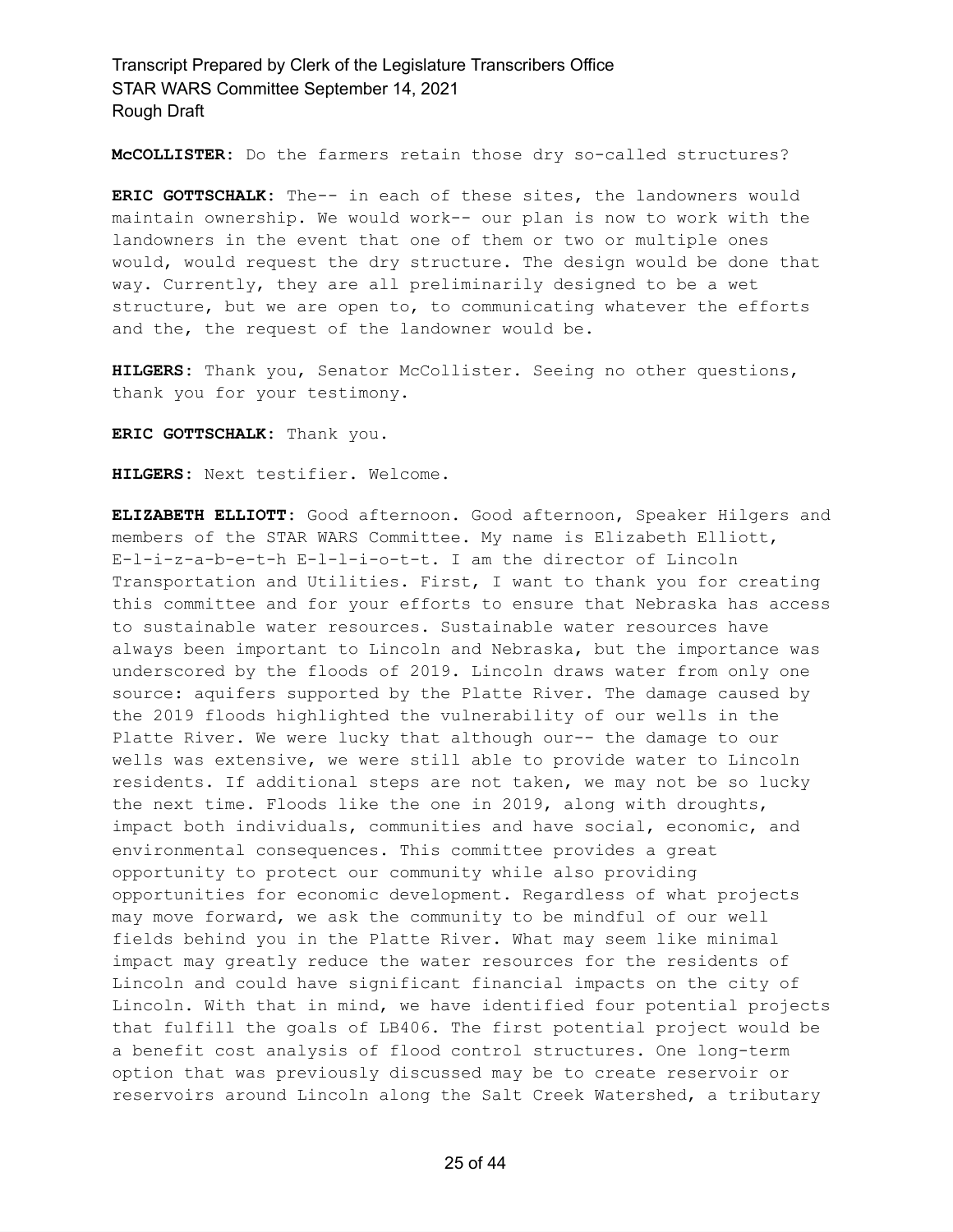of the Lower Platte South River system. Such a project is not inexpensive and we would need to leverage federal funding. The first step to obtaining that federal funding or any type of grant is to complete a benefit cost analysis that investigates the value of emplacing structural measures such as reservoirs, dams, or levee systems to reduce flooding impacts to local businesses and residences. Structural measures are designed to provide intended flood risk reduction while also creating opportunities for recreation and economic development. The benefit of this benefit cost analysis is that it looks at the feasibility of constructing flood control measures in the Salt Creek drainage system that would not only reduce the risk from flood in the Salt Creek Watershed, a tributary of the Lower Platte South River system, but would also provide economic development and recreational opportunities by creating a dam and reservoir system in or near Lincoln. We estimate that such an analysis would cost about \$250,000. The second project that we think fits within the goals and measures of LB406 is a funding for a second water source. Lincoln, as I mentioned, currently has one water source, the groundwater recharge from the Platte River, so water conservation and stewardship are priorities for our community. In the past decade, Lincoln has experienced two distinct climate events, drought and flooding, that have jarred our community from a water reliability standpoint, causing us to accelerate our planning efforts to secure a redundant water system. Currently, we are investigating two options to secure a second source and financial planning must begin now, as funding presents the greatest challenge for our community. One option is to establish an interconnect partnership with Metropolitan Utilities District, MUD, a regional water supplier that also serves Omaha. Another option is to pursue an independent connection to the Missouri River. The benefits of this project are far reaching. Not only does it provide second source of water for the city of Lincoln, it also provides an opportunity for other communities in southeast Nebraska to connect to a regional water supply. It also protects agricultural producers because it reduces the chance that the city of Lincoln would be forced to exercise its water rights and make a call on the river during a water scarcity emergency. This would provide that assurance of water supply to those agricultural suppliers. What is more is that this project supports both growth and economic development along the corridor where the transmission, transmission main would be located. For example, many of you probably recall discussions of a vehicle manufacturing plant that was exploring an option of building between Lincoln and Omaha. One of the factors that played a part in this was that there was not a, a secure water source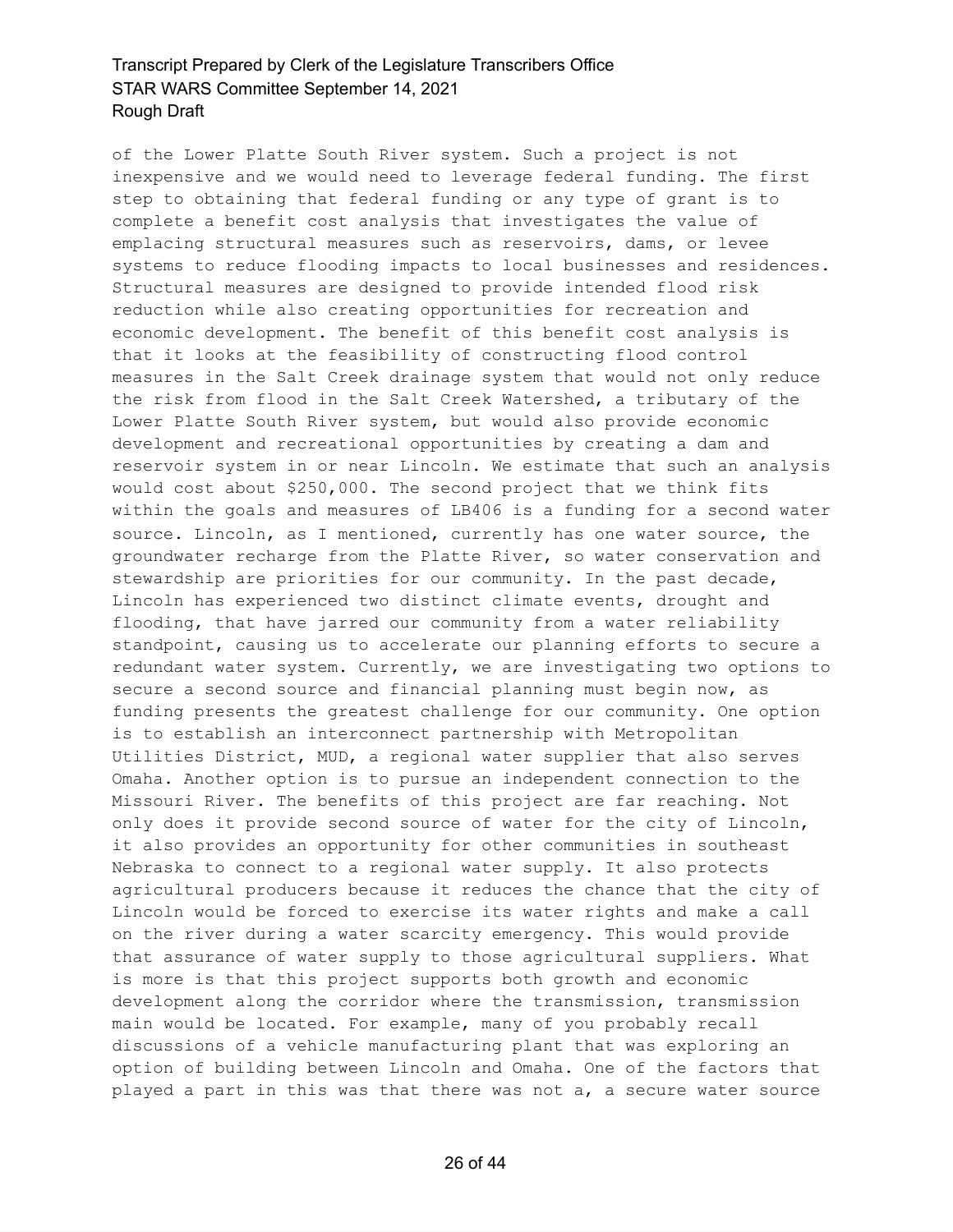for that manufacturing opportunity. By creating a corridor with water infrastructure in it, we create economic development opportunities such as that vehicle manufacturing plant. To build the infrastructure for either option requires significant investment. The cost to interconnect between the Lincoln Water System and MUD is estimated to be about \$350 million in 2019 dollars. The cost to pursue an inner- an independent connection to the Missouri River is estimated at \$717 million in 2019 dollars. We know that this is a long-term project and a significant dollar amount, but we would welcome continued discussions and wanted to bring big ideas to this committee for consideration. Another option, the third option, that kind of does play a part in the second water source is investing in a pipe loop testing. To determine which second water source is viable, MUD is currently completing a capacity study and-- this year to determine whether it has adequate supply to provide drinking water to Lincoln. If the capacity is available, the next step would be to complete a two-year pipe loop testing to make sure that the water sources are compatible when mixed. This two-year pipe loop test is required by the U.S. Environmental Protection Agency and that ultimately is resulting from the Flint, Michigan, water crisis. The purpose of that test is to measure the corrosivity, particularly as it is applied to lead service lines. We believe that such an analysis will cost approximately \$500,000. Finally, the fourth option that we would present would be to update the city of Lincoln floodplain maps. Remapping will illuminate how existing floodplain management measures can be strengthened to further reduce flooding impacts to local businesses, residences, and future developments, as well as enhance floodplain resiliency and recreation on the Salt Creek tributary of the Lower Platte South-- of the Lower Platte River. The remapping provides a more accurate flood risk assessment to protect existing residents and businesses in the floodplain, as well as future economic growth and development. Additionally, updated maps based on current hydrologic and hydraulic modeling allows planners and engineers to determine the most reliable flood control measures to protect our community, while also providing economic and recreational opportunities in the Salt Creek Watershed. We estimate that such an analysis will cost approximately \$2 million. These four projects not only further our community's efforts to protect our water resources, but they also provide opportunities for economic development that would, that would benefit all of eastern Nebraska. I would like to thank you again for the opportunity to provide this testimony and I would be happy to respond to any questions you may have.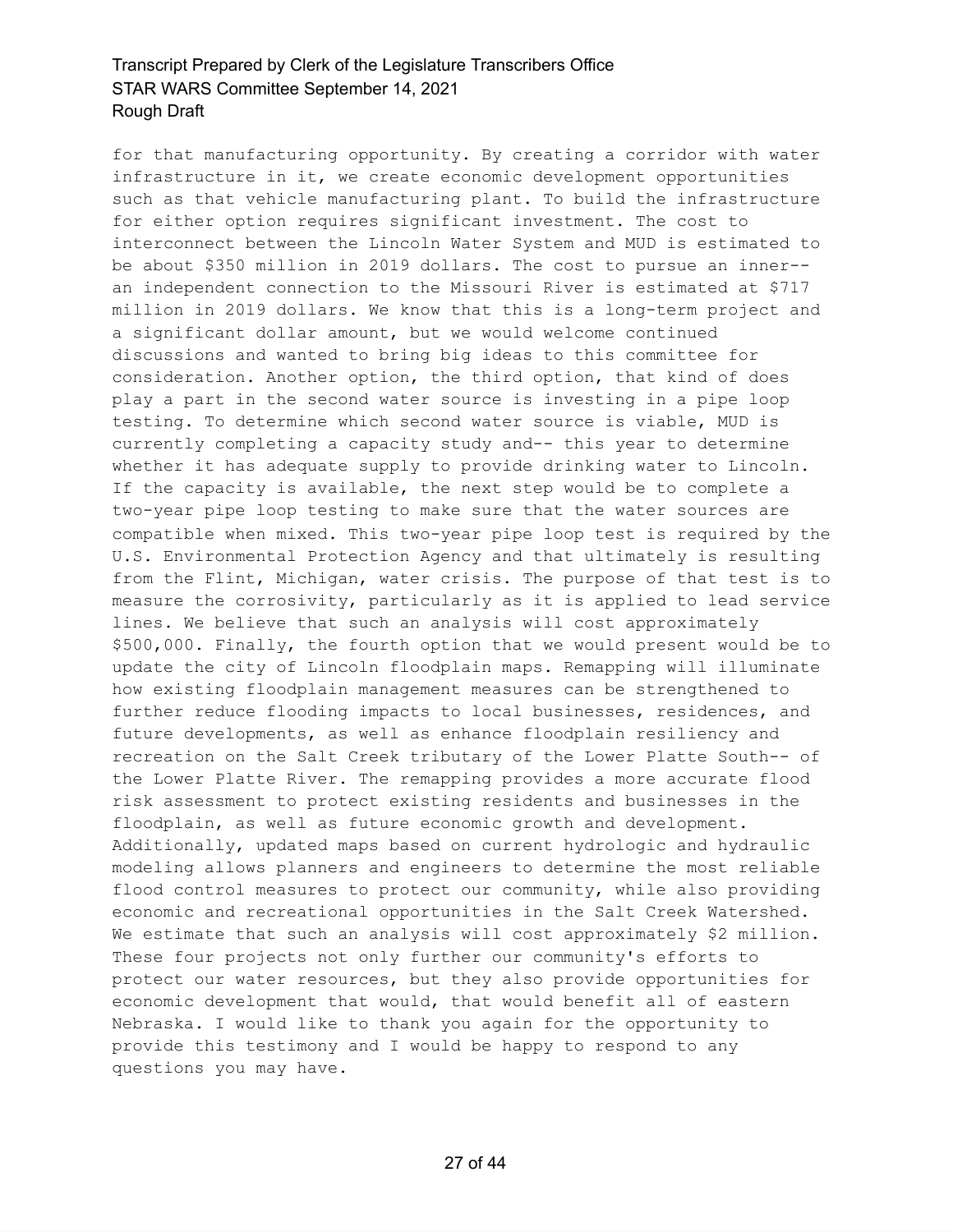**HILGERS:** Thank you for your testimony. Are there questions? Senator Brandt.

**BRANDT:** Thank you, Mr. Chairman. Thank you, Elizabeth, for testifying today. What percent are you appropriated now on the well field that you have? Are you at 100 percent, 90 percent, 80 percent?

**ELIZABETH ELLIOTT:** We are prob-- approximately probably about 90 percent on the well fields. We do have plans to-- I believe it's two additional wells that we could put into the Platte River.

**BRANDT:** And that would be in that existing well field or outside of that?

**ELIZABETH ELLIOTT:** It-- at least one of those, I believe-- if I'm, I'm thinking of our future plans-- is outside of that island, that well field there--

**BRANDT:** And that would--

**ELIZABETH ELLIOTT:** --in the general area.

**BRANDT:** And that would increase your capacity by what percent?

**ELIZABETH ELLIOTT:** I would have to get back. I don't want to misstate it. It, it does not provide us enough capacity looking into 2050. Our studies at this point show that we will be maxed out by 2050.

**BRANDT:** Then if you go into a partnership with MUD, where do they get their water from?

**ELIZABETH ELLIOTT:** They have an-- and I believe they'll be up to talk about this here after I am, but it's my understanding that they do have Platte well fields as well as Missouri River. So they have a number of options, unlike the city of Lincoln. We just have the Platte River.

**BRANDT:** So from a regulatory standpoint, is there a difference between withdrawing from the Platte River and the Missouri River?

**ELIZABETH ELLIOTT:** Without doing some additional research regulatory wise, I don't believe there would be drastic differences.

**BRANDT:** All right. Thank you.

**HILGERS:** Thank you, Senator Brandt. Senator Bostelman.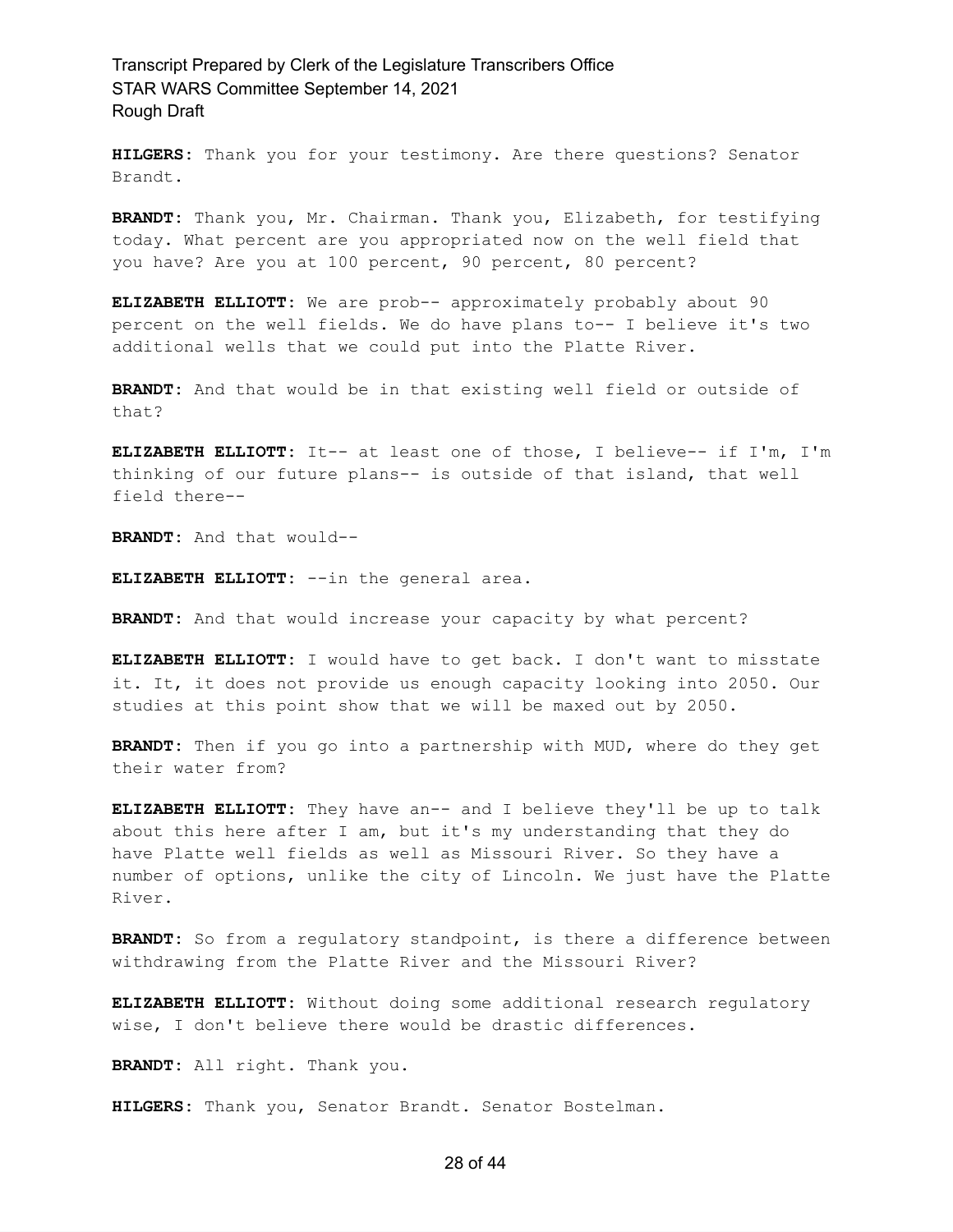**BOSTELMAN:** Thank you, Chairman. Question for you, just as part of the studies that you're doing-- and as we look out, part of the things we're looking at is water for Lincoln. What's your-- what plans or do you have plans or are you looking at conservation within Lincoln, use of gray water, those type of things? Are there-- is that part of some of the studies you're doing or is that something that you yet need to do?

**ELIZABETH ELLIOTT:** We did do a Salt Creek Watershed resiliency study. Actually, it was August of 2020 when they finished up that project. So there was a number of recommendations to continue pursuing different ideas. One of them was a number of regulatory steps that we could take, a drainage, a drainage criteria manual that we're currently working on and hope to have done by the end of this calendar year, but also to continue looking at those other options, whether it's gray water, floodplain remapping, as well as some structural cert- structures that we could do as well. So there's a number of things that we're exploring and looking at. I try not to put all of our eggs in one basket.

**BOSTELMAN:** OK, thank you.

**HILGERS:** Thank you, Senator Bostelman. Senator McCollister.

**McCOLLISTER:** Yeah, thank you, Mr. Chairman. Thank you for being here.

**ELIZABETH ELLIOTT:** Yes, thank you.

**McCOLLISTER:** Does the Missouri River extension that you discussed include water treatment?

**ELIZABETH ELLIOTT:** It would have to include a water treatment facility closer to the Missouri River at that point, so it is a significant investment, not only structurally, but also for personnel.

**McCOLLISTER:** Your well field is right back here. Might you draw from the same aquifer that MUD does-- where it comes from?

**ELIZABETH ELLIOTT:** One of the aquifers they draw from, yes.

**McCOLLISTER:** And help me define pipe loop testing. How do you define that?

**ELIZABETH ELLIOTT:** Basically, there-- it's a, a lengthy process and I'm still learning about it, so I will completely destroy it. And I'm

#### 29 of 44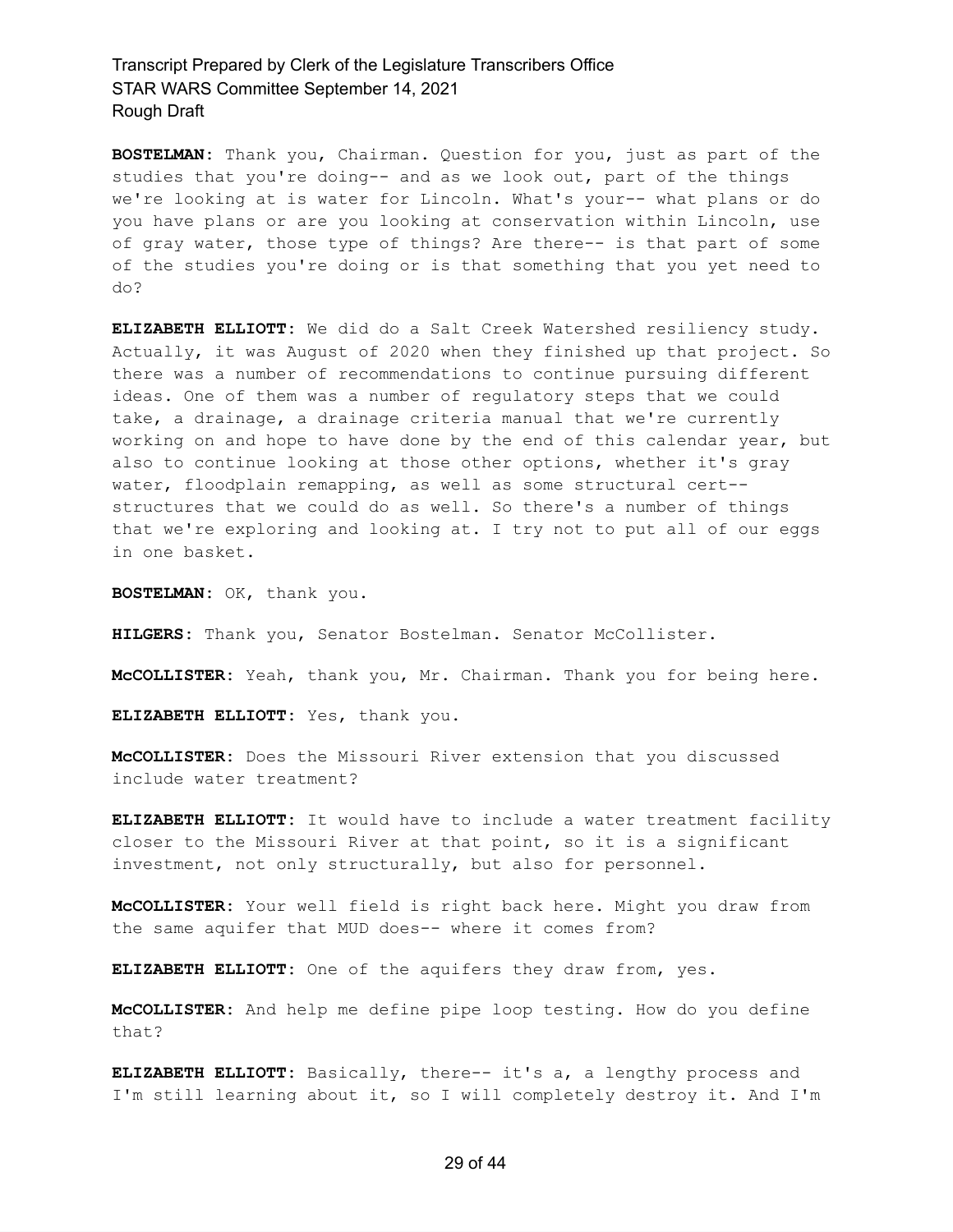looking to-- probably to the HDR team that would be better suited to answer this than I would. But basically it requires taking water from MUD as well as from Lincoln and then taking an actual pipe from our existing facility-- so maybe one that we remove from the system-- and actually run the water through that pipe to see what kind of issues or reactions that we have and that it has to be done over a significant period of time. That's a very dumbed down explanation for my own purposes.

**McCOLLISTER:** Does that take into account the different water treatment processes that both cities employ?

**ELIZABETH ELLIOTT:** It, it would, it would look at that and see how the two react together once mixed.

**McCOLLISTER:** Are you looking at-- which MUD plain are you looking at, Platte South or the west plain?

**ELIZABETH ELLIOTT:** Well, at this point, they're looking at the feasibility, so I, I think a lot of it is going to depend on what that feasibility study shows and where they have the most capacity.

**McCOLLISTER:** I see, but in terms of distance, if the Platte [INAUDIBLE] is closer-- would that be closer or--

**ELIZABETH ELLIOTT:** I think that's fair to say. I think that one would be closer, but it, it all kind of depends on where we would connect into it. So those are discussions that we're currently having to see where that would happen and what makes the most sense for both parties.

**McCOLLISTER:** Based on your testimony, is that the cheapest alternative you have at this point?

**ELIZABETH ELLIOTT:** It is at this point, yes.

**HILGERS:** Thank you, Senator McCollister. Seeing no other questions, thank you for your testimony.

**ELIZABETH ELLIOTT:** Thank you.

**HILGERS:** Next testifier. Welcome.

**RICK KUBAT:** Good afternoon, Speaker Hilgers and members of the committee. My name is Rick Kubat, R-i-c-k K-u-b-a-t, here today on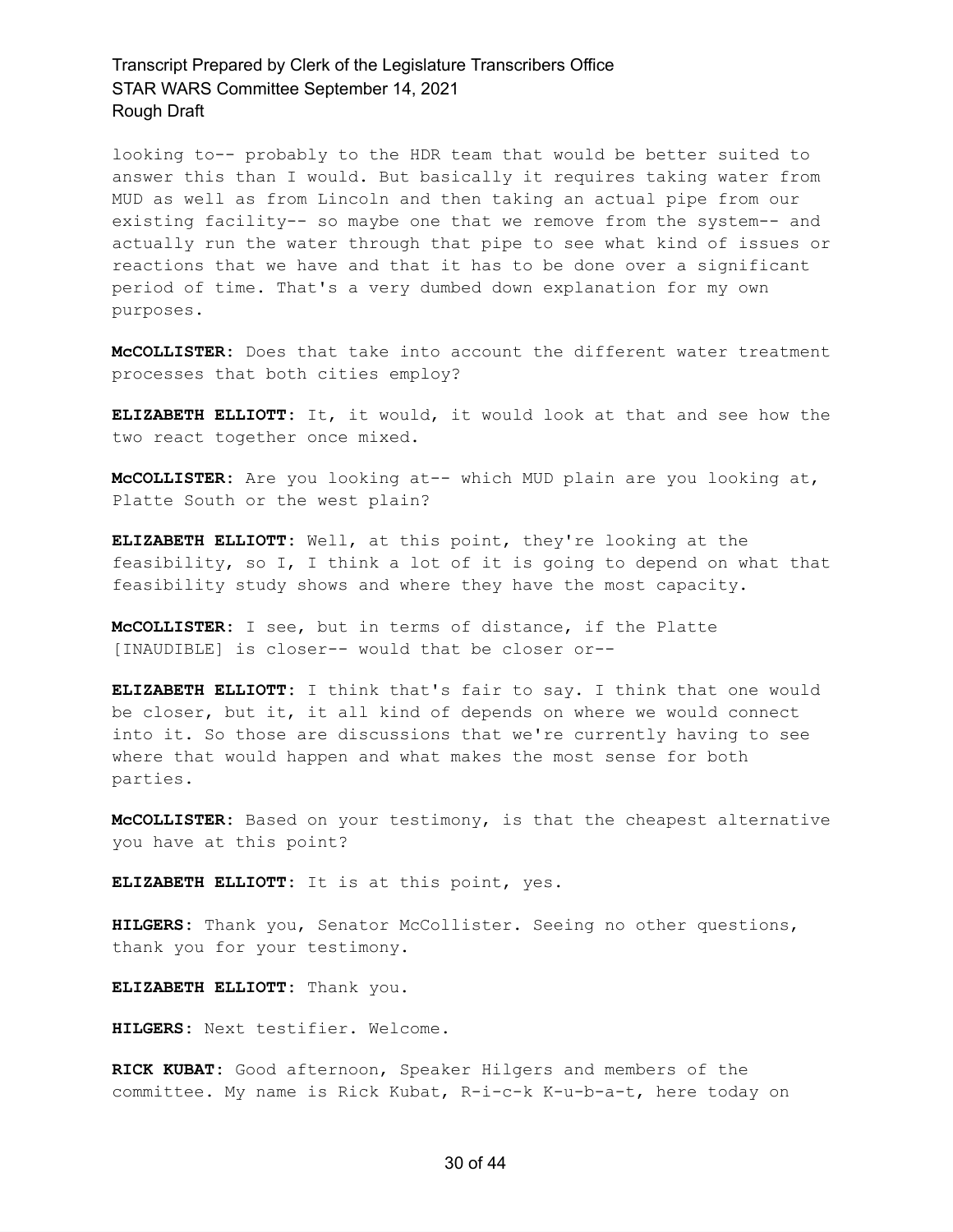behalf of the Metropolitan Utilities District. Certainly grateful that Ms. Elliott from the city of Lincoln went first. She filled you in a lot of details regarding the interconnection. Just want to give you a little bit of background about MUD and how we are differently situated than Lincoln Water System. We serve just a hair under 700,000 Nebraskans and we do so by operating three water treatment facilities, one of which is Florence, which is near the Mormon Bridge. That provides us with roughly half of our water capacity. We're blessed in that sense that we essentially have two different sources of water. The Missouri at Florence is half. Then the other half of our capacity is essentially two water treatment facilities, Platte West in western Douglas County and Platte South, near the confluence of the Missouri and Platte Rivers. One of the things that we want to emphasize today because there have been previous iterations of different studies about reservoirs in this-- near and around Ashland-- and I've shared this with Senator McDonnell-- is MUD has always been, I would say, cautious and concerned and worried that nothing ever be done to the Lower Platte Water Basin that could jeopardize that critical public water supply for both the Omaha metro area and the city of Lincoln, not only in terms of water quantity, knowing that it's half of our capacity and 100 percent of, of Lincoln's capacity, but also in the sense you heard one side of the water quality analysis. And I'm sure that flood control in such reservoirs can benefit water quality, but you can also have concerns that as soon as you entrap water, you can create water quality issues. So really, our point today is that whatever analysis is done, we believe that at the very forefront of any analysis, of any analysis or any study that we look at both those things, water quality and water quantity, in terms of the public water supply. So, so that's, that's it in a nutshell. We-- Ms. Elliott did speak to us-- to the city of Lincoln and MUD looking at the potential of interconnecting the two systems. That is very much in its infancy stage. We at MUD right now are currently doing a capacity analysis to see if we could safely provide that type of water supply for the city of Lincoln. We're engaged in, in conversations with the city of Lincoln on a regular basis and we're moving along in that process. I think it's safe to say, though, at this juncture, we don't have the appropriate analysis to give, whether it's the MUD board of directors or the mayor or the city of the Lincoln-- the Lincoln City Council the appropriate information so that they can be informed decision makers, but we are, we're seriously considering it and we're looking at it at this juncture.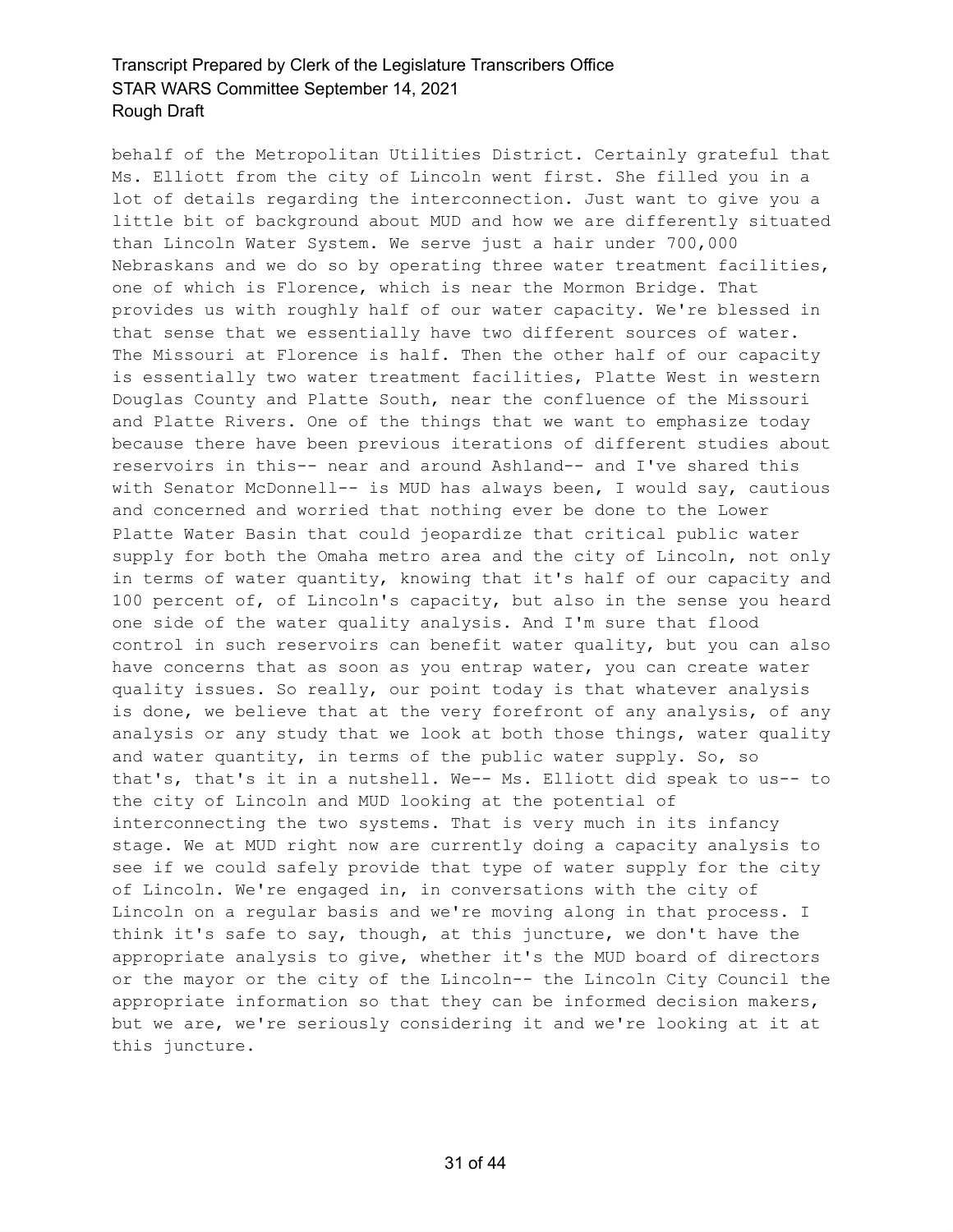**HILGERS:** Thank you, Mr. Kubat. Are there questions? Senator McCollister.

**McCOLLISTER:** Yeah, thank you, Mr. Chairman. What is the peak average day usage of water at MUD?

**RICK KUBAT:** Peak average would be usually, you know, during the summer, I would say as high as 170 or 180. And I believe we've gone over 200 mgd in one given day before, but that would be uncommon. A really hot, dry day without any rainfall, you're looking at about 180. I believe our average mgd per-day use would be right around 80.

**McCOLLISTER:** I think that's right, but your, your capacity is nearly 400 million gallons. Are you doing that per day?

**RICK KUBAT:** I believe-- Senator McCollister, I believe it would be just north of 300 mgd. Platte South has a capacity of 60 mgd. Platte West is at 100 mgd and Florence would be-- it's either 156 or one 158 mgd, right in there.

**McCOLLISTER:** So you have adequate capacity to [INAUDIBLE].

**RICK KUBAT:** We-- right now, HDR is involved in a lot of water analysis statewide. Right now, HDR is looking at that very item, what our future capacity needs are, and we're expecting to have a more detailed analysis of just that towards the end of the calendar year.

**HILGERS:** Thank you, Senator McCollister. Did you have a question?

**BOSTELMAN:** Maybe, I--

**HILGERS:** Go ahead, Senator Bostelman.

**BOSTELMAN:** Thank you, Mr. Chairman. Could you explain to me in the Platte and perhaps also in the Missouri, what's that-- what is a well-- can you-- are you able-- not that you don't know. Are you able to disclose to the public what do those well systems are? In other words, are they-- if it's sitting-- are they deep wells? Are they shallow wells? Are they wells underneath the river flow? What type of wells are those?

**RICK KUBAT:** The Platte River wells would be induced groundwater recharge wells, so they're, they're adjacent to the Platte River where the, the Platte River basically feeds the groundwater table and we draw water from wells adjacent to the river itself. As far as the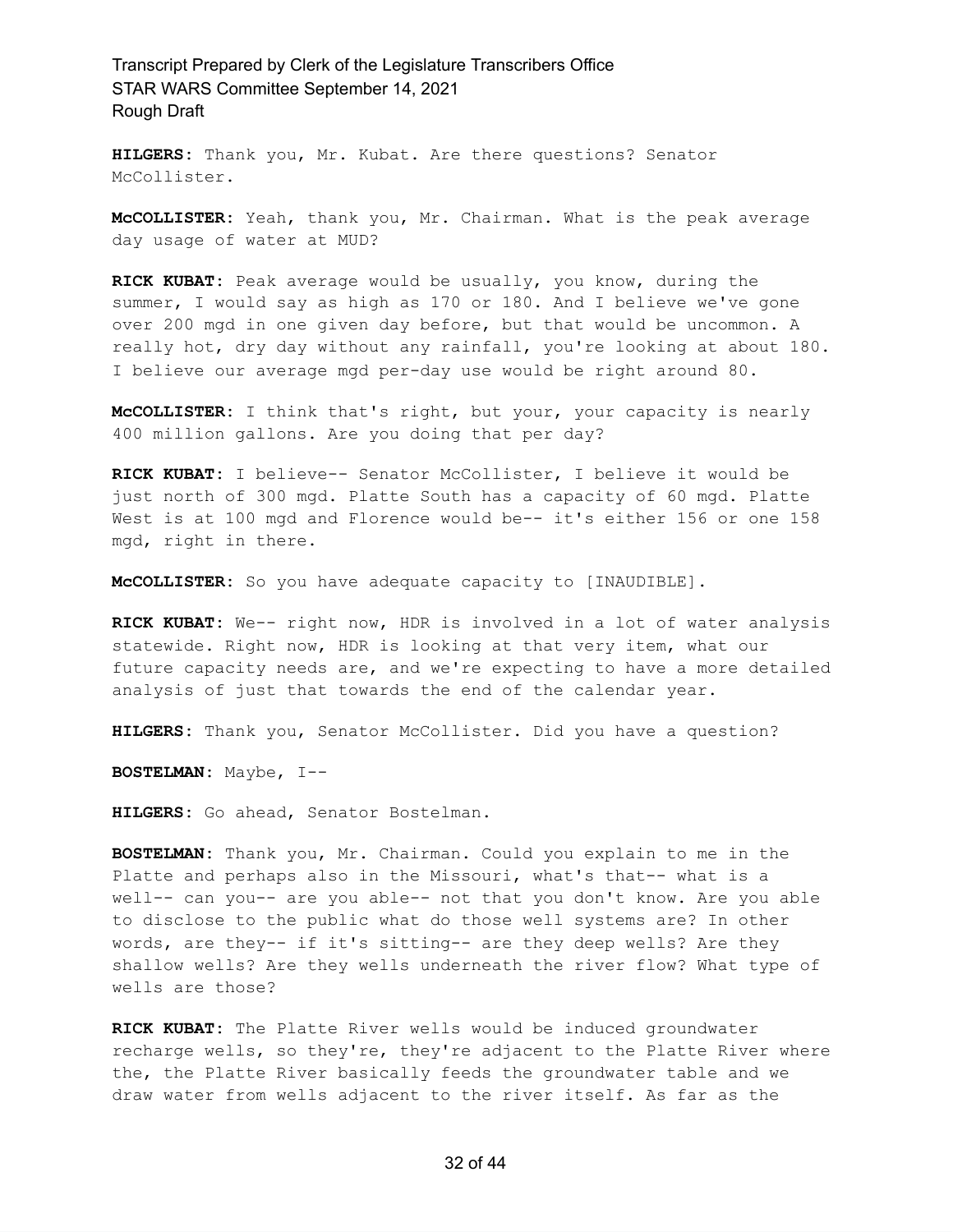Missouri River, that would be just a straight surface water appropriation.

**BOSTELMAN:** So your concern-- when you were talking about the concern of quantity with dams upstream, obviously it's the flow release from that because your concern is that there would be enough release from those dams to continue to operate your wells in the Platte. Is that--

**RICK KUBAT:** That, that could be part of it. It's, it's complex, to, to say the least. In a sense, the Platte River basically is the recharge mechanism for our wells, so anything in terms of entrapping water, we just want to make sure that at least when we're doing the analysis of that kind of project that at the top of the list, we're making sure that that isn't going to unduly hinder necessary stream flow in the Lower Platte River, especially, I would say, during irrigation season.

**BOSTELMAN:** And what's your concern with quality? Can you explain that?

**RICK KUBAT:** And, and that's, that's broader. And I know Mr. Winkler spoke to the item that a, a, a water project could enhance water quality. I guess my only point would be as, as soon as you entrap large quantities of water, that creates a-- I'd say different biological mechanisms with that entrapped water and just-- we just want to make sure that we look at-- closely that there's no unintended consequences of that in, in terms of water quantity-- quality, in terms of the, the groundwater or if there's ingress and egress back to the Platte River from that entrapped body of water.

**BOSTELMAN:** Such as blue-green algae or, or whether it be pollutants from usage from people use of-- whether it be oil, gas, you know, housing, street runoff, whatever it is?

**RICK KUBAT:** I would say more the former than the latter, but, but all of the above.

**BOSTELMAN:** OK, thank you.

**HILGERS:** Thank you, Senator Bostelman. Senator Clements.

**CLEMENTS:** Thank you. Thank you, Mr. Kubat. I was wondering oh, your Platte West well field, did you have damage to that-- those structures in 2019?

**RICK KUBAT:** We did. We had a modest amount of damage. The flooding akin to Lincoln was definitely a concern for us about our ability to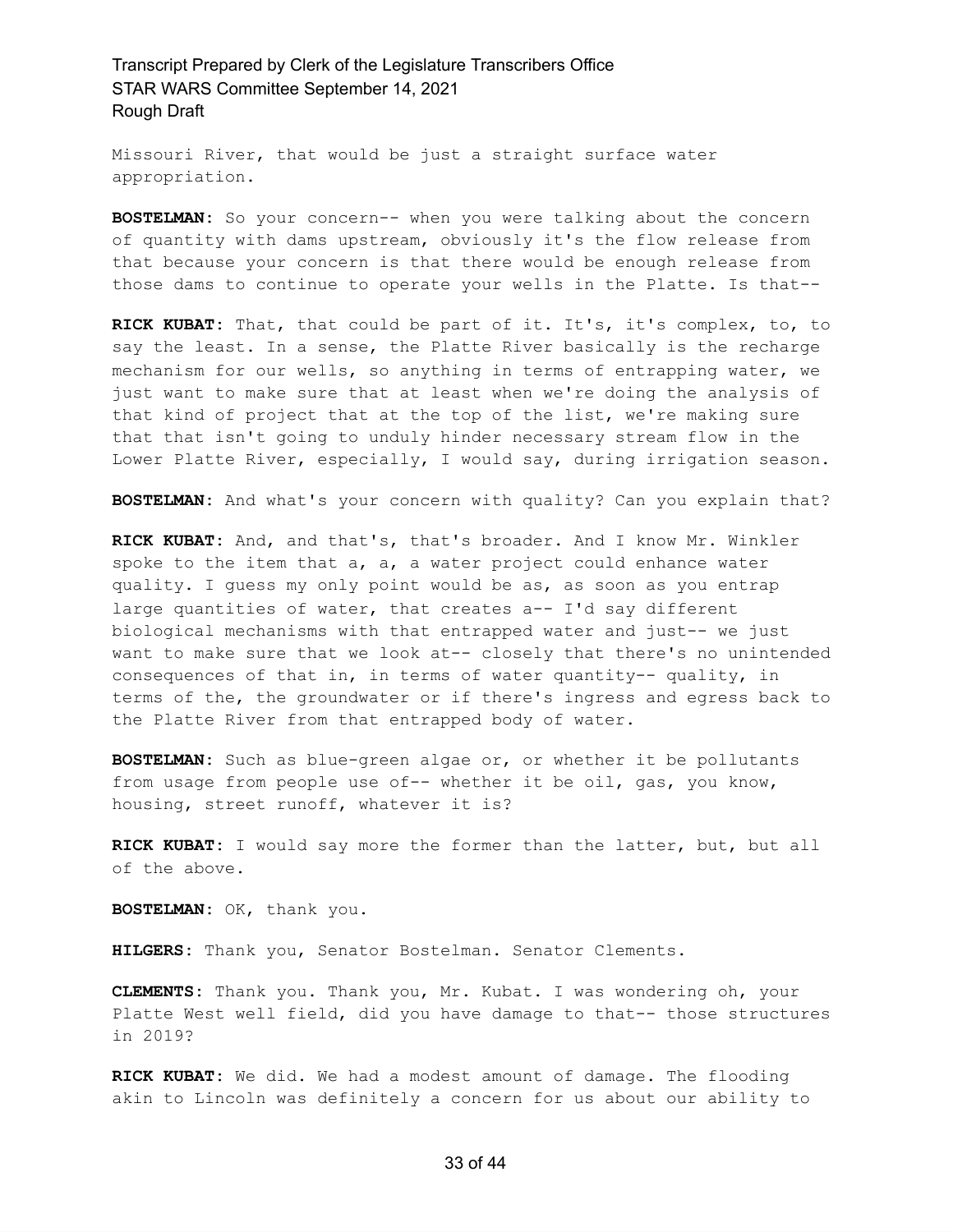use those-- that specific well field and we were on high, high alert. Like Lincoln, we did sustain some damage. I would say not to the degree that Lincoln sustained damage at, at their well field.

**CLEMENTS:** And then Platte South is near Plattsmouth and there was a lot of water going through there. I know-- how was the damage there?

**RICK KUBAT:** Both facilities had, I would say, flooding up to and I'd say about two or three feet above where it should be to the base level of the well houses. And that's one of the crazier, one of the crazier things that's happened in the state of Nebraska. If I'm not mistaken, I believe it's the first time that we had simultaneous flooding in the Missouri River and the Loup and Elkhorn Systems feeding down to the Lower Platte River all at the same time.

**CLEMENTS:** It didn't take you very long to recover-- repair those facilities then?

**RICK KUBAT:** No and, and they, they remained operational during that entire period of time, but it, it was, it was certainly concerning for us.

**CLEMENTS:** Thank you.

**HILGERS:** Thank you, Senator Clements. Seeing no other questions, thank you for your testimony, Mr. Kubat.

**RICK KUBAT:** Thank you.

**HILGERS:** Next testifier. How many people are waiting yet to testify? Can you raise your hand if you're-- are you testifying? Are you testifying? OK, one, two-- two more? We got three? All right. Welcome.

**SHIRLEY NIEMEYER:** Hello.

**HILGERS:** Hello.

**SHIRLEY NIEMEYER:** Senators, I am Shirley Niemeyer, N-i-e-m-e-y-e-r, speaking as myself. I do have a background, 40 years as a faculty member at the University of Nebraska-Lincoln in housing and the environment and I'm on the current chamber board in Ashland and the Ashland Historic Business District Committee. That's my background- and I volunteer, but I'm speaking for myself. First I will speak to the entertainment and recreation component of 1092 [SIC]. The essential parts are addressing mitigating flooding and flood damage--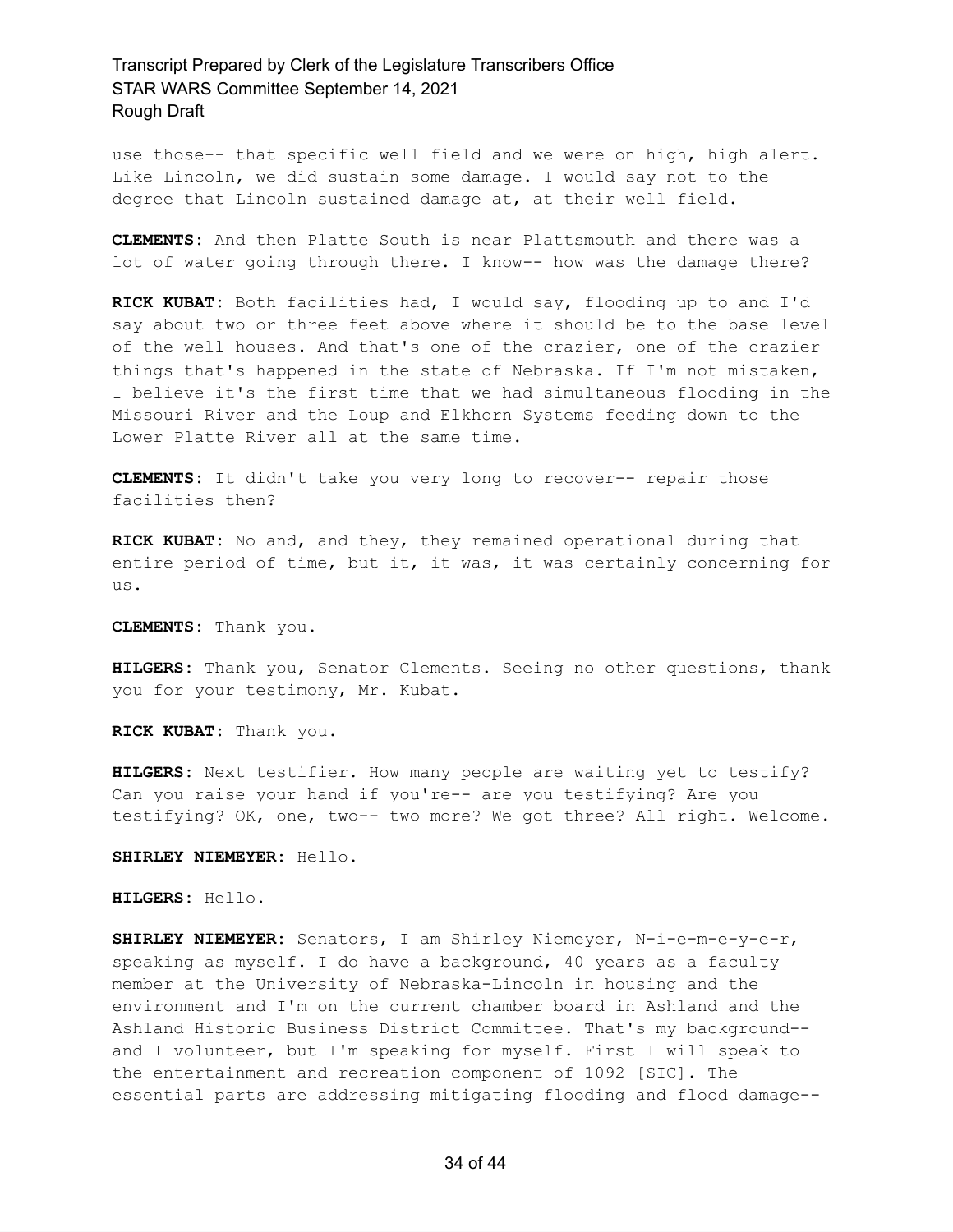those are the essential parts in my mind-- while protecting the natural resources and humans that make the Lower Platte corridor and its tributaries home. There appears to be a large amount of focus on expanding recreation as a part of this. However, there are already many opportunities for recreation, especially in eastern Nebraska around Lincoln and Omaha: canoeing, golfing, boating, fishing, bicycling, swimming, birdwatching, walking, theaters, movies, music venues, plays, and enjoying nature. I would suggest that river and water recreation only-- focuses only on one segment of the tourist and economic development. According to research conducted by the Universities of Nebraska, Minnesota, and Iowa State some years ago, we surveyed 1,490 people, of which 740 were tourists. They are four- there are four specialized types of tourists and these four tourist types are ethnic, arts, and people style-- that's their focus- history and park style-- that's what they like to do-- active outdoor style-- that's the boaters and so on-- and urban entertainment style. Part of the economic development should focus on expanding marketing and the opportunities for other tourist types in addition to recreation. Second, our dam is an ineffective method of stopping flood damage. And this is the International Rivers organizations, they quote, dams can stop regular annual floods, but often fail to hold back exceptionally large floods. Because dams lead people to believe that floods are controlled, they lead to increased development of the floodplains. When a large flood does come, damages cause-- costs are greater than what they would have been without the dam. Large dams take inordinate, long periods to build, making them ineffective in urgent crisis. The World Commission on Dams found that on average, large dams have been at best, only marginally economically viable. The average cost overrun of dams is 56 percent. This means that when a dam is predicted to cost \$1 billion, it ends up costing \$1.56 billion. An option to creating much is-- an option is creating much smaller dams and ponds to prevent water runoff from field to tributaries and larger rivers, making water available to livestock and wildlife. In addition, no till-- minimum tillage and other agricultural methods reduce runoff. The third point I want to make is this is from a study done by the Nat-- well, it was posted by the National Academies Press-- the Missouri River ecosystem exploring the prospects of recovery and it was done in 2002, major study. And I summarized it here. I'm not quite sure-- you might want to read the whole thing. This is what they basically say: widen-- it would apply to the Platte-- widen the Platte and tributaries where possible. A major study of the Missouri River conducted by the Natural-- National Research Council in 2002 indicates the types of actions that might be taken to mitigate flooding. These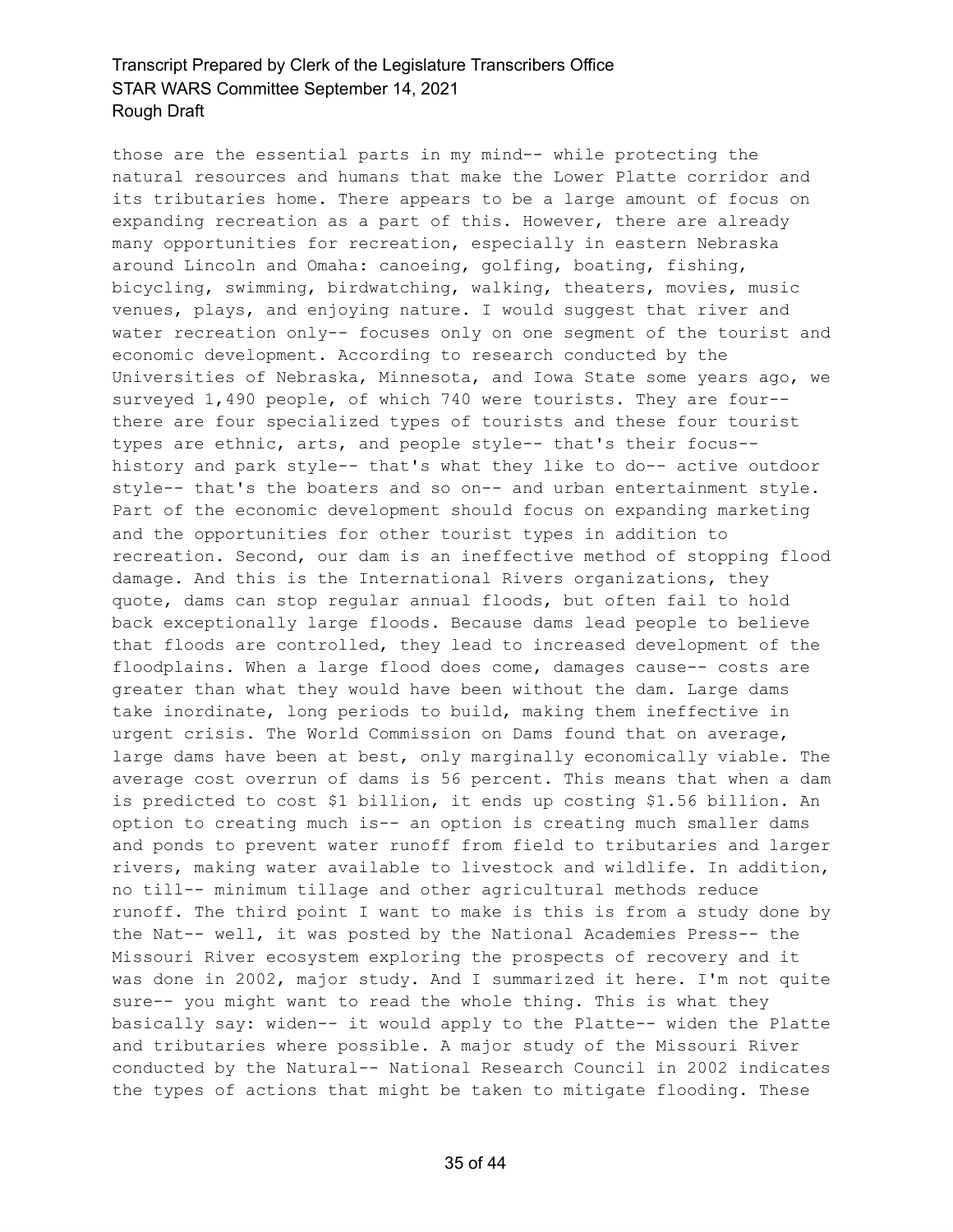include removing setback hardpoints on the banks and cutting banks to widen the area for water flows, increasing land areas by buying land that is for sale that could be used for flooding, adding chutes and side channels, removing some levees that constrain overbank flows and adding areas for cooling, discourage the development of flood fringe and zone areas, relocate structures that are repeatedly damaged by purchasing and by voluntary actions, increase zoning and codes to prevent more development in flood zone and fringe zones, and require housing near fringe to build up higher and for some, to raise housing on pillars, which is down in Louisiana a lot. And fourth, additional water is made more available by reducing usage. This has been mentioned. Examples can be found in California, Utah, Arizona, and Nevada. Estimates vary, but on average, each person in the U.S. uses 80 to 100 gallons of water per day for indoor home use. We can all use about 20 percent less by installing water-efficient fixtures, appliances, rain cap systems, and gray water use. Europeans on average use 53 gallons and in the Sahara, citizens use three to five gallons and that's from the USDS. I thank you very much for allowing my testimony.

**HILGERS:** Thank you for your testimony. Are there questions? Seeing none, thank you for coming down.

#### **SHIRLEY NIEMEYER:** Thank you.

**HILGERS:** Next testifier. Welcome.

**TIMOTHY McCOY:** Good afternoon, Chairman Hilgers, members of the committee. My name is Timothy McCoy, T-i-m-o-t-h-y M-c-C-o-y. I'm the deputy director of Nebraska Game and Parks Commission at 2200 North 33rd Street, Lincoln, Nebraska. Thank you for your initiative in LB406 to look at a variety of opportunities and to build upon the great recreation opportunities that are in the Lower Platte River. That's a region very popular because of its proximity to a lot of people and for us, runs all the way from Platte River and Mahoney State Parks to Louisville, Fremont, Two Rivers, Schramm, and Memphis State Recreation areas. Those areas all serve ever, ever-increasing demands for outdoor recreational activities in Nebraska and a lot of that is water based. We see the opportunity here to hopefully blend in with all of the work being looked at in the Lower Platte River to help expand some of those recreational opportunities and to provide access for Nebraskans and our visitors. Those could expand recreation and parks and rivers. You know, some of the things that come to mind for us are the potential for trail systems that help interconnect various park areas or also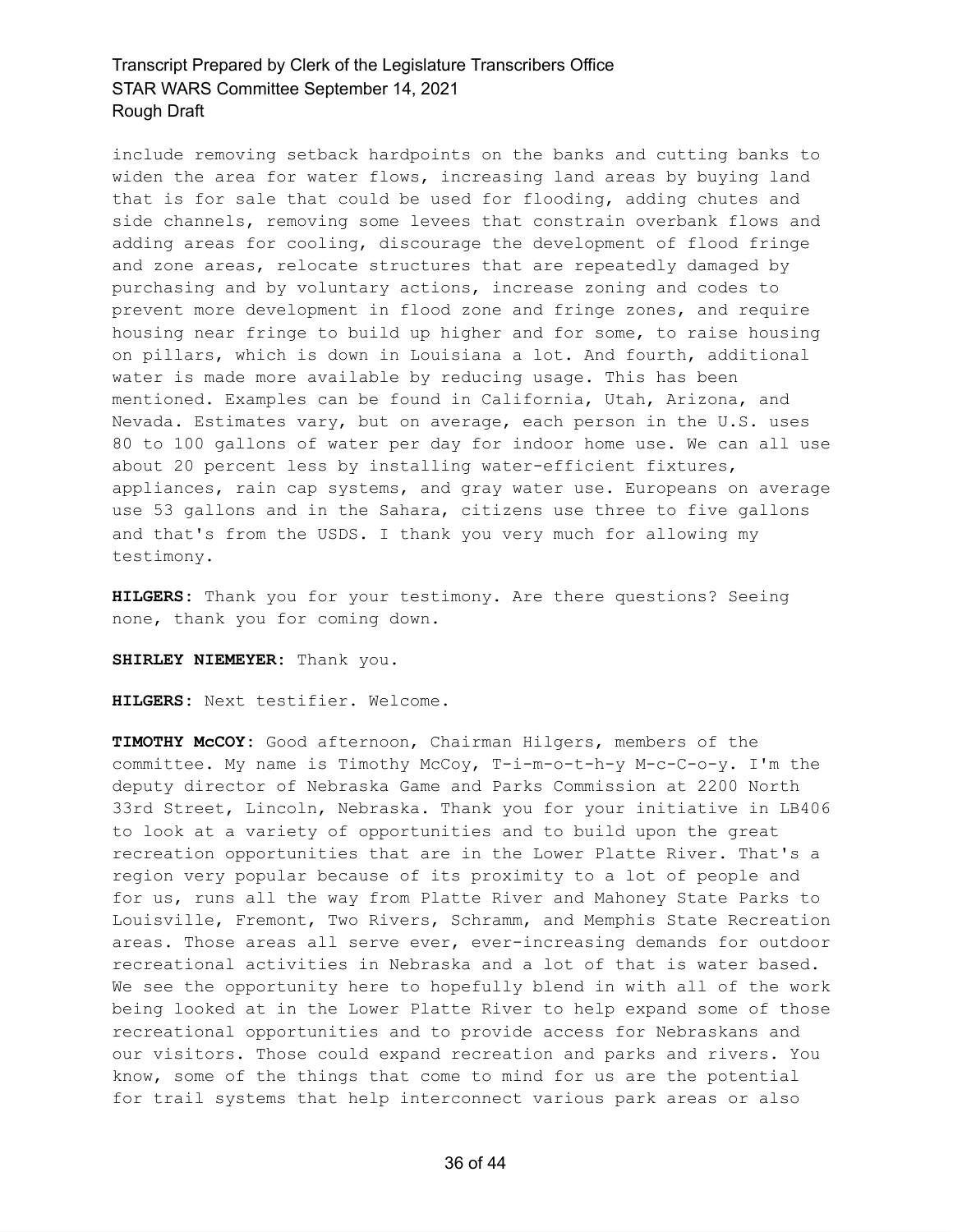can help interconnect people that have opportunities to, to utilize trails around new-- if there are new development areas, as, as well as direct water access especially. There's a lot of demand for floating on the rivers right now. There's also some demand-- if you, if you are-- there is the development of recreation reservoirs for flat water recreation, obviously boating, especially power boating. We do have, you know, some specific things that, that we'll provide the HDR just in all of this, but we just think that there are tremendous opportunities here and as you work through this and HDR does their analysis, we hope you'll keep that in mind.

**HILGERS:** Thank you, Mr. McCoy. Are there questions?

**CLEMENTS:** Yes.

**HILGERS:** Senator Clements.

**CLEMENTS:** Thank you. Thank you, Mr. McCoy. And this area is part of the areas where I live and I know that at Louisville, there was a vendor that does floating and kayaking services and there's a really nice ramp there at the Louisville Bridge. Are there-- can you identify any other places where there are or there could be access points like that?

**TIMOTHY McCOY:** I am most familiar with the access points that we have as an agency. We also have one on the, on the north side of the river at Schramm State Recreation Area. We have a smaller access point that is on-- at Platte River State Park and we can work with our, our partners at Papio Missouri NRD to get you the full list because I know they also have river access locations.

**CLEMENTS:** Are you aware of any-- well, the Elkhorn is kind of-- is outside of your area or is the Elkhorn River something that you deal with?

**TIMOTHY McCOY:** I'm aware of the, the Elkhorn River because it-- our, our area-- we manage areas all across the state--

**CLEMENTS:** OK.

**TIMOTHY McCOY:** --but we don't have-- I mean we-- outside-- it would be outside of the sort of the-- we've been looking at the boundaries on the Lower Platte sort of as this committee had laid them out, so we have not went down very far into the Elkhorn Watershed of going up farther.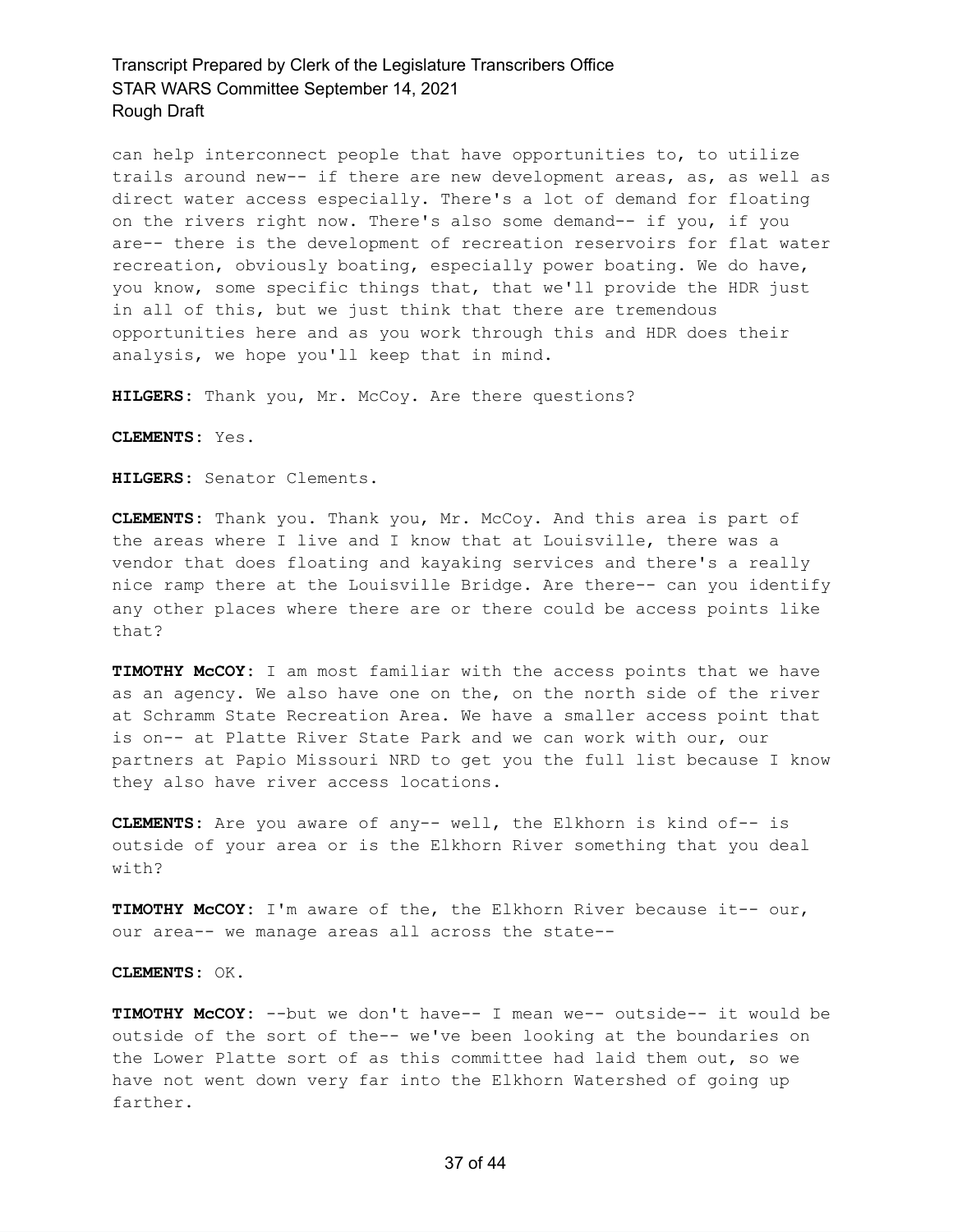**CLEMENTS:** Thank you.

**HILGERS:** Thank you, Senator Clements. Seeing no other questions, thank you, Mr. McCoy. Next testifier. Welcome.

**CARL GROTELUESCHEN:** Thank you. Senator Hilgers and the rest of your committee, I appreciate the opportunity to testify. I'm here on a, on a completely different vein than what we've heard all afternoon.

**HILGERS:** Can you state your name and spell--

**CARL GROTELUESCHEN:** Oh, I'm sorry. My name is Carl Grotelueschen, G-r-o-t-e-l-u-e-s-c-h-e-n, 724 Road I, Schuyler, Nebraska. I'm here, I'm here to testify on a different subject than what we've heard all afternoon. And, and my, my concern is up in the Schuyler region, on the Platte River, we sustained some very extensive damage. In particular, we have one jetty structure that was, was completely decimated in the, in the 2019 flood. We've, we've looked at several different avenues to try to get that jetty system reestablished. The importance of it is it protects infrastructure for the county, but it-- more importantly, it, it's a, it's a structure that redirects water so that it doesn't try to form a new channel that directs water right into the Lost Creek channel, which comes into the southwest corner of the city of Schuyler. There's been-- it was, it was established in-- and 1994 when this jetty system was put in and it was identified at that time by NRCS and Lower Platte North NRD that it was a potential that the Platte River could cut a new channel that would, would actually come up to the southern edge of the city of Schuyler. We've exhausted a lot of-- we've gone down a lot of avenues to try to find some funding and only to find that those sources, we really don't quite fit the mold. And so I guess I'm just here today to ask for some assistance in trying to get some funding to maybe reestablish these, these jetty system. Colfax County, as a, as a board, we did vote to allow Mainelli Wagner and-- to come in and redesign a jetty system that would, that would redirect this water on this curve on the Platte River. And so we know that it's probably-- we're probably looking at a dollar amount of somewhere around \$1.5 million to achieve this project. And then secondly, if I may, just as an individual, I, I farm in the Colfax County area and I've been involved with the Shell, Shell Creek Watershed improvement group for an excess of 20 years. I was one of the founding members on that and we've made some real strides. We're-- our, our goals have been, have been flood control and our idea as a, as a, as a small group of individuals in that watershed that feeds into the Platte River is to control the runoff on the upper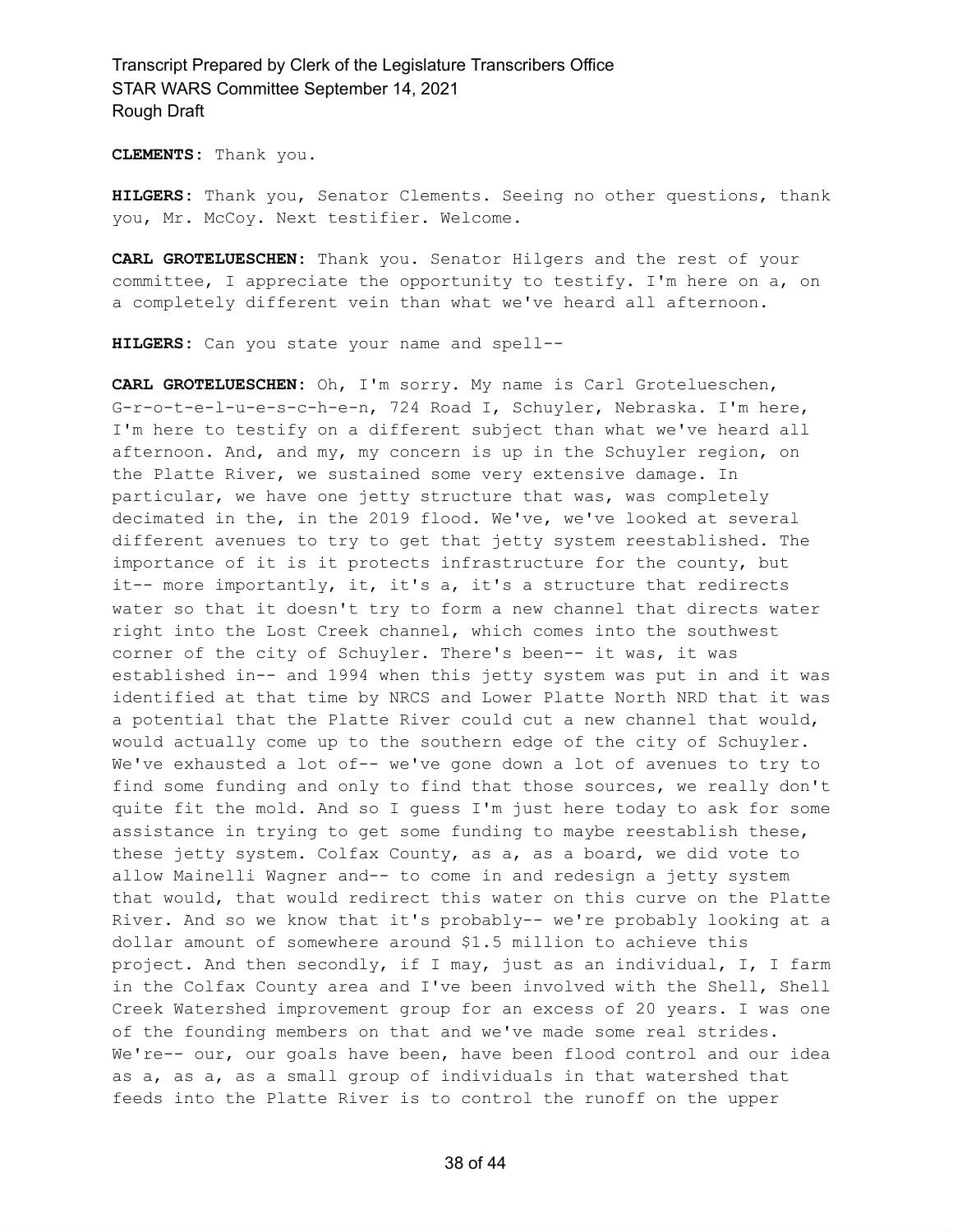reaches, as Eric Gottschalk with Lower Platte North referred to, a series of dams to try to control this water before it gets down to this area because when you get this quantity, it's, it's virtually impossible to control. And I think there's a lot of avenues that could be researched that would be much less costly that can control the excessive runoff. Granted, it does not create the, the recreational opportunities that a large structure would, but I think there's a lot of merit in, in trying to control these, these flows before it reaches the, the immense levels that we get when it comes-- when it gets into the Platte River. If you'd like, I do have some maps along. I, I don't do this for a living. I don't present, but I do have maps along. If any one after we're done would like to take a look, I can show you some, some more details as to what we're trying to deal with in that- on the Platte River corridor.

**HILGERS:** Thank you. Are there questions? Senator Bostelman.

**BOSTELMAN:** Thank you. Do you have enough maps for all of us or--

**CARL GROTELUESCHEN:** No, I don't, Senator.

**BOSTELMAN:** So what we're talking about is-- I'll call a bend in the river, Platte River, so it go-- it's going east and it goes to the south. So people-- so the, so the committee understands, what happened in '19 was the river went straight. And when the river went straight it goes into Lost Creek, which goes into the south part of Schuyler. So this spring, we've already had flooding already this spring from, from water coming out. We're taking out some of the road structure that we just put in '19-- that the state did. So what Mr. Grotelueschen is talking about is just an assistance they're, they're trying to do to divert that water to keep that from happening again because this will also help as far as floodplain management, as far as taking some people on the south side of Schuyler. If you've ever gone through Schuyler, the southern portion of Schuyler flooded in '19 and this will have a significant impact, potentially-- if my understanding-- from what our conversations were before-- on significantly reducing that type of occurrence to happen again and right now it's wide open. If we get a flood through the-- if we get high water through there, that's wide open, right? Is that correct?

**CARL GROTELUESCHEN:** That's correct.

**BOSTELMAN:** And now--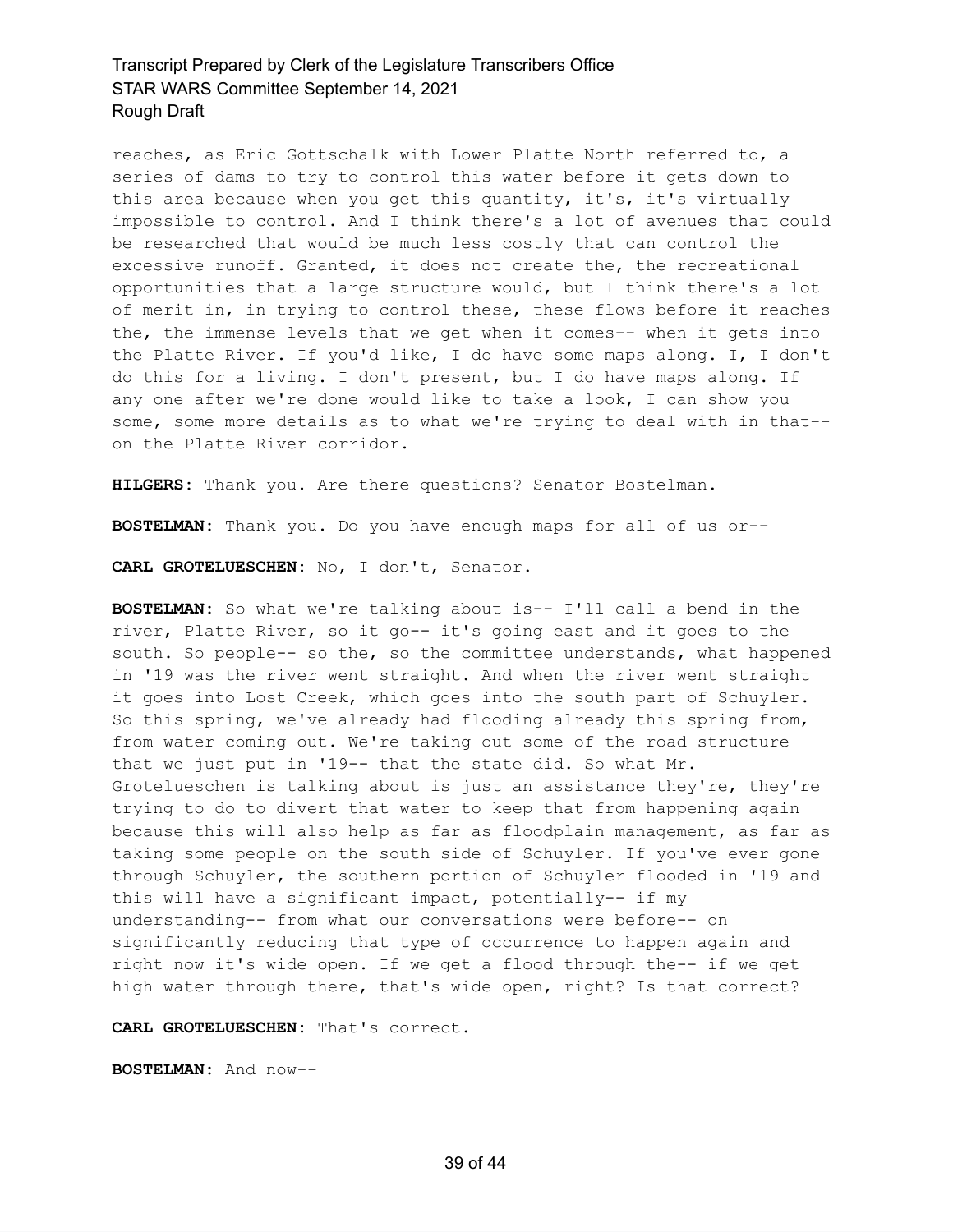**CARL GROTELUESCHEN:** If I may add, Senator--

**BOSTELMAN:** Yeah.

**CARL GROTELUESCHEN:** --this, this, this, this particular problem sits on, on a privately held property and, and this individual has suffered huge losses in the 1990 flood-- or excuse me, the 2019 flood to the point that he does not have the resources to correct this issue on his own. The originals were put in by the old SCS. Lower Platte North NRD and the county and the landowner contributed some to the originals. At this time, he's been tapped out so bad from, from the damages that he incurred in 2019 and so we're really looking for some outside sources to, to help us with this.

**HILGERS:** Thank you, Senator Bostelman. Senator Clements.

**CLEMENTS:** Thank you, Senator. The-- you mentioned at \$1.5 million cost. What would that do?

**CARL GROTELUESCHEN:** The biggest-- that would, that would reinstall about a series of, of 14 finger dams or, or, or jetties. They'd be constructed with the sand that's been deposited at that location, but then they have to be fortified with, with rock.

**CLEMENTS:** All right. I think I had another question about that. Oh, this private landowner, he's willing to work with the county to-- if, if the money is available, cooperate with the county to have the structure rebuilt, is that right?

**CARL GROTELUESCHEN:** That's, that's correct. He would be-- he is more than willing to work with the, with the county. And in fact, I had a conversation with him again last night just to reiterate that. He is very willing to cooperate.

**CLEMENTS:** Thank you.

**HILGERS:** Thank you, Senator Clements. Senator Gragert.

**GRAGERT:** Thank you, Chairman. Just a quick statement, more than a question, and I'm somewhat familiar with the Shell Creek Watershed project--

**CARL GROTELUESCHEN:** OK.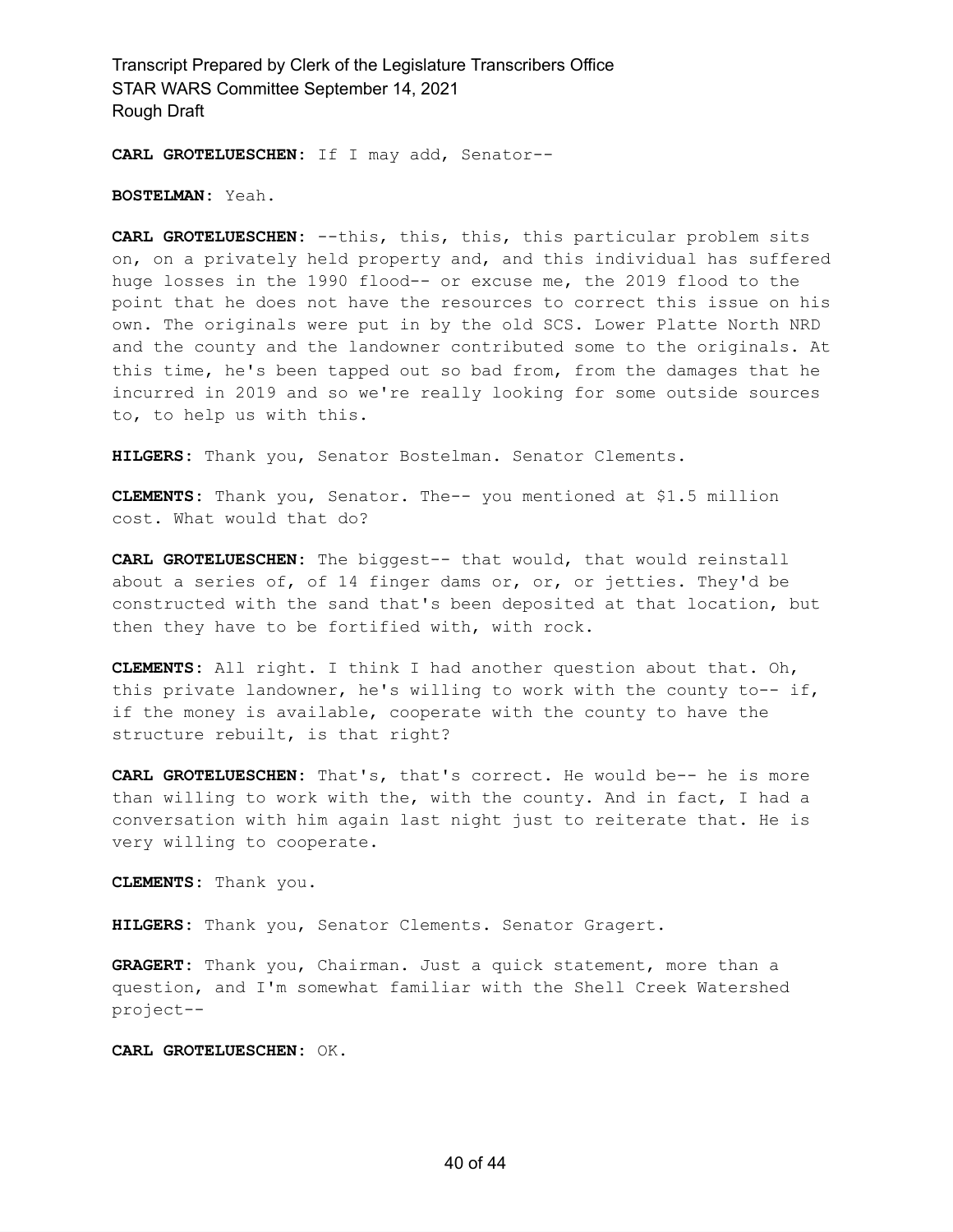GRAGERT: --and you and the others who served in that watershed should be commended for what you've done in that watershed.

**CARL GROTELUESCHEN:** Thank you, appreciate that.

**HILGERS:** Thank you, Senator Gragert. Are there actual other questions for the testifier? Seeing none, thank you for coming down, Mr.--

**CARL GROTELUESCHEN:** Thank--

**HILGERS:** --Grotelueschen.

**CARL GROTELUESCHEN:** Thank you very much for your time.

**HILGERS:** Thank you. Next testifier. Welcome.

**JIM SWENSON:** Good afternoon. Chairman Hilgers, members of committee, good afternoon again. My name is Jim Swenson, J-i-m S-w-e-n-s-o-n. I have the honor of serving as your Parks Division Administrator for the Nebraska Game and Parks Commission in Lincoln, Nebraska. I had the opportunity to visit with you at the other locations across the state and it's been a great experience and I, and I commend you for your efforts with all this. One topic that I've not heard discussed here in great detail today is the community infrastructure and regional infrastructure elements that are so critical as a part of these planning processes. And I know that we at Game and Parks with the many park features that we offer across the state are very reliant upon those communities. The services they provide oftentimes are well systems, infrastructure, things of that nature. So I just want to point out the, the very important aspects of maintaining-- an opportunity to maintain those structures and, and that infrastructure, road systems, communications, EMT services, so on and so forth, so that we can continue to provide the level of service that the public expects when they visit our great state parks. So I just wanted to speak to that and commend you for your efforts with this project, so--

**HILGERS:** Thank you, Mr. Swenson. Are there questions? Senator Clements.

**CLEMENTS:** In other locations, Ogallalla, Niobrara, we've seen a need for more campsites, more cabins and better roads in the parks. How about the condition of those facilities in this lower part of the Platte River?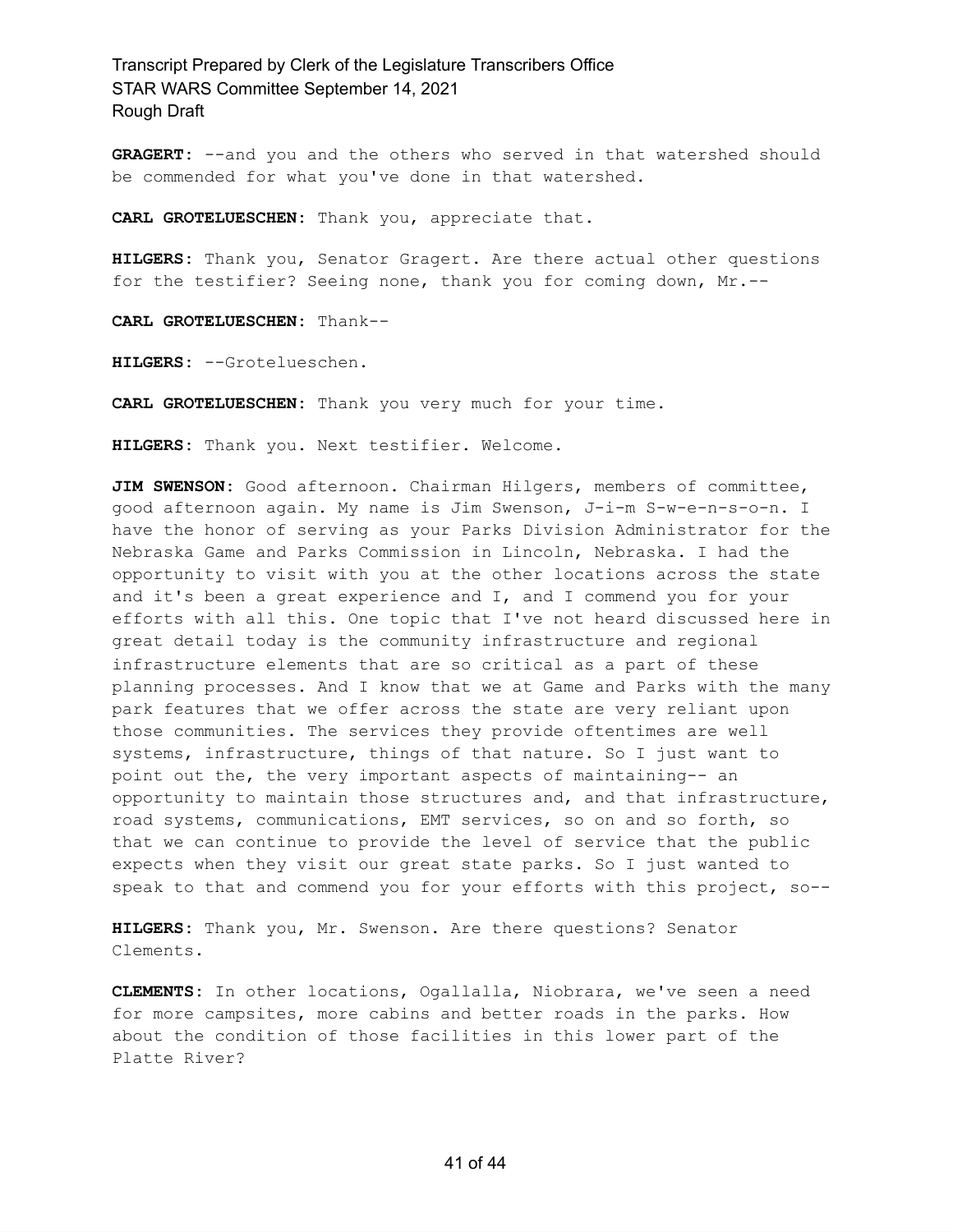**JIM SWENSON:** There's still a great need that exists. That's a great question. If you look at the demand that there is-- are-- currently exists for a recreational vehicle use, we, we serve a fairly good niche here, fill a good niche, but there's still much more demand. A lot of our infrastructure is aging. You know, Fremont, Two Rivers, Memphis are locations we're looking to do some changes and improvements there to draw a new audience, a larger audience, and better serve the audience that's already coming there. But there is need for more and we've identified some locations in those park areas to, to expand.

**CLEMENTS:** I think it would be good for the committee to have a list of those items as well.

**JIM SWENSON:** We did. We visited with HDR already and provided them some good insight on, on what those needs are, so thank you.

**CLEMENTS:** Thank you.

**HILGERS:** Thank you, Senator Clements. Is that part of a math-- master plan at all for this area or is that just a separate list that you provide?

**JIM SWENSON:** Separate, that's a separate list that we discussed with them.

**HILGERS:** Is there, is there a master plan for this area at all?

**JIM SWENSON:** We, we had a planning project put together for our venture parks and a list that identified some of that as well. But that's a whole diff-- another subject there, so--

**HILGERS:** Senator Brandt.

**BRANDT:** Thank you, Mr. Chairman. Thank you, Jim, for your testimony. First, I was struck when I came up here it said Crete Carrier Corporation on the side of this building, so obviously we're doing public-private partnerships in our parks. Can you explain how that works? Is that at all parks, but this one in particular because you're close to the population center of the state?

**JIM SWENSON:** This, this park is a great example of how partnership builds park. There's a plaque up in the Kiewit Lodge that, that speaks to the success we've had and we've used that template across the state of Nebraska now in other locations. We are interested in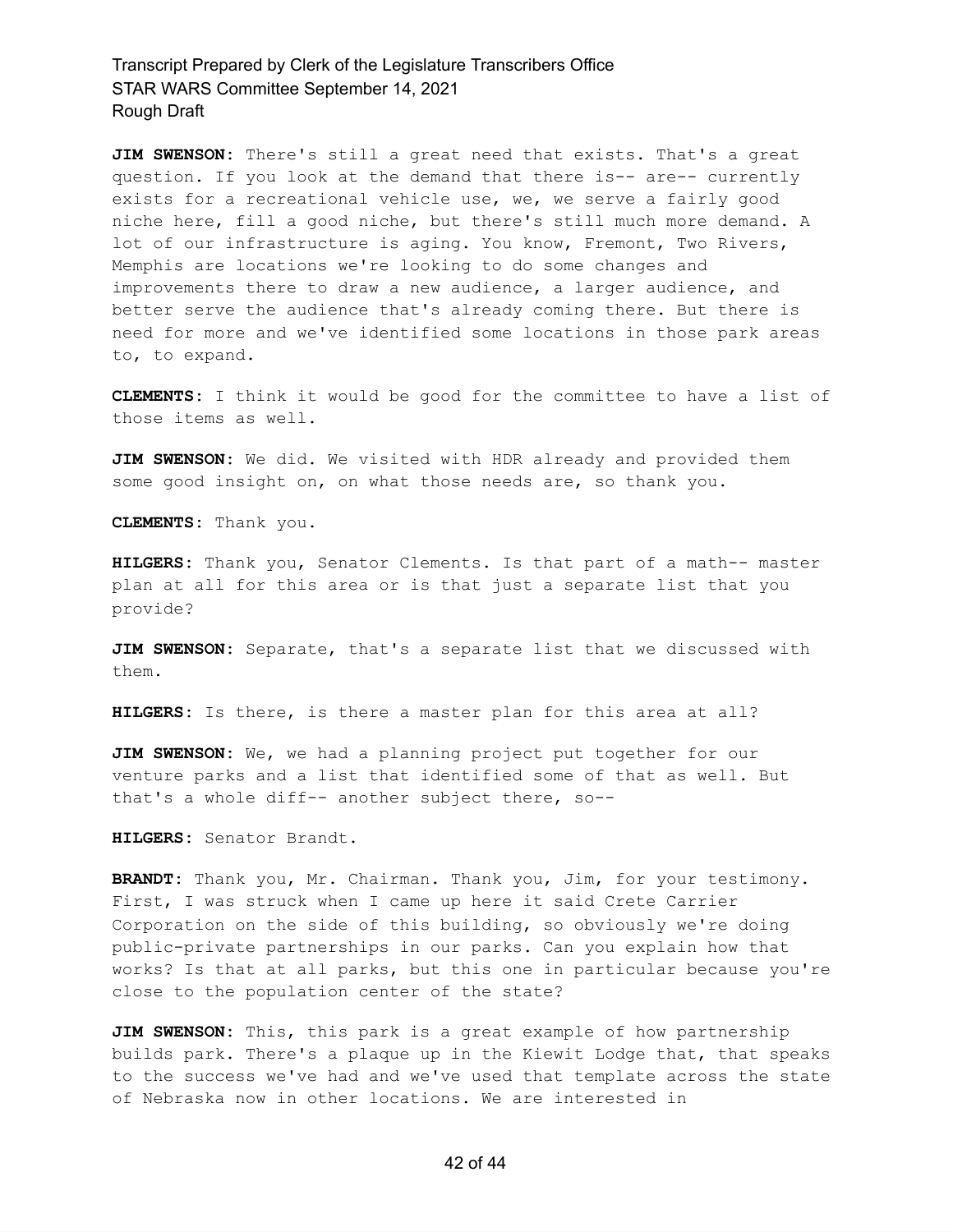public-private partnerships. We think it's key to growth in the future, given the limited resources and manpower, operational dollars that, that we often encounter. So there is opportunity, yes, and, and those are things that we can investigate through concession agreements at other locations and, and potential development, so--

**BRANDT:** At some of the more remote locations in the state, is it possible to leverage that just through a public outreach campaign in those communities to say we'll name this cabin after you or this lodge or you'd like these concessions at, at your local park, if you would provide them, we'll put your name on it?

**JIM SWENSON:** Yeah, I think it's always good to entertain those opportunities locally and regionally. You know, we've got examples across the state. I'll use the community of Fort Calhoun right now as an example with what we've done at our Fort Atkinson State Historical Park. You know, that's a local community foundation and the fort foundation that came together, started grant writing program to create some developments and, and improve infrastructure in the parks. So yes, those opportunities are there and we're open to ideas.

**BRANDT:** Thank you.

**HILGERS:** Thank you, Senator Brandt. Following up on that in terms of how these are structured, so-- I went past the Kiewit Lodge and then down Omaha World-Herald Road to the Crete Carrier Center, so are these-- is it something similar to, like, a Pinnacle Bank Arena arrangement where they just-- someone pays a yearly fee and they get naming rights? Do they pay for the, the building itself and then, and then that's it or pay for the building plus maintenance? How are those generally structured?

**JIM SWENSON:** Well, generally, it's-- you know, we'll, we'll start with a master planning process. So we'll identify what we want to accomplish in an area, a specific park or region, and then we will- we have individuals that will, that will reach out to make contacts with donors or donor organizations or granting opportunities to offer, offer what it is we want to accomplish. Those funds will then come to the state, be accepted by the state, and used for construction purposes to reach that goal. Sometimes it, it may be 100 percent funded, many times it is partially funded. And then we identify naming opportunities accordingly with, with the level of, of the gift, so--